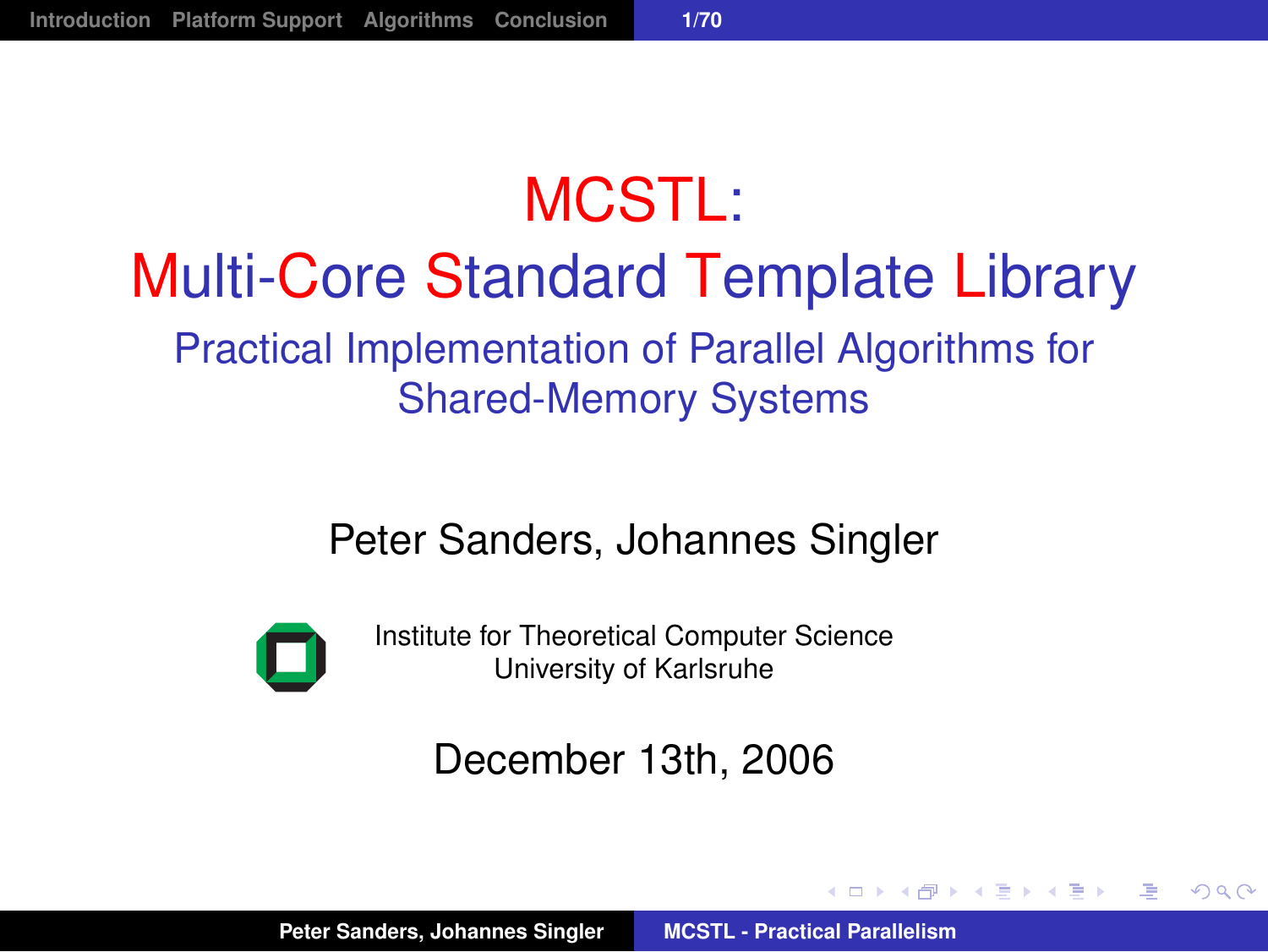### Lecture Contents

[Introduction](#page-2-0)

[Platform Support](#page-21-0)

[Algorithms](#page-26-0)

[Conclusion](#page-88-0)

メタメ スミメ スミメー

4 0 8

<span id="page-1-0"></span>■ 1  $2990$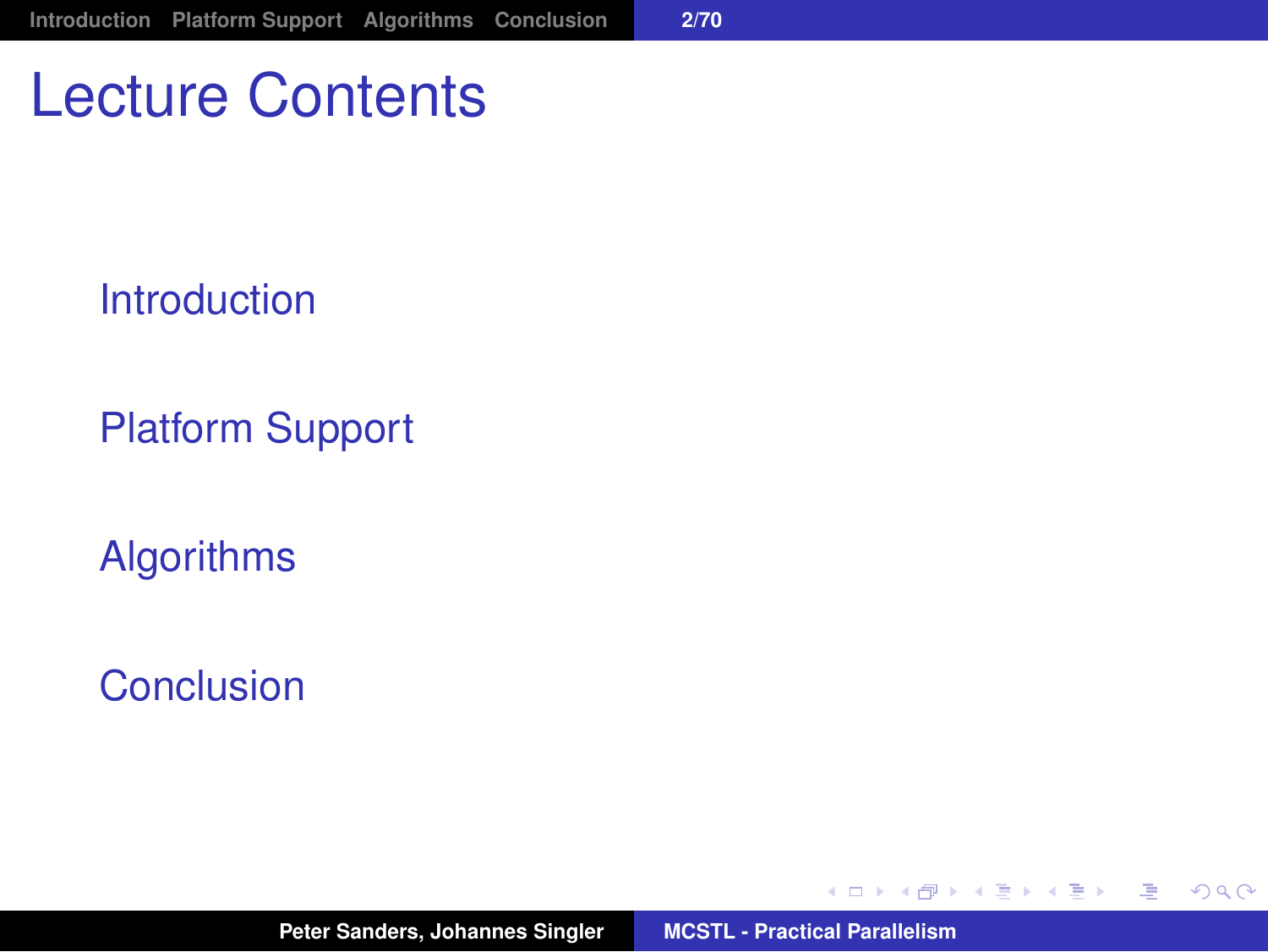# **Outline**

#### [Introduction](#page-2-0)

[Platform Support](#page-21-0)

[Algorithms](#page-26-0)

[Conclusion](#page-88-0)

イロメ イ部メ イ君メ イ君メー

<span id="page-2-0"></span>(B)  $2QQ$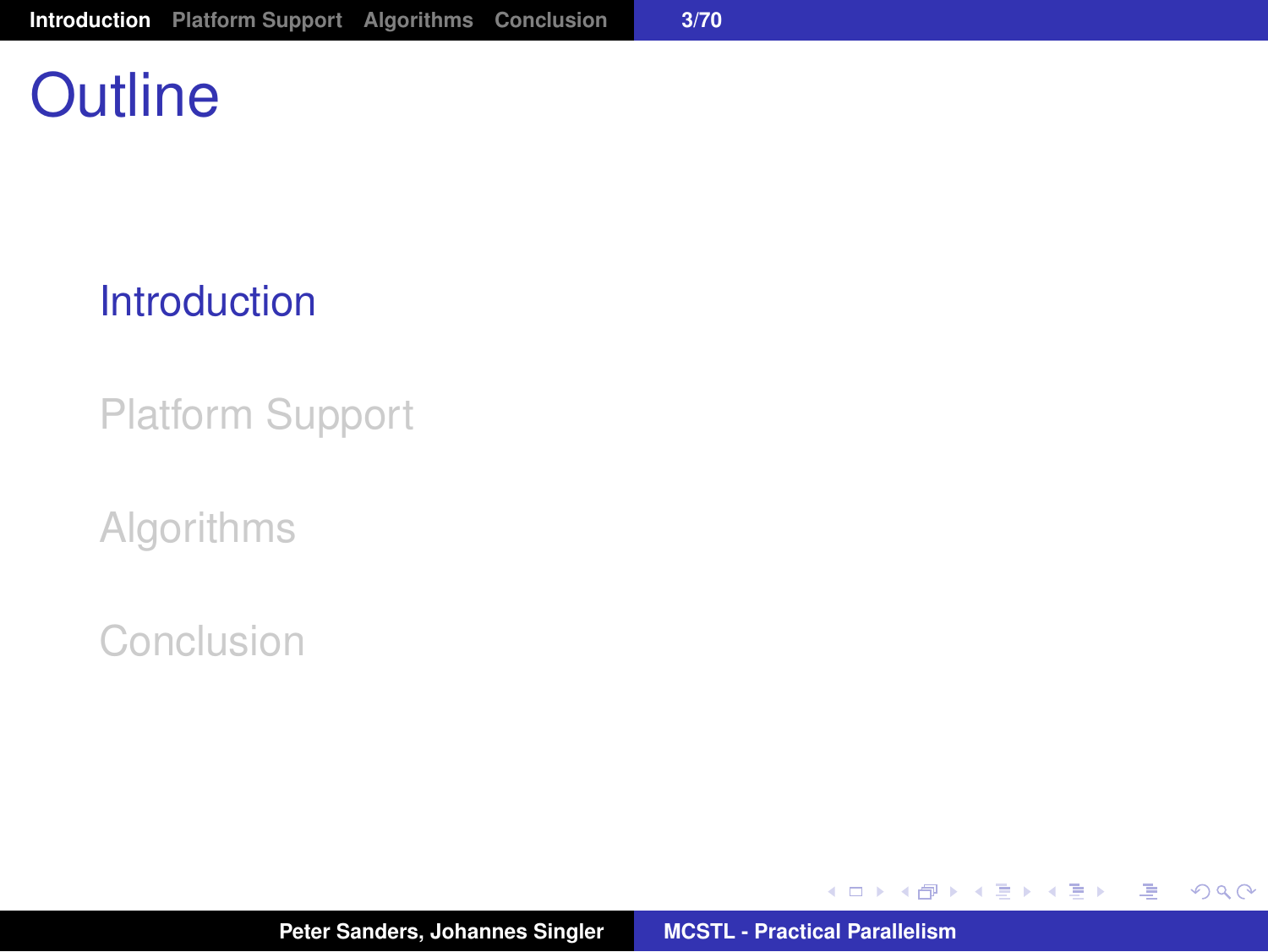# What is this Lecture About?

#### Theory  $\rightsquigarrow$  Practice

- $\triangleright$  machine model  $\rightsquigarrow$  concrete machine(s)
- **Example 3** pseudo-code  $\rightsquigarrow$  existing C<sub>++</sub> library

す 御 メ イ 重 メ イ 重 メー

<span id="page-3-0"></span> $E = \Omega Q$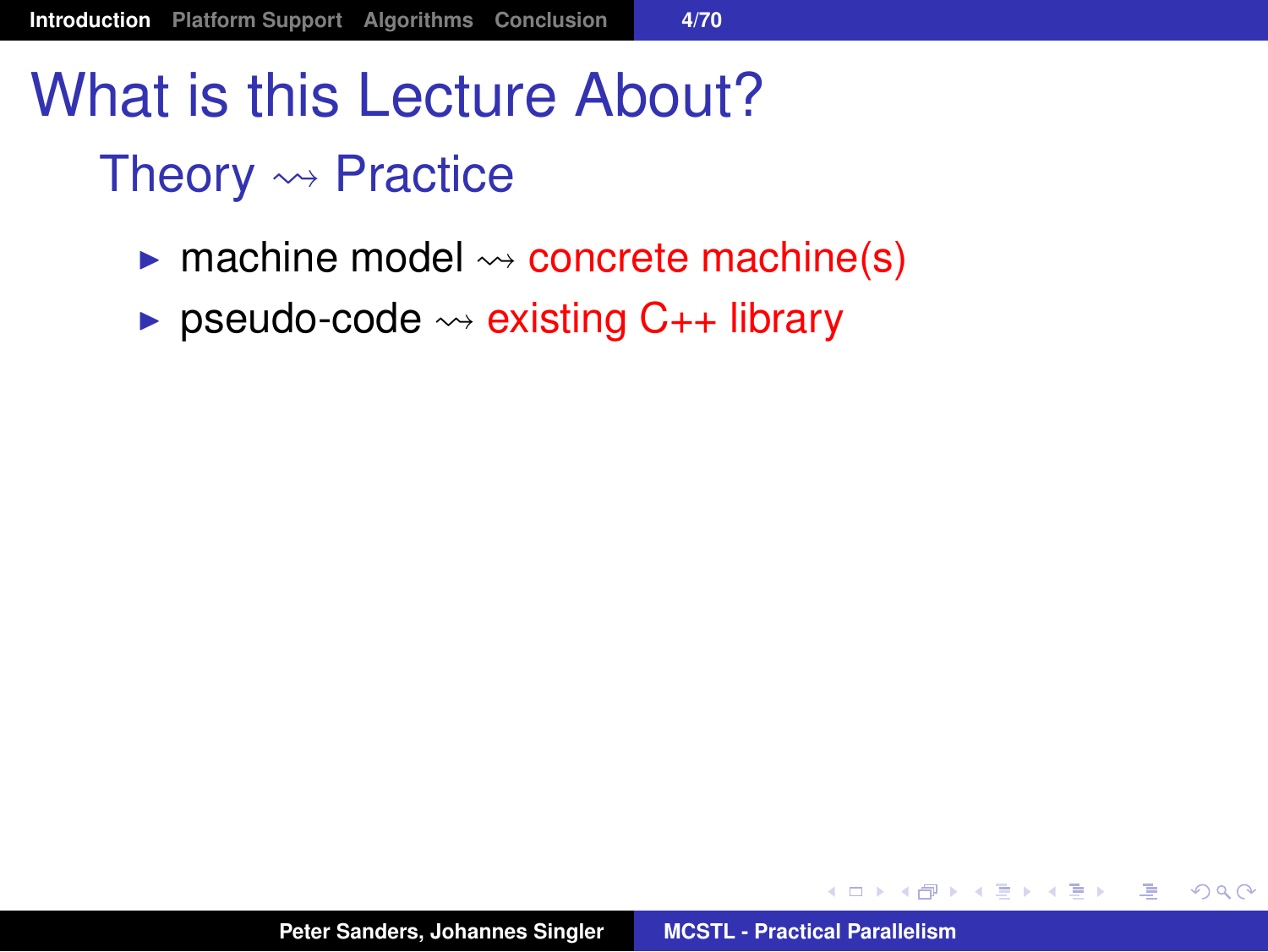# What is this Lecture About?

#### Theory  $\rightsquigarrow$  Practice

- $\triangleright$  machine model  $\rightsquigarrow$  concrete machine(s)
- **Example 1** pseudo-code  $\rightsquigarrow$  existing  $C_{++}$  library

Communication Network  $\rightsquigarrow$  Shared Memory

- $\blacktriangleright$  implicit communication
	- $\triangleright$  cache hierarchy, NUMA, bandwidth sharing

<span id="page-4-0"></span>( @ ) ( B ) ( B ) ( B ) ( B ) ( O Q O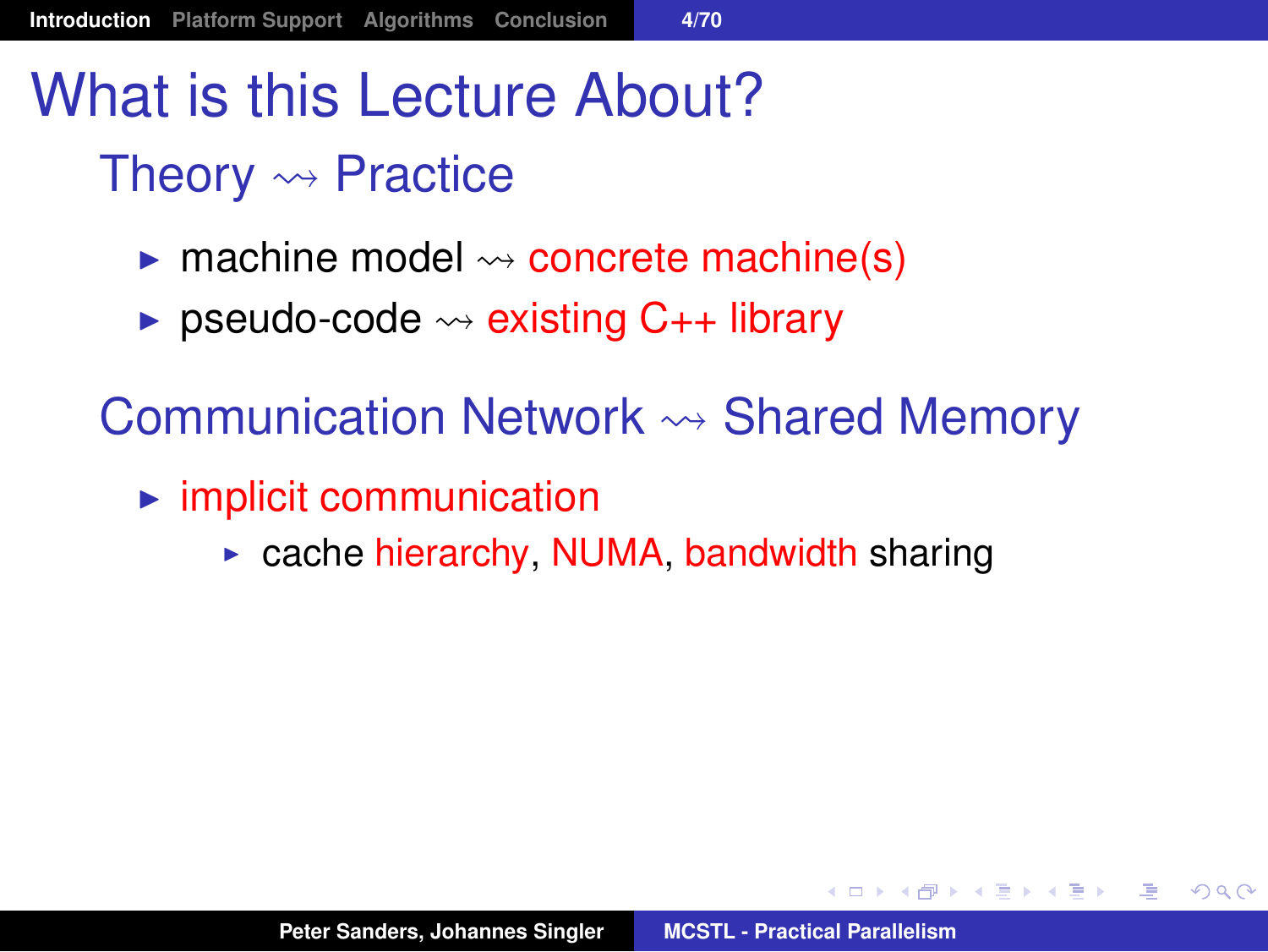# What is this Lecture About?

#### Theory  $\rightsquigarrow$  Practice

- $\triangleright$  machine model  $\rightsquigarrow$  concrete machine(s)
- **Example 1** pseudo-code  $\rightsquigarrow$  existing  $C_{++}$  library

Communication Network  $\rightsquigarrow$  Shared Memory

- $\blacktriangleright$  implicit communication
	- $\triangleright$  cache hierarchy, NUMA, bandwidth sharing

Synchronous PRAM  $\rightsquigarrow$  Asynchronous PEs

- $\triangleright$  synchronization a problem itself
- $\blacktriangleright$   $n = p \rightsquigarrow n \gg p$
- $\triangleright$  $\triangleright$  $\triangleright$  $\triangleright$  core allocation not static, other pr[oce](#page-4-0)[s](#page-5-0)ses [i](#page-6-0)[n](#page-1-0)te[r](#page-20-0)[f](#page-1-0)ere

ほうしゅぼうし

画

<span id="page-5-0"></span> $QQ$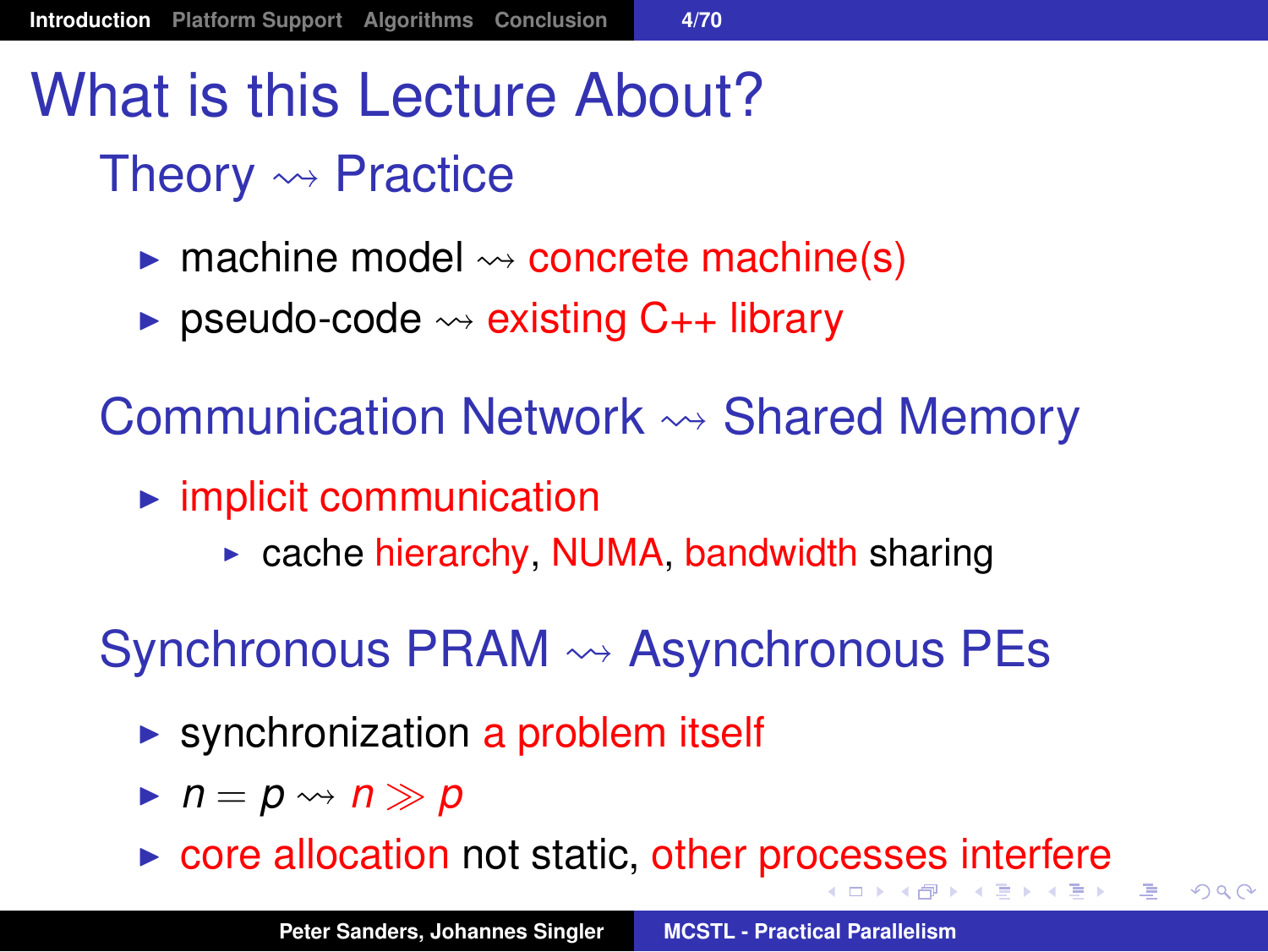# Why Multi-Cores?

- $\blacktriangleright$  easy use of high transistor budget
- $\blacktriangleright$  energy efficient (at reduced clock speeds)
- $\blacktriangleright$  increase in clock speed largely exhausted
- $\blacktriangleright$  instruction level parallelism exhausted
- $\triangleright$  SIMD/Vector only for special applications



化重新化

<span id="page-6-0"></span> $2Q$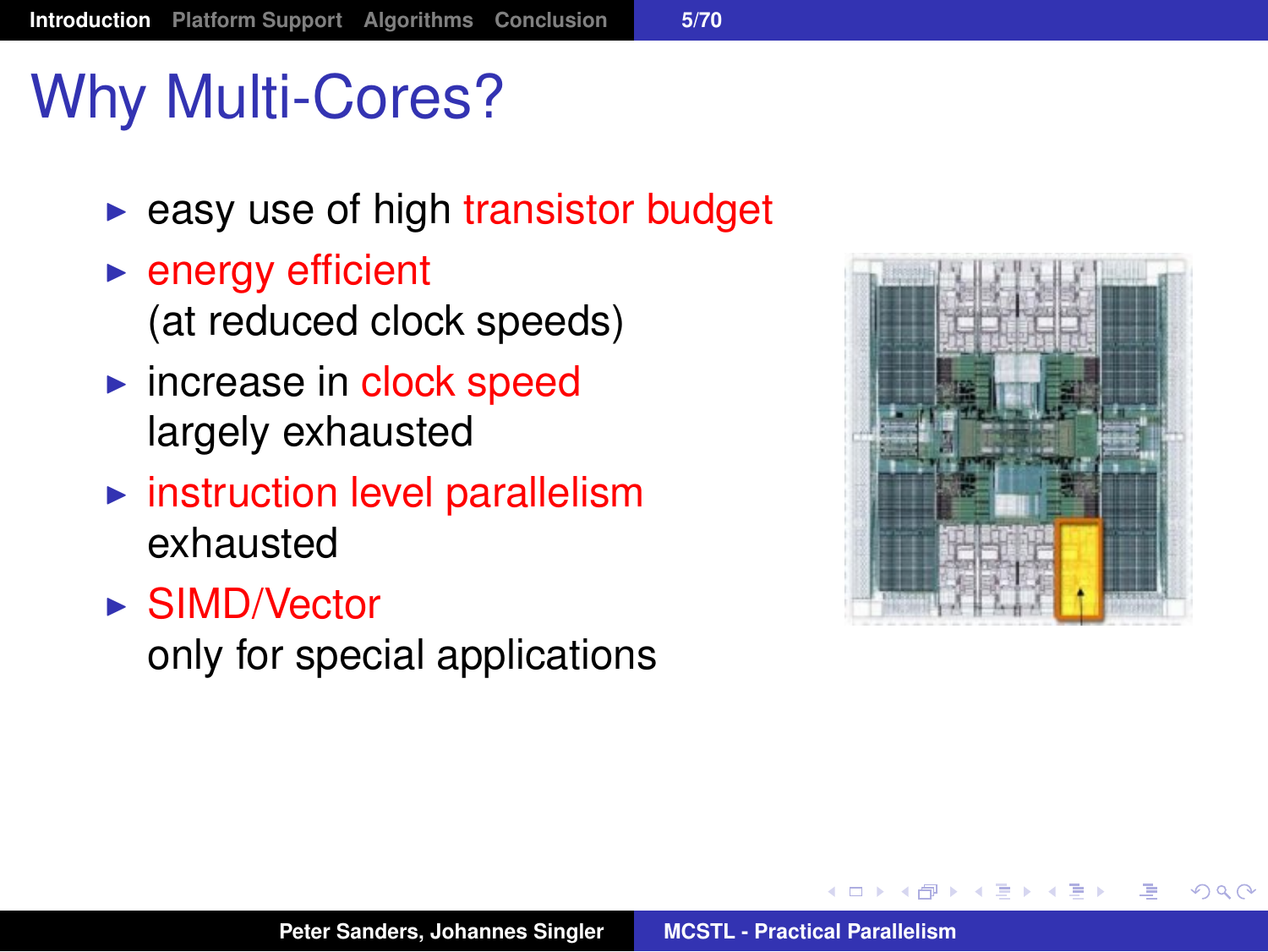# Why Multi-Cores?

- $\blacktriangleright$  easy use of high transistor budget
- $\blacktriangleright$  energy efficient (at reduced clock speeds)
- $\blacktriangleright$  increase in clock speed largely exhausted
- $\blacktriangleright$  instruction level parallelism exhausted
- $\triangleright$  SIMD/Vector only for special applications



 $QQ$ 

 $\rightsquigarrow$  Multi-cores will be everywhere: mobile devices . . . super computers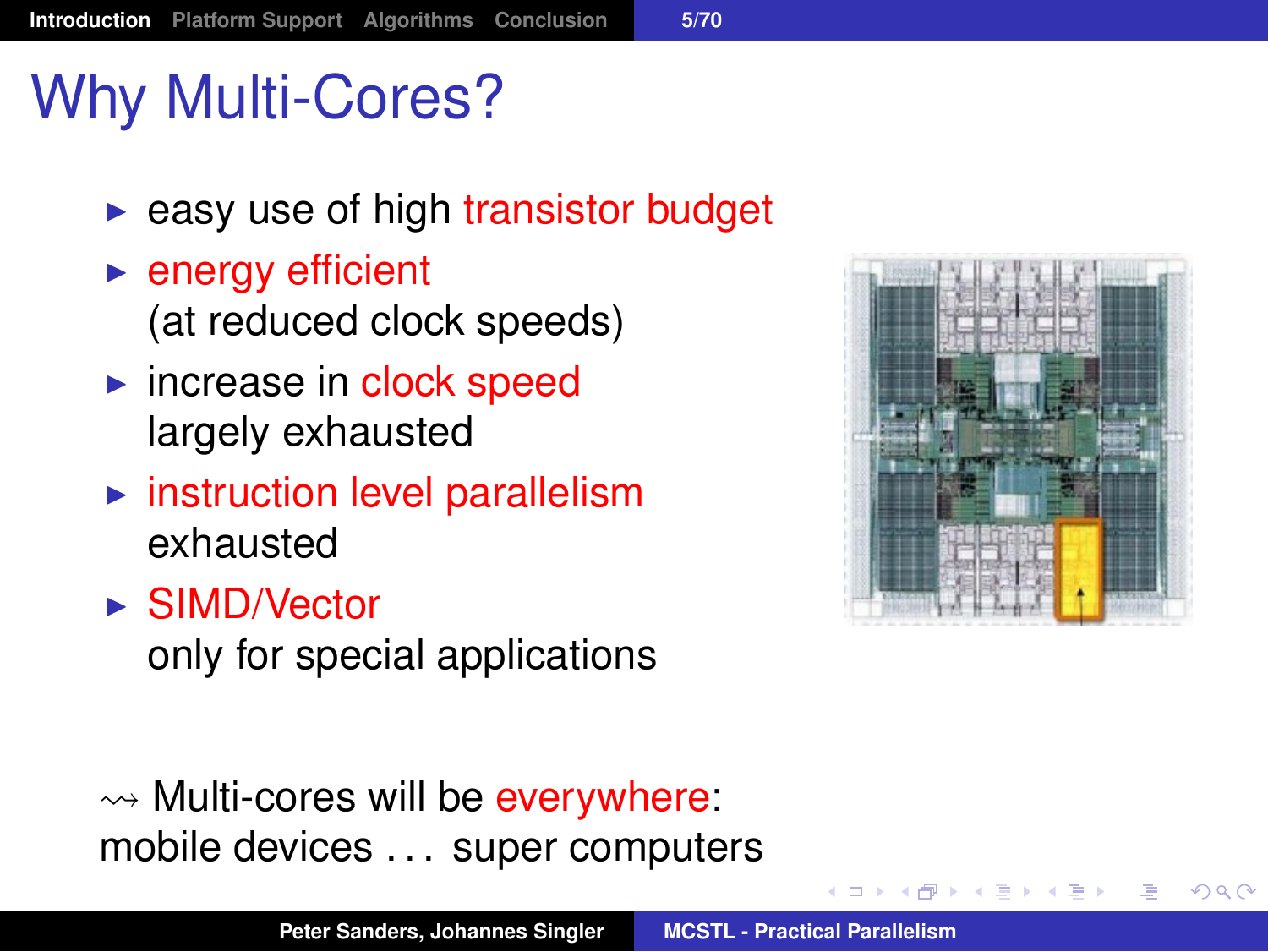# Hardware Nowadays

- $\blacktriangleright$  dual-cores omnipresent
- mainstream quad-core available
- $\triangleright$  Sun T1: 8 cores, 32 threads
- $\blacktriangleright$  high-end shared-memory servers with many more cores (on multiple chips)



 $QQ$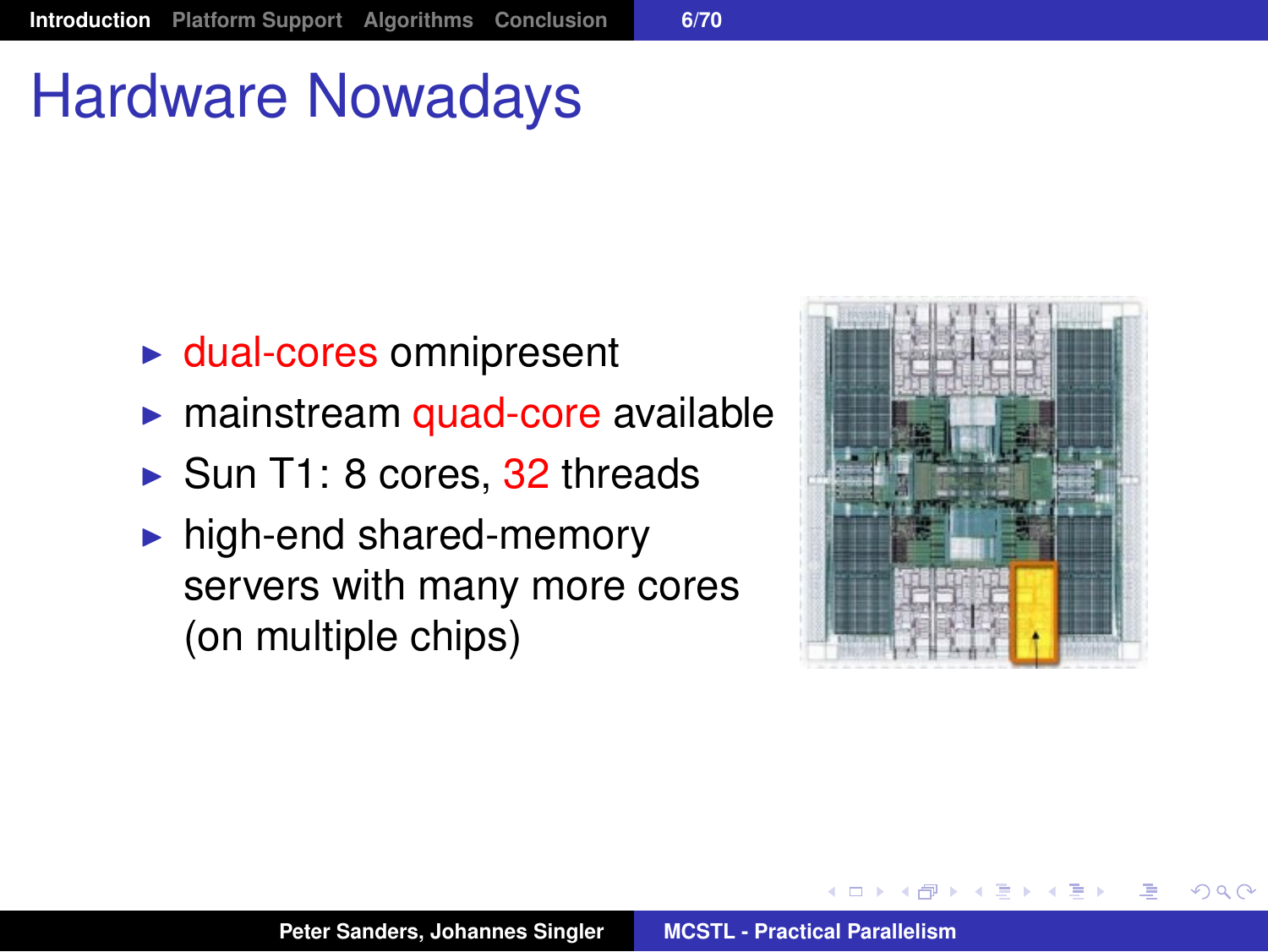# Programming Multicores

- $\blacktriangleright$  automatic parallelization? only for simple loops
- $\blacktriangleright$  explicitly parallel? too complicated for everyday use
- $\blacktriangleright$  libraries of parallelized algorithms!



 $QQ$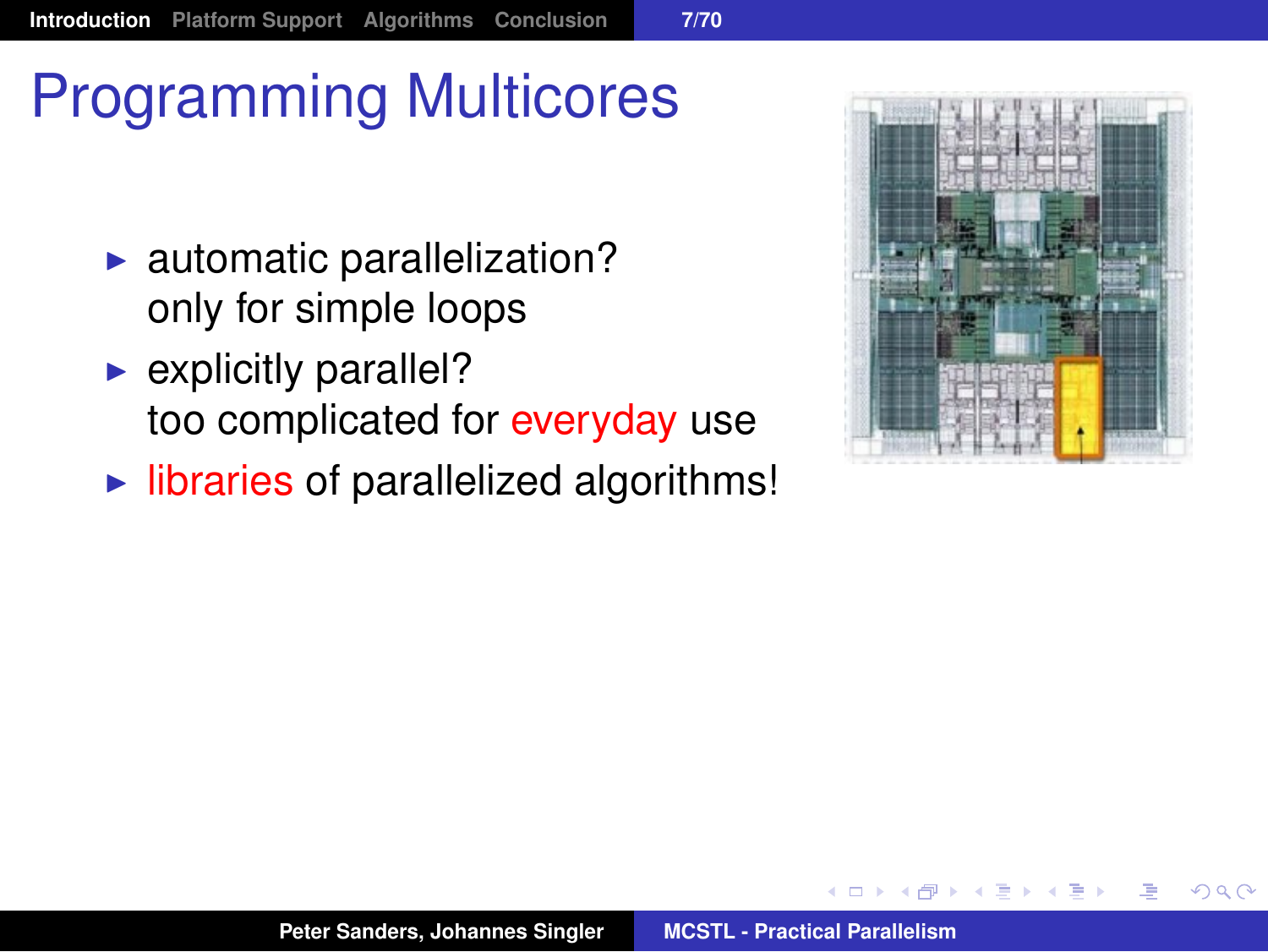# Programming Multicores

- $\blacktriangleright$  automatic parallelization? only for simple loops
- $\blacktriangleright$  explicitly parallel? too complicated for everyday use
- $\blacktriangleright$  libraries of parallelized algorithms!



 $\Omega$ 

#### natural starting point: standard libraries of programming languages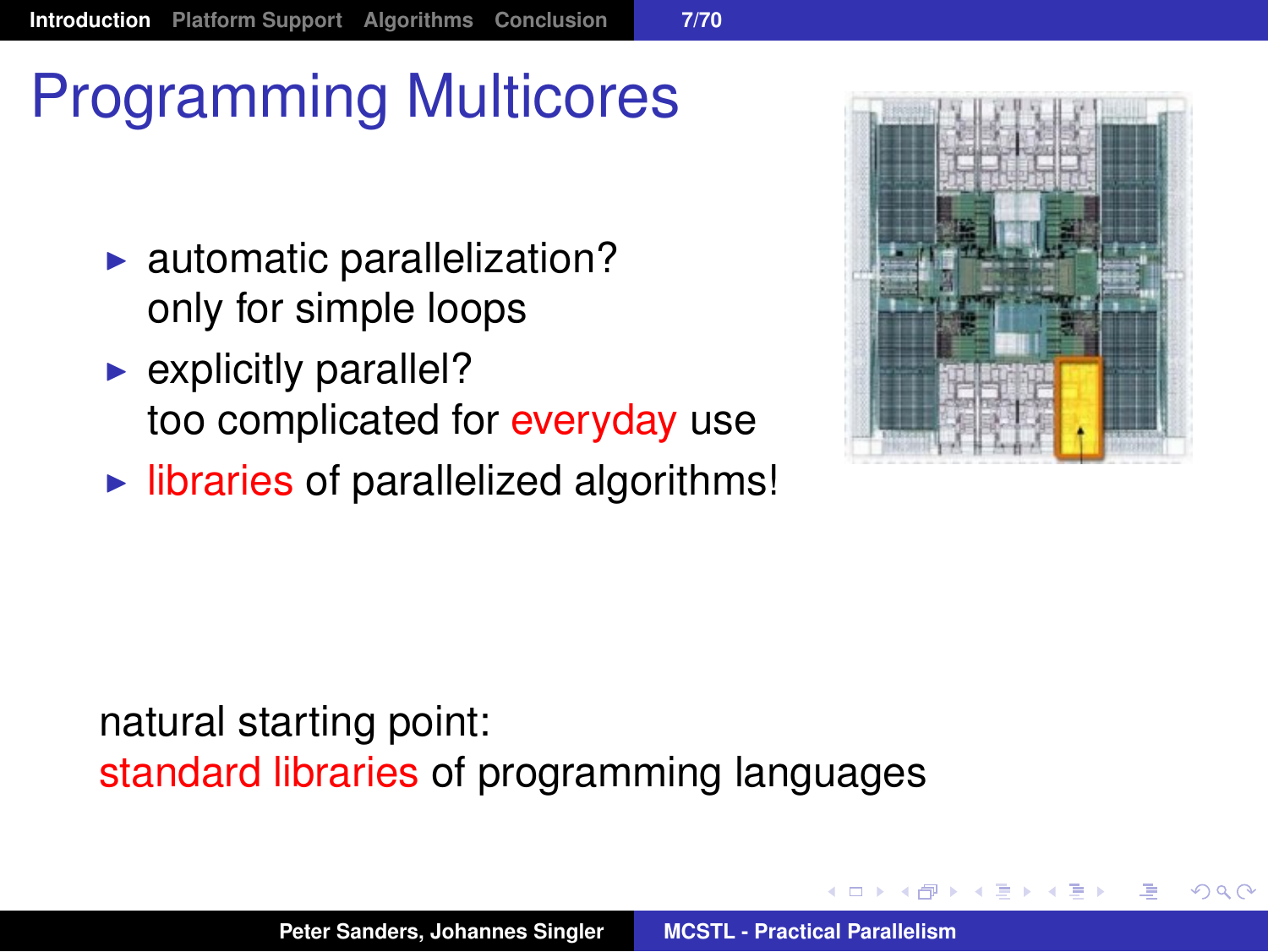Basic Approach

Make Using Parallel Algorithms "as easy as winking". Functionality of the C++ Standard Template Library

す 御 メ オ 津 メ オ 連 メー

画

 $200$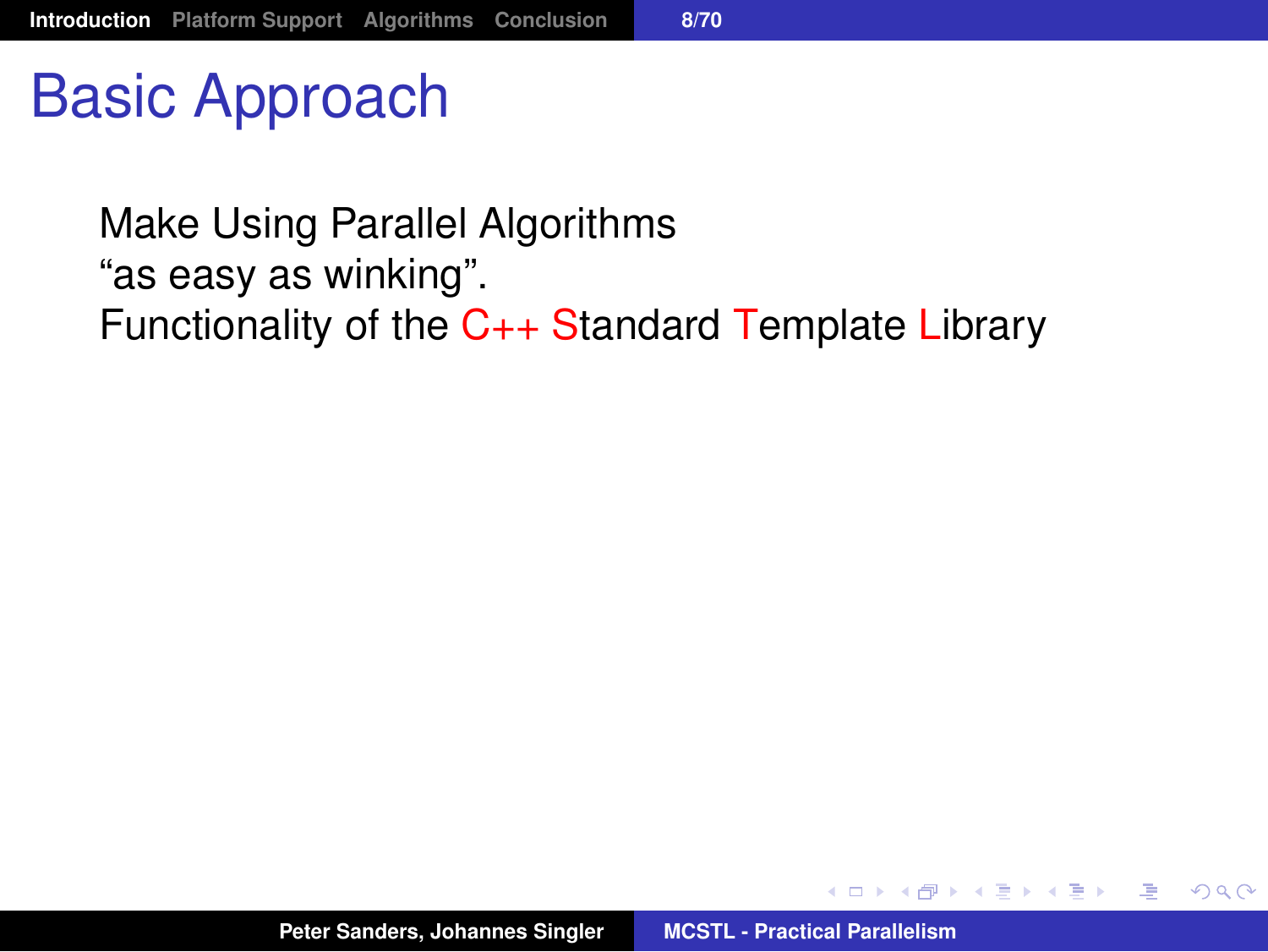# Basic Approach

Make Using Parallel Algorithms "as easy as winking". Functionality of the C++ Standard Template Library Why STL?

- $\triangleright$  many efficient and useful algorithms included
- $\triangleright$  simple interface, very well-known among developers
- $\blacktriangleright$  template mechanism is known to allow low overhead algorithm libraries
- $\triangleright$  recompilation of existing programs may suffice
- $\triangleright$  C++ accepted and efficient language

メタメメ きょくきょうき

 $2990$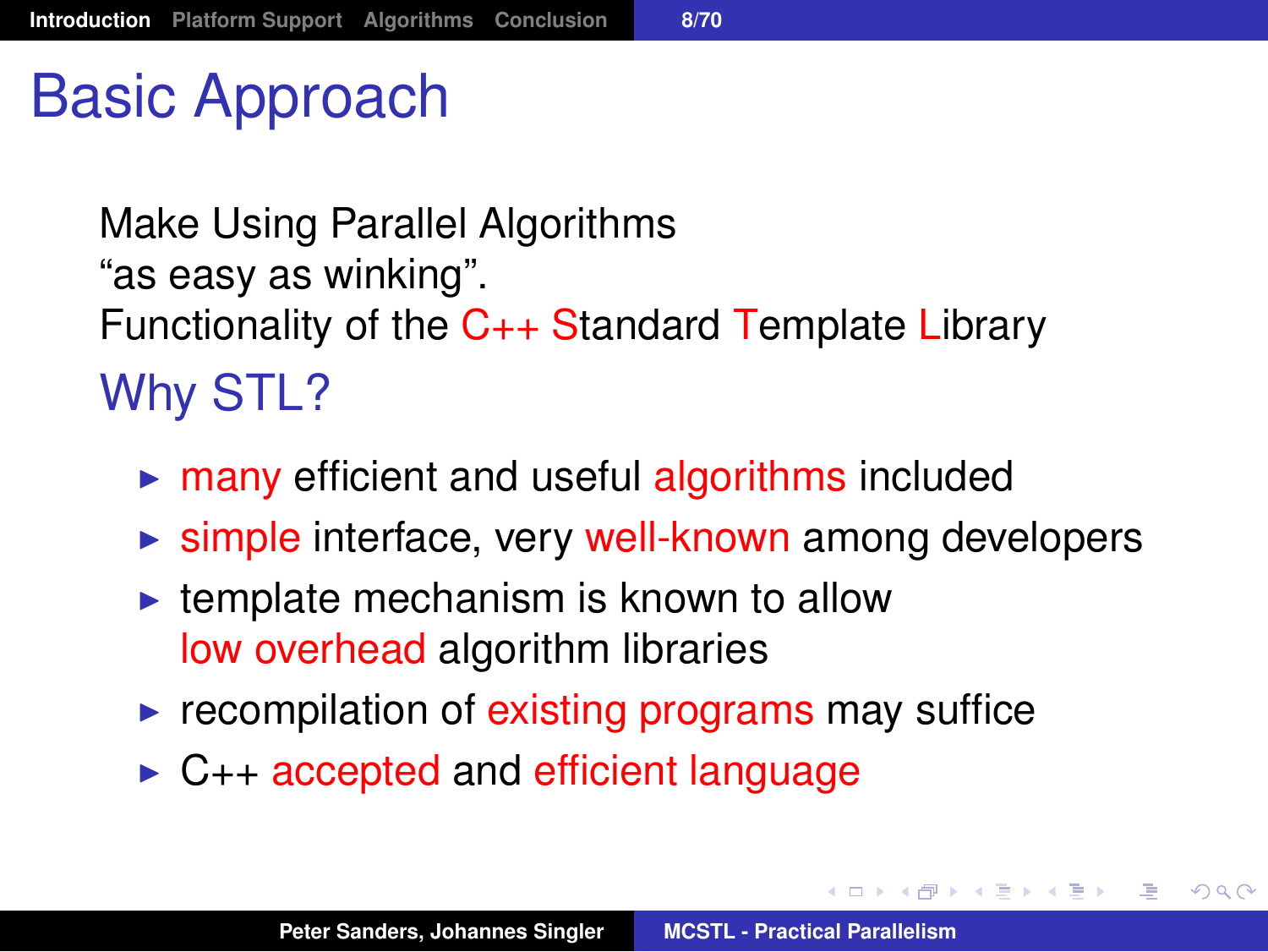# Goals

- $\triangleright$  parallelize all time consuming STL algorithms
- **Example 2** speedup already for small inputs  $\rightsquigarrow$  scale down
- $\triangleright$  high speedup for medium/large inputs
- $\blacktriangleright$  dynamically choose algorithms and tuning parameters
- $\triangleright$  coexist with other forms of parallelization  $\rightarrow$  load balancing even for regular computations

メタメ メミメ メミメー

造

 $QQQ$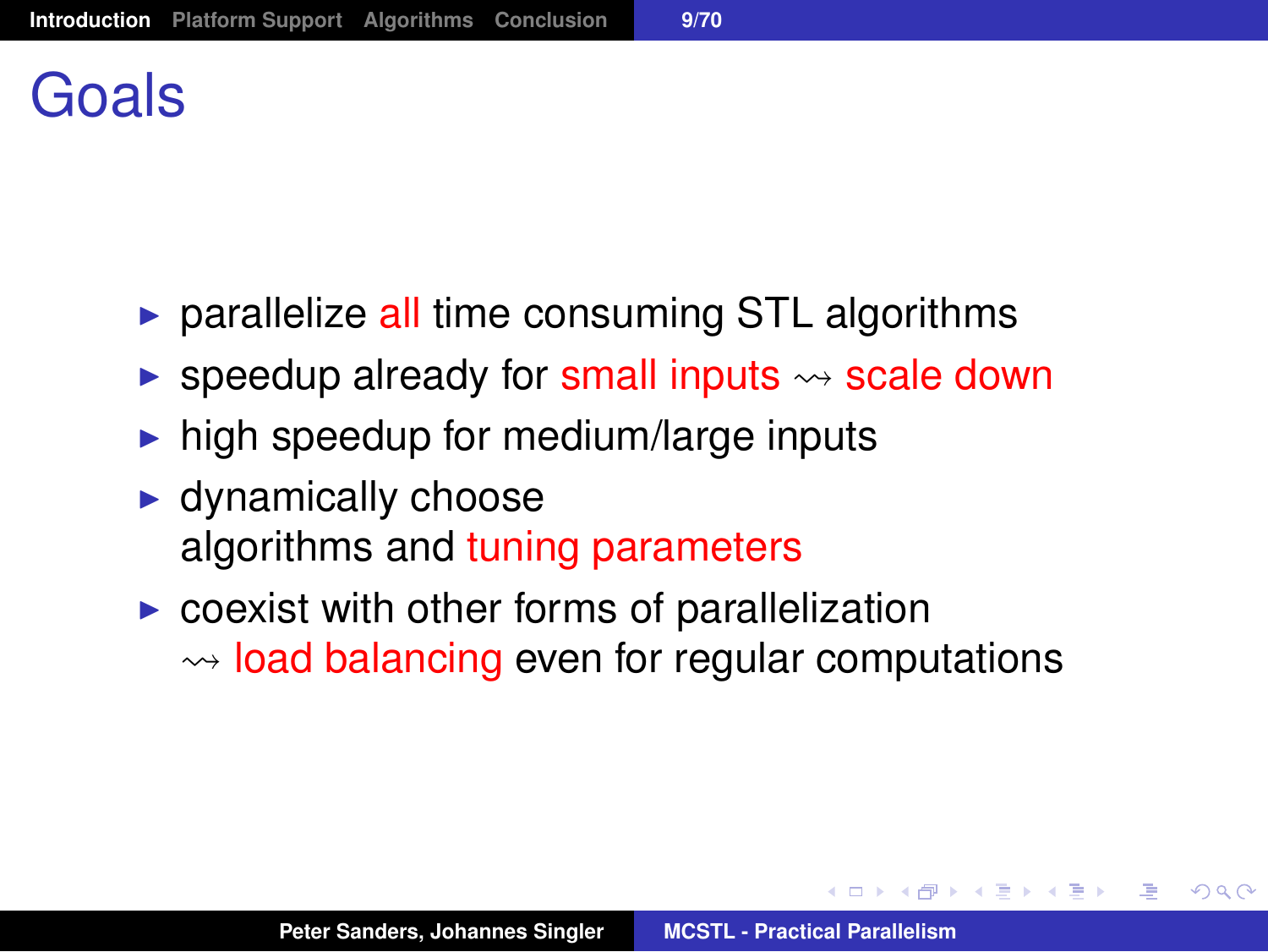# Special Requirements for a Library

#### **Generality**

- $\rightarrow$  genericity (templates)
- $\triangleright$  only few assumptions about input data types
- $\rightarrow$  good scalability in terms of use cases

御 ▶ すぼ ▶ すほ ▶ ...

画

 $2Q$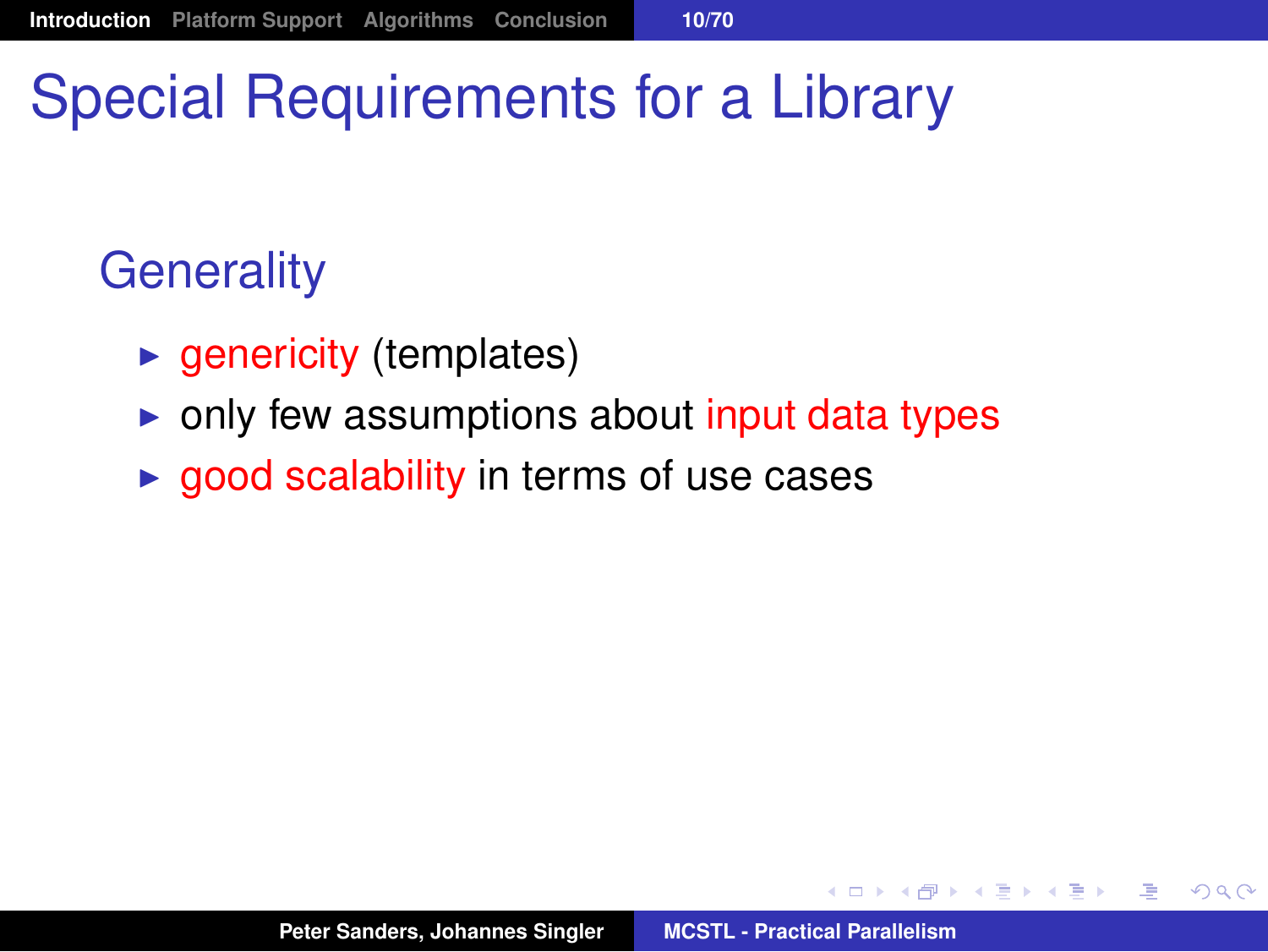# Special Requirements for a Library

#### **Generality**

- $\blacktriangleright$  genericity (templates)
- $\triangleright$  only few assumptions about input data types
- $\rightarrow$  good scalability in terms of use cases

#### Compatibility to

- $\blacktriangleright$  existing libraries
- $\blacktriangleright$  platforms

御 ▶ すぼ ▶ すぼ ▶ ...

造

 $2Q$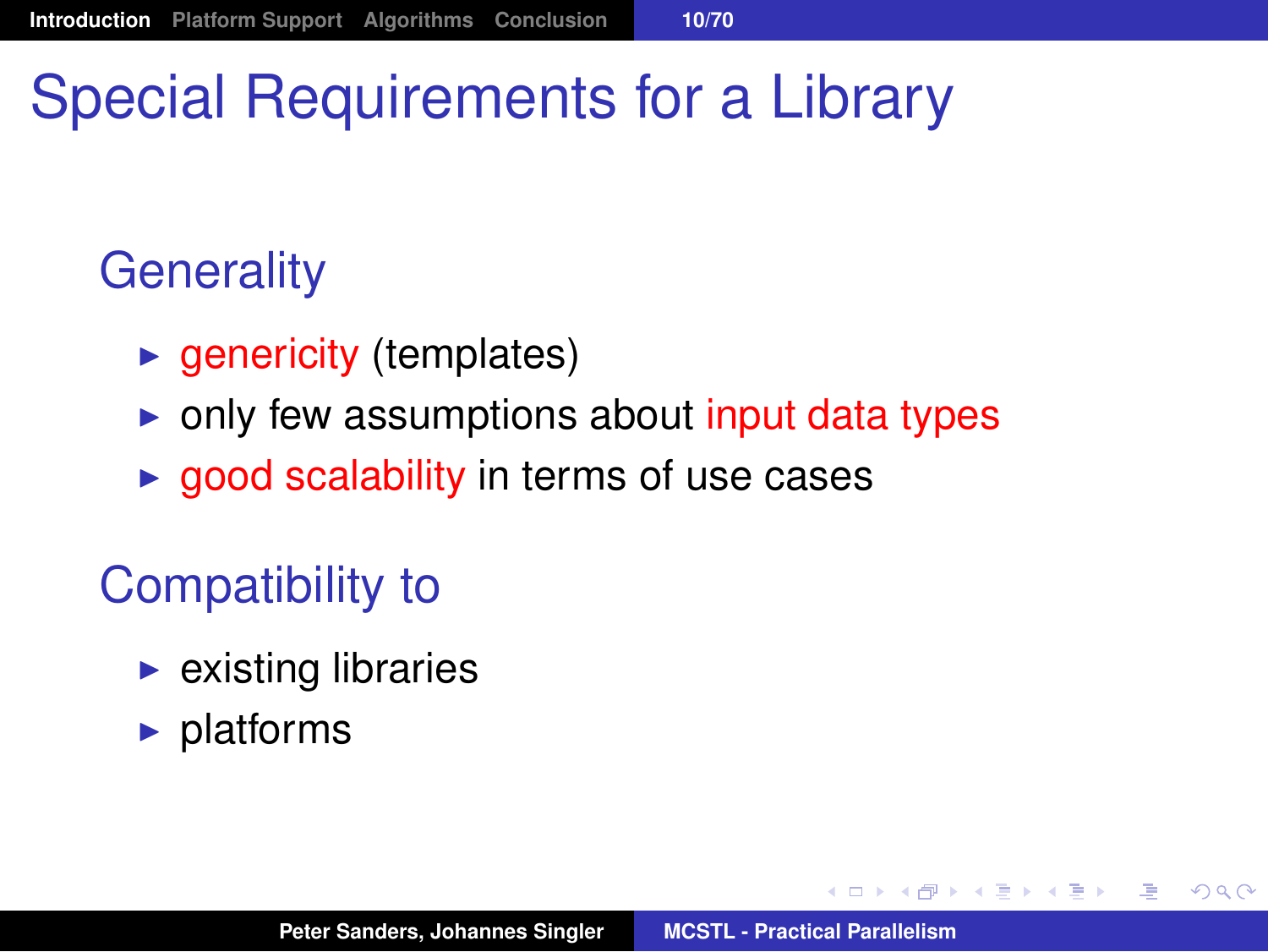#### Layers

# Application<br>MCSTL

Threading Support<br>Hardware

イロメ イ団メ イヨメ イヨメー

(B)  $2QQ$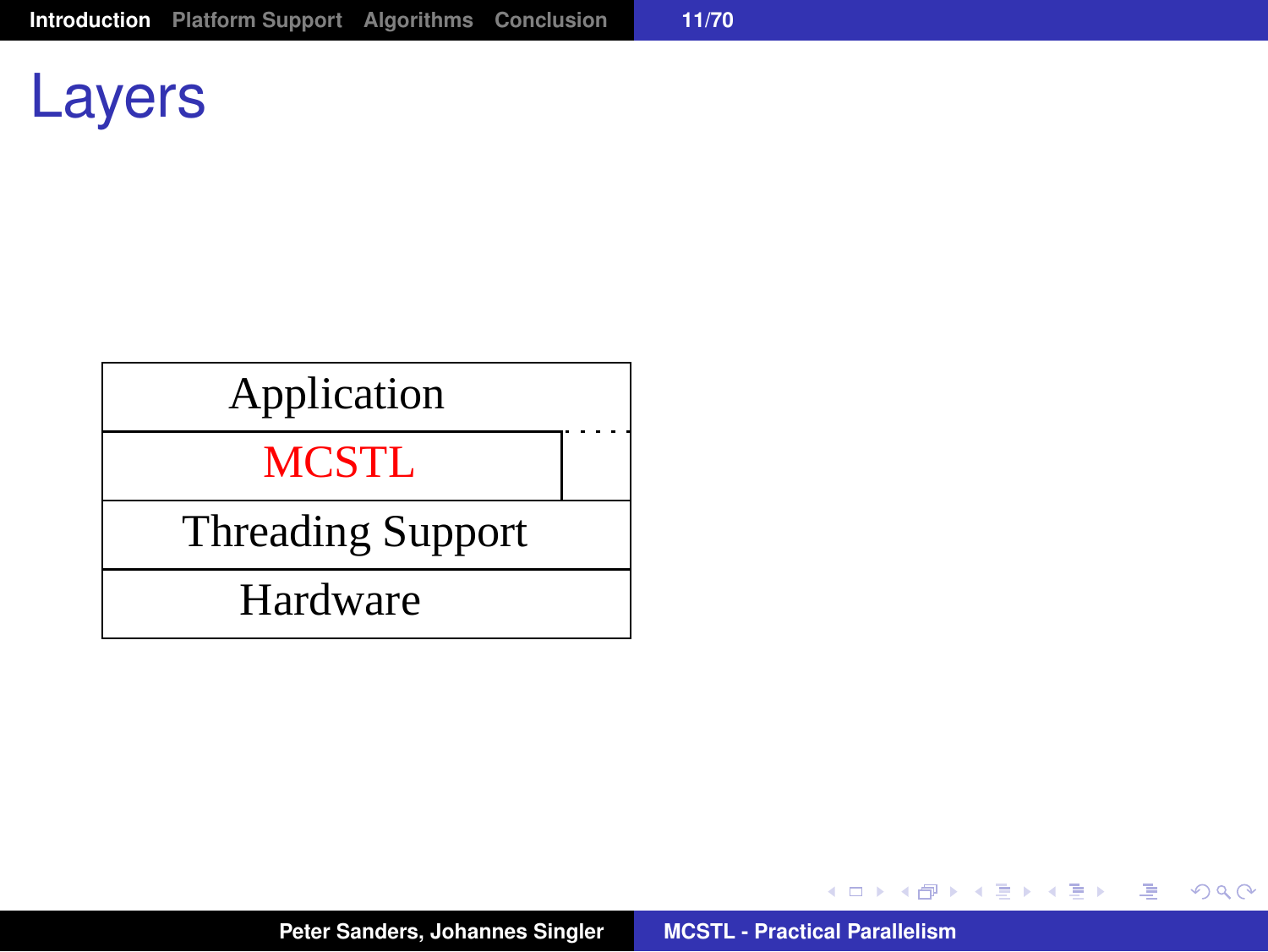# Threading Support

- $\triangleright$  OpenMP: currently used (basic primitives).
	- $\blacktriangleright$  example

```
#pragma omp parallel num threads(p)
\{ \text{iam} = \text{omp}_\text{get\_thread\_num}(); \ldots \}#pragma omp barrier/single/master
...}
```
- $\blacktriangleright$  quite elegant
- $\triangleright$  no permanent separation possible
- $\triangleright$  still works when compiler ignores pragmas
- $\triangleright$  growing compiler support (gcc, Sun, Intel, MS)

K ロ ▶ K 個 ▶ K 로 ▶ K 로 ▶ 『로 『 K) Q Q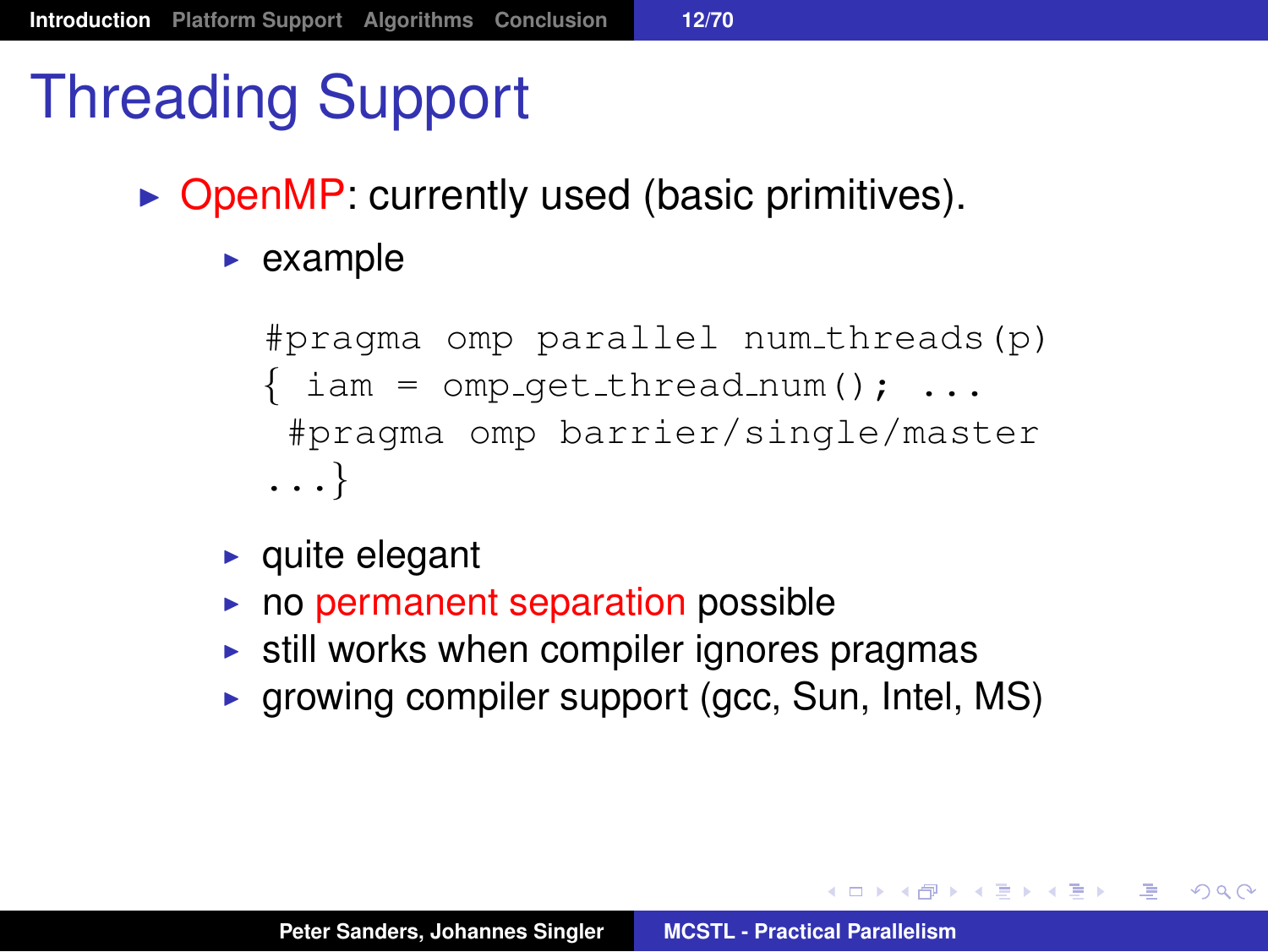# Threading Support

- $\triangleright$  OpenMP: currently used (basic primitives).
	- $\blacktriangleright$  example

```
#pragma omp parallel num threads(p)
\{ \text{iam} = \text{omp}_\text{get\_thread\_num}(); \ldots \}#pragma omp barrier/single/master
...}
```
- $\blacktriangleright$  quite elegant
- $\triangleright$  no permanent separation possible
- $\triangleright$  still works when compiler ignores pragmas
- $\triangleright$  growing compiler support (gcc, Sun, Intel, MS)
- $\blacktriangleright$  atomic operations
	- $\blacktriangleright$  fetch-and-add
	- $\triangleright$  compare-and-swap

K ロ ▶ K 個 ▶ K 로 ▶ K 로 ▶ 『로 『 K) Q Q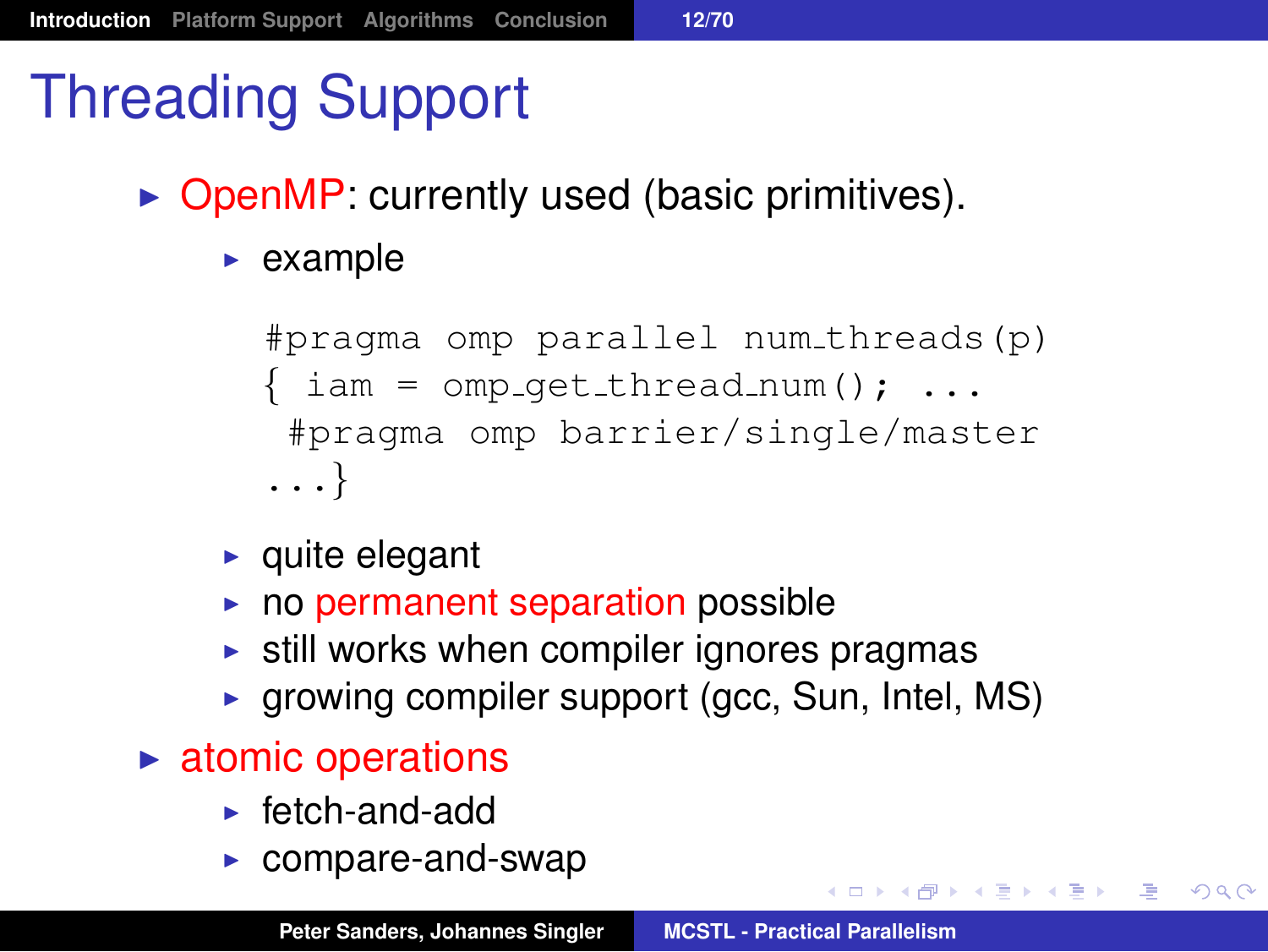# Implemented Algorithms

- $\blacktriangleright$  find, find if, mismatch, ...
- $\triangleright$  partial sum (prefix sum)
- $\blacktriangleright$  partition
- $\triangleright$  nth element/partial sort
- $\blacktriangleright$  merge
- ▶ sort, stable\_sort
- $\blacktriangleright$  random shuffle
- $\triangleright$  embarrassingly parallel (for each, transform,...)  $>$  50 % of STL

#### Extension to STL

 $\blacktriangleright$  multiway merge

( @ ) ( B ) ( B ) ( B ) ( B ) ( O Q O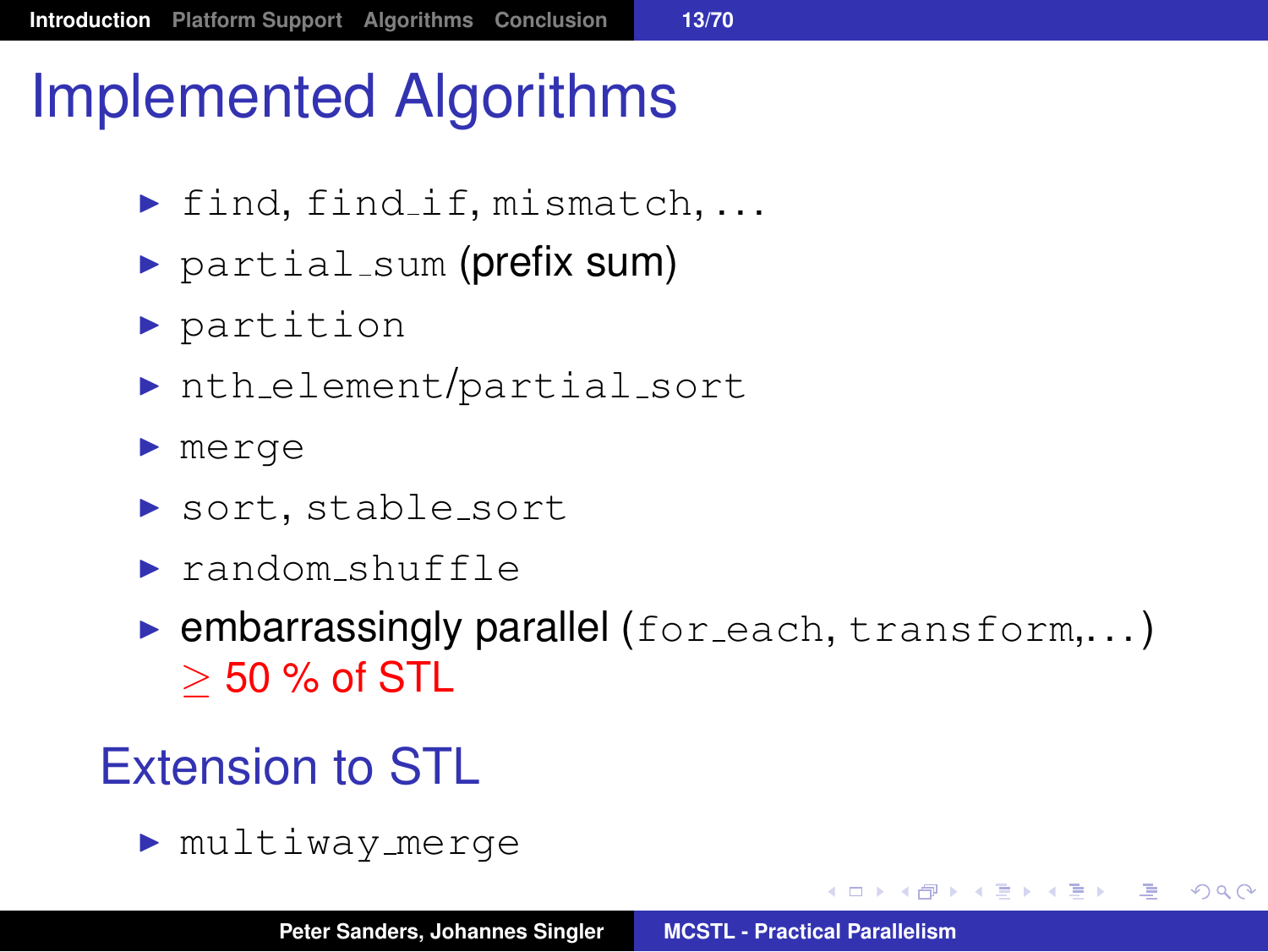# Dependency Graph of Lecture Contents



<span id="page-20-0"></span> $299$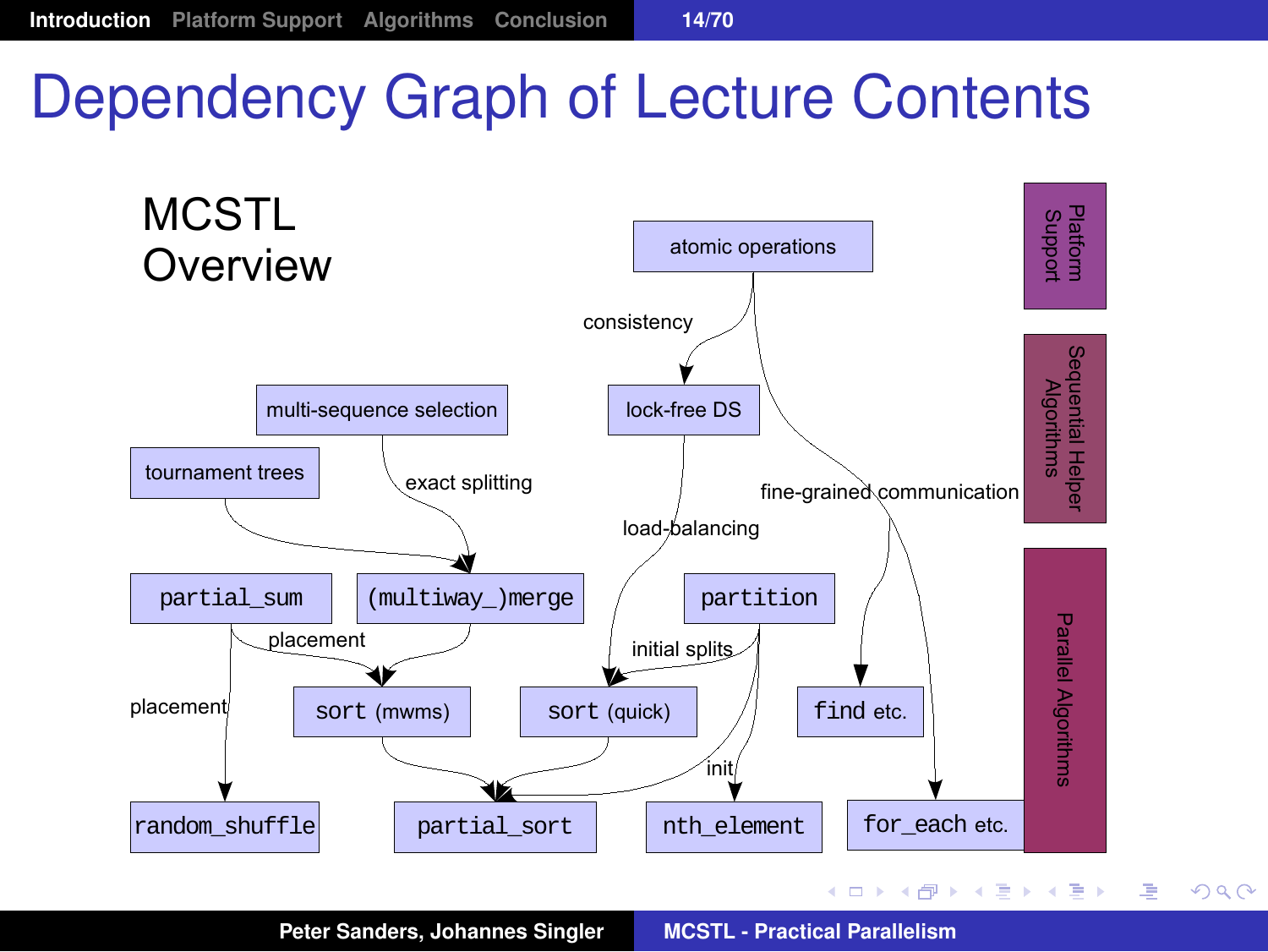# **Outline**

[Introduction](#page-2-0)

#### [Platform Support](#page-21-0)

[Algorithms](#page-26-0)

[Conclusion](#page-88-0)

イロメ イ部メ イ君メ イ君メー

<span id="page-21-0"></span>(B)  $2QQ$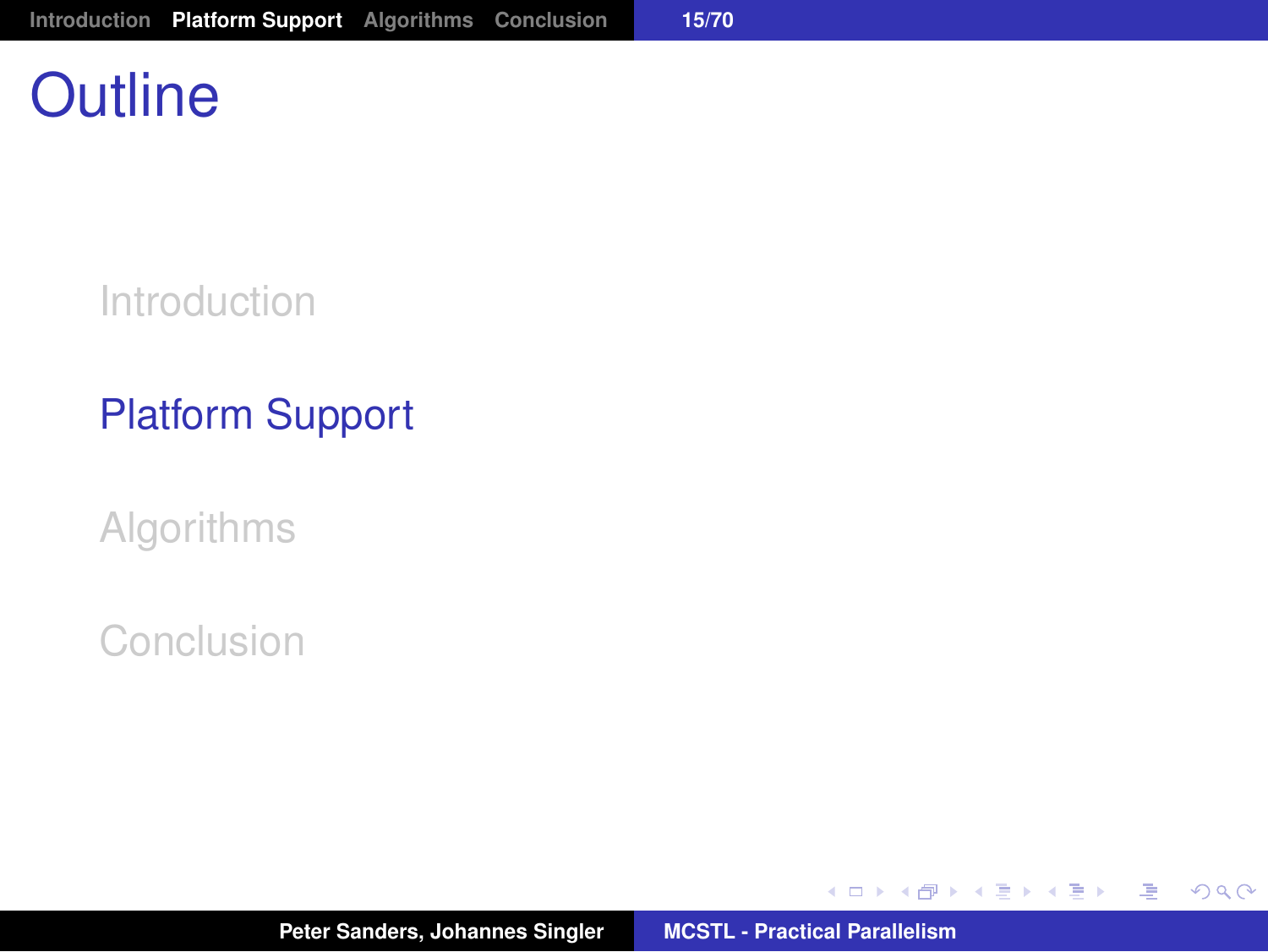### Shared-Memory Hardware

- $\triangleright$  cache coherency protocol makes memory view consistent, introduces implicit communication
	- $\triangleright$  cores invalidate entries in cache when other core writes (snooping)
	- $\triangleright$  overhead only for actual transfer of data
	- $\triangleright$  granularity is one cache-line: avoid false sharing!

→ 重き → 重き →

唾

 $QQ$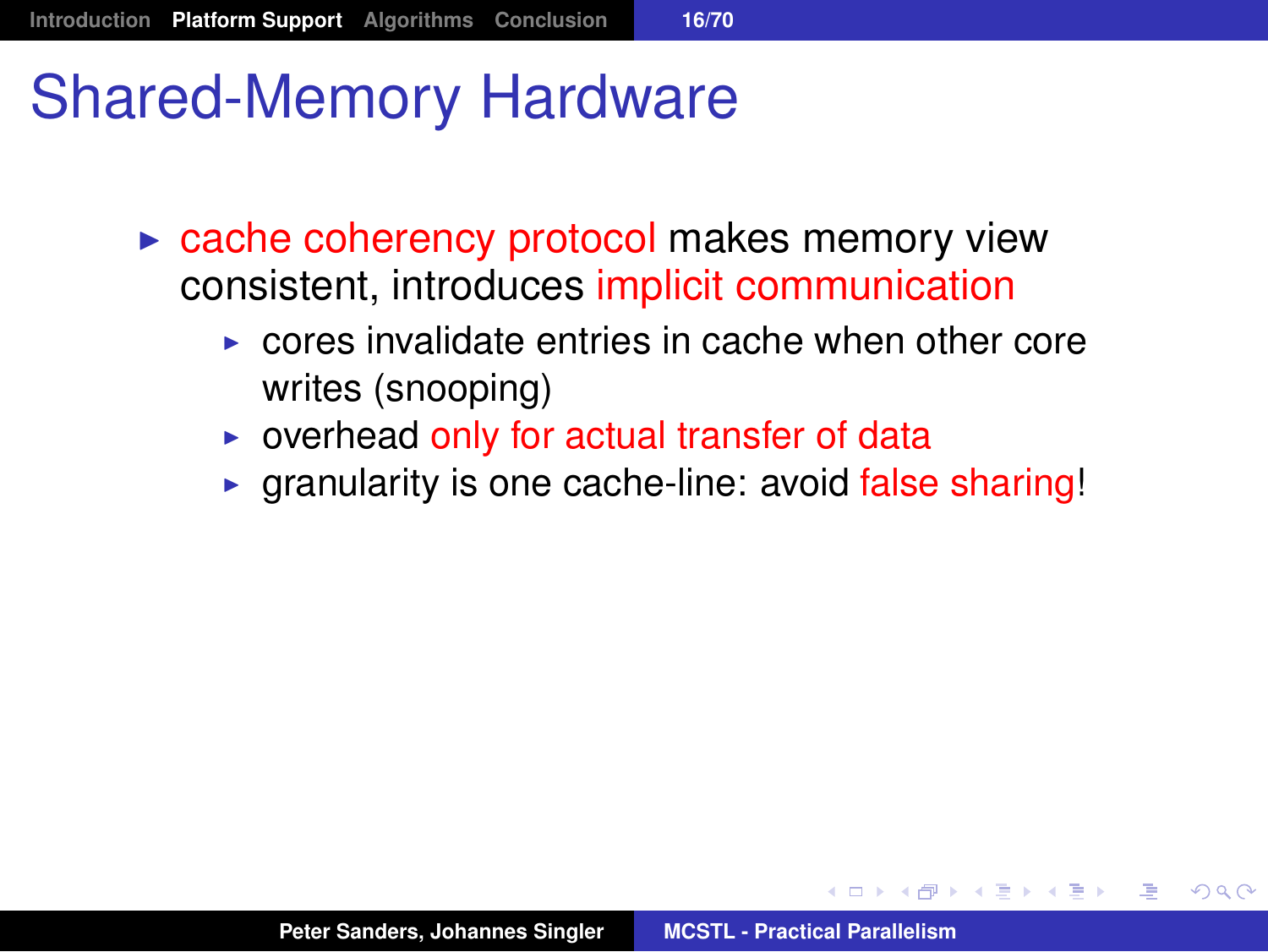- $\triangleright$  cache coherency protocol makes memory view consistent, introduces implicit communication
	- $\triangleright$  cores invalidate entries in cache when other core writes (snooping)
	- $\triangleright$  overhead only for actual transfer of data
	- $\triangleright$  granularity is one cache-line: avoid false sharing!
- $\triangleright$  "cache level 0" = registers exempted, variable values not updated in memory (from other core's point of view)
	- $\triangleright$  declare variable type volatile (once per variable)

メタメ スミメ スミメー

注

 $2Q$ 

 $\rightarrow$  #pragma omp flush variable when update suspected (once per update)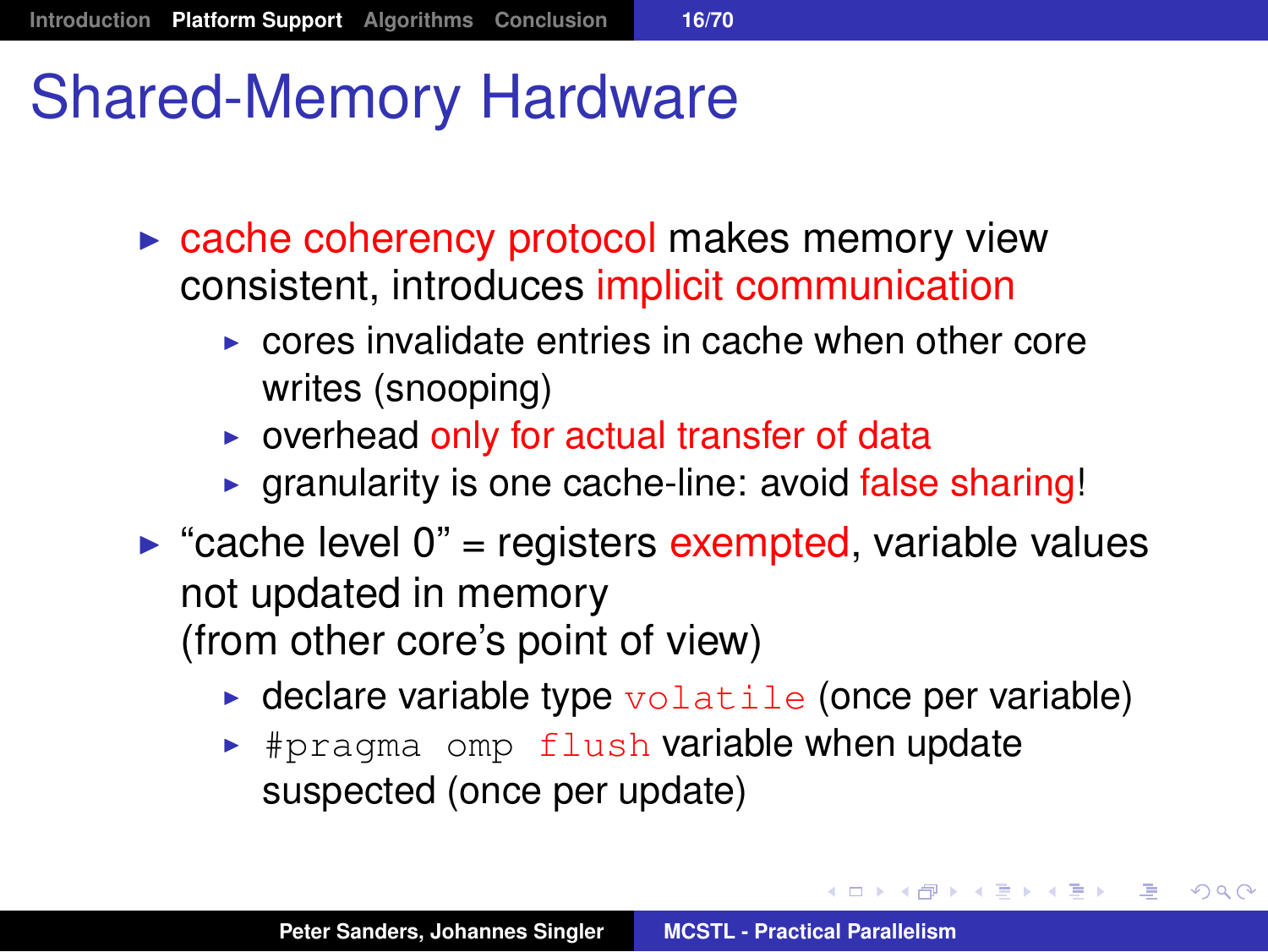# Atomic Operations

a few operations are executed without any chance of interference  $\rightsquigarrow$  atomically

- $\blacktriangleright$  fetch and add  $(x, i)$ 
	- I t := x; r := x; r := r + i; x := r; return t;
	- $\blacktriangleright$  allows concurrent iteration over sequence

K @ ▶ K 로 K K 로 K \_ 로 L K Q Q Q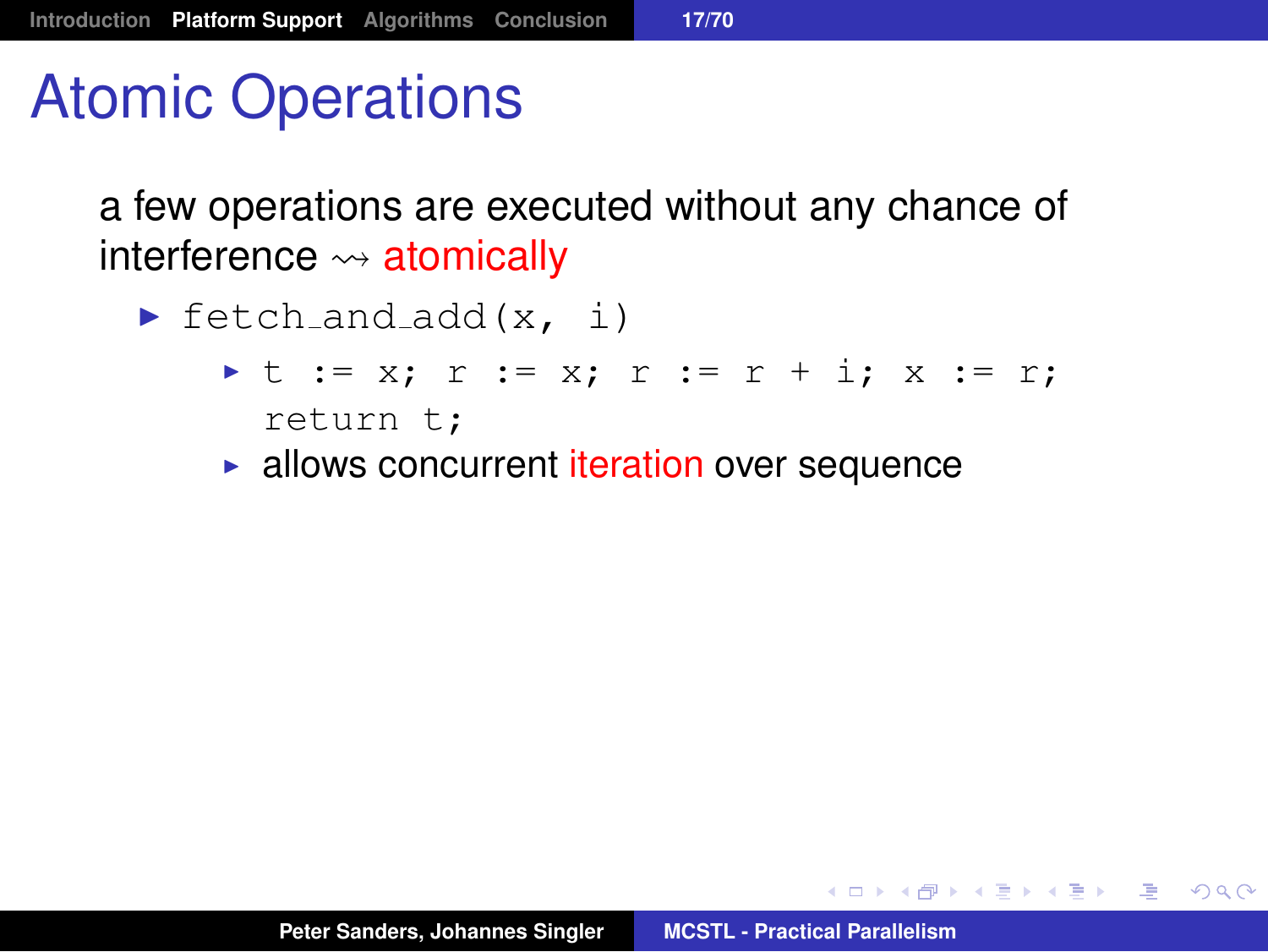# Atomic Operations

a few operations are executed without any chance of interference  $\rightsquigarrow$  atomically

- $\blacktriangleright$  fetch and add  $(x, i)$ 
	- I t := x; r := x; r := r + i; x := r; return t;
	- $\blacktriangleright$  allows concurrent iteration over sequence
- $\triangleright$  compare and swap(x, c, r)
	- $\triangleright$  if(x = c) { x := r; return c [true]; } else { return r [false]; }
	- **Secure state transition, can emulate** fetch and add and others by using in a loop

K ロ ▶ K 個 ▶ K 로 ▶ K 로 ▶ 『로 『 K) Q Q

 $\triangleright$  slower than usual operation, in particular when concurrent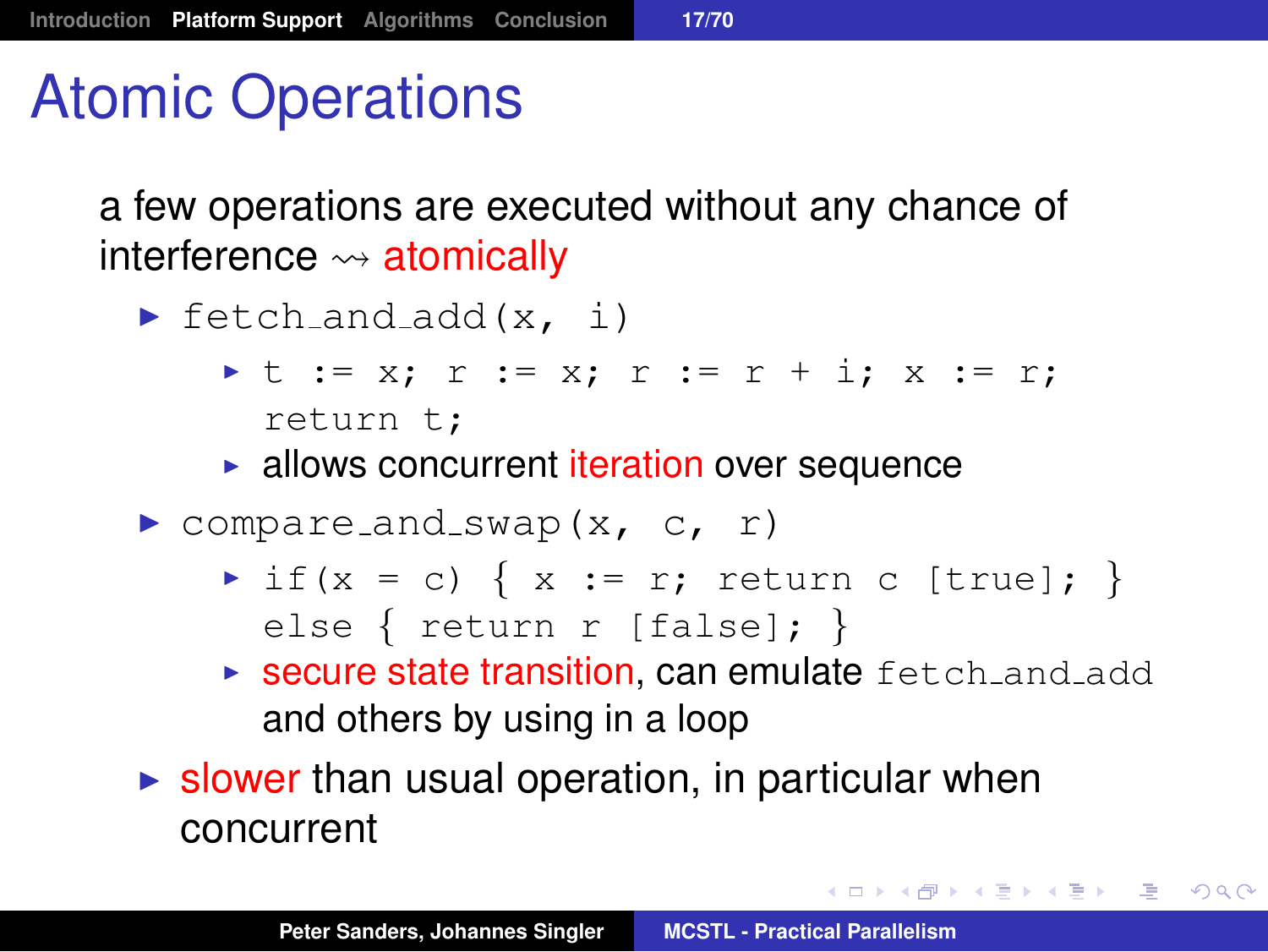# **Outline**

[Introduction](#page-2-0)

[Platform Support](#page-21-0)

#### [Algorithms](#page-26-0)

[Conclusion](#page-88-0)

**Peter Sanders, Johannes Singler [MCSTL - Practical Parallelism](#page-0-0)**

イロメ イ部メ イ君メ イ君メー

<span id="page-26-0"></span>(B)  $2QQ$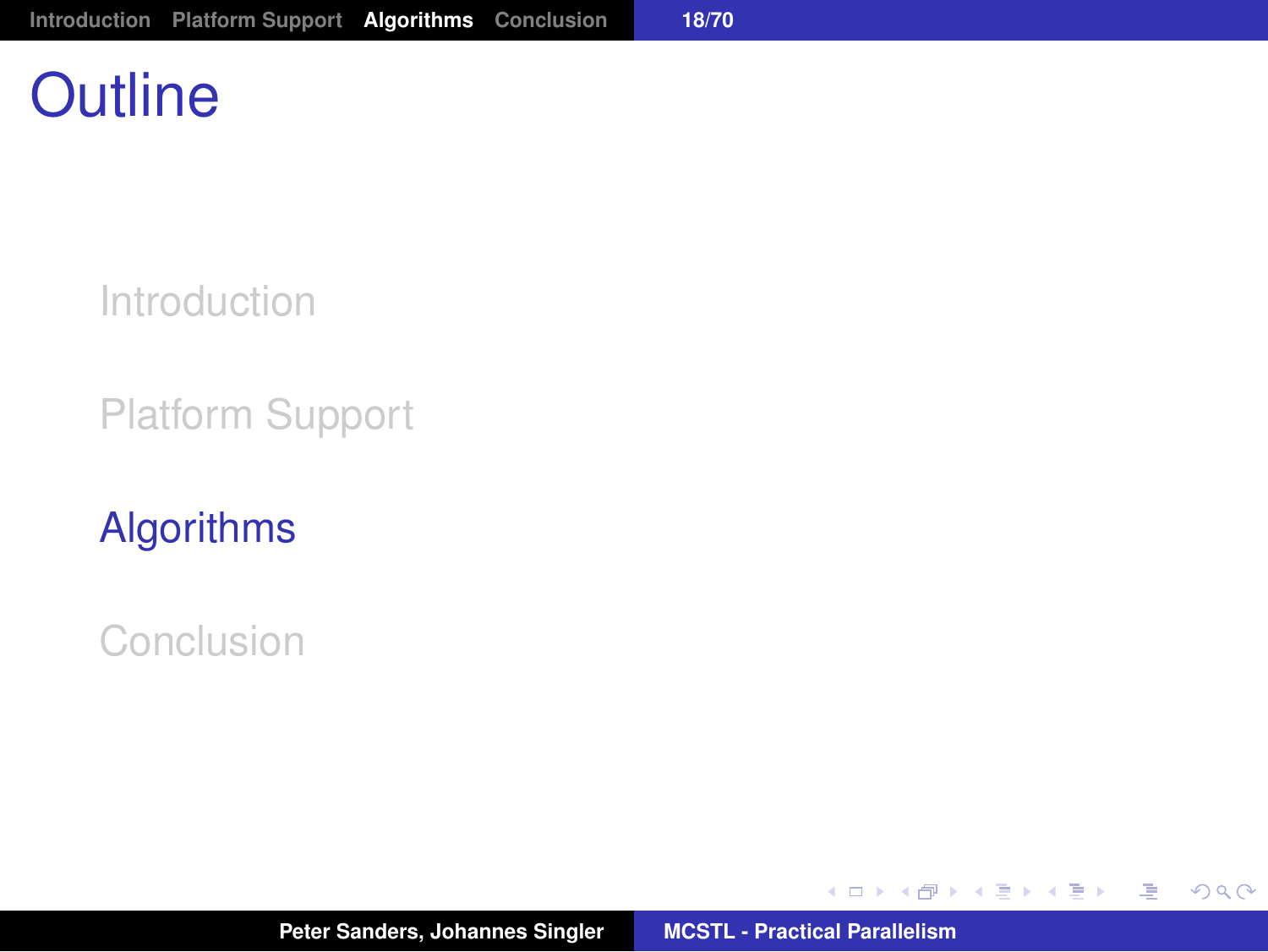#### find, find if, mismatch....

find the first position in a sequence satisfying a predicate Analysis

- ▶  $O(n)$  sequential time if first hit is at position *n* (unknown)
- **F** naïve parallel algorithm needs  $\Omega(m/p)$ .
- ▶ parallelization not worthwhile for small *n*

|                         | $\overline{a}$ |
|-------------------------|----------------|
| $\bullet$<br>hit<br>1st |                |

御 ▶ すぼ ▶ すぼ ▶ ..

唾

 $QQQ$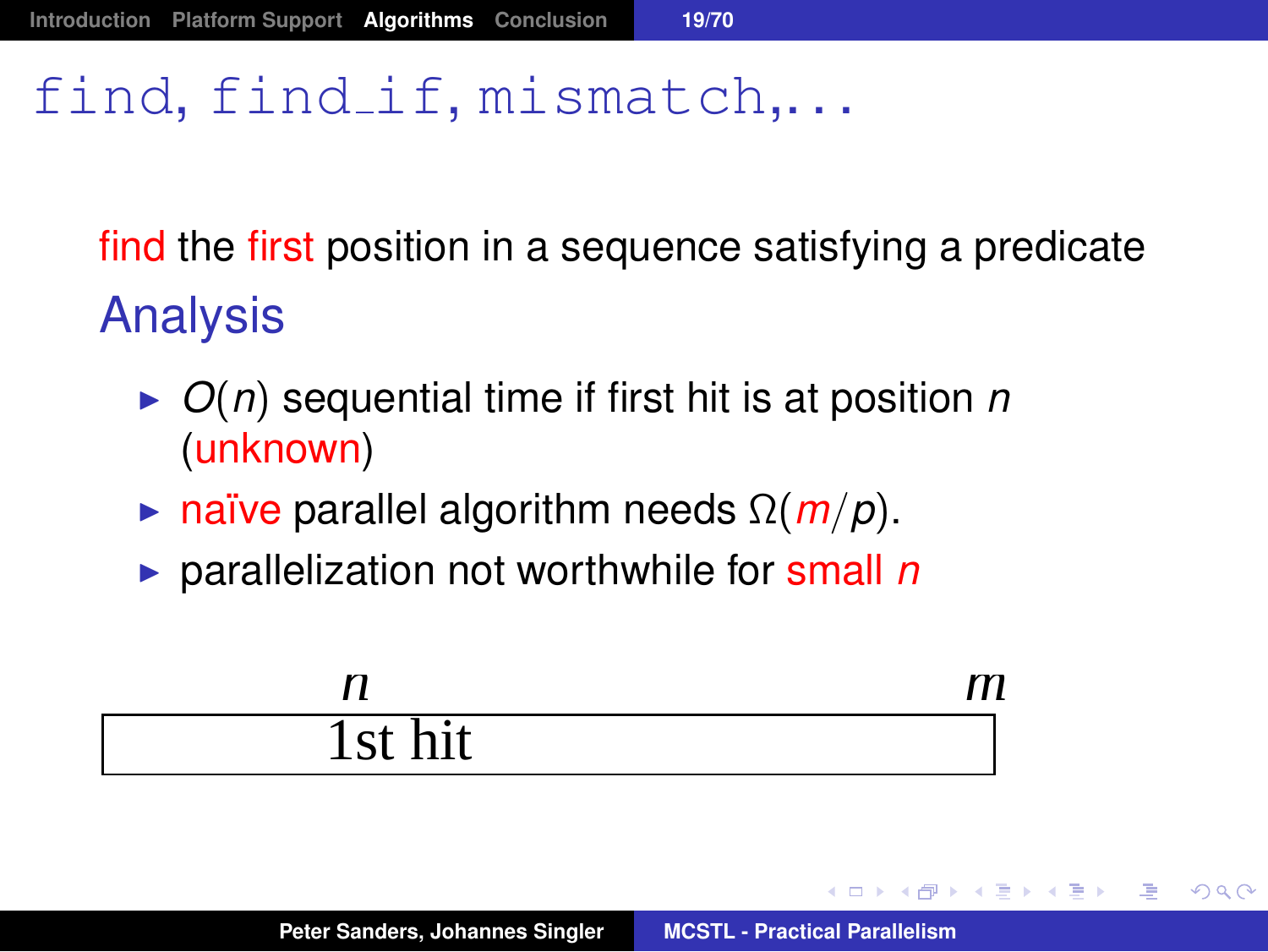# find: Algorithm

- **If** start sequentially up to position  $m_0$
- $\triangleright$  dynamic load balancing using fetch-and-add
- $\triangleright$  scale up and down using geometrically growing block sizes
- $\triangleright$  first successful thread grabs remaining work



 $QQ$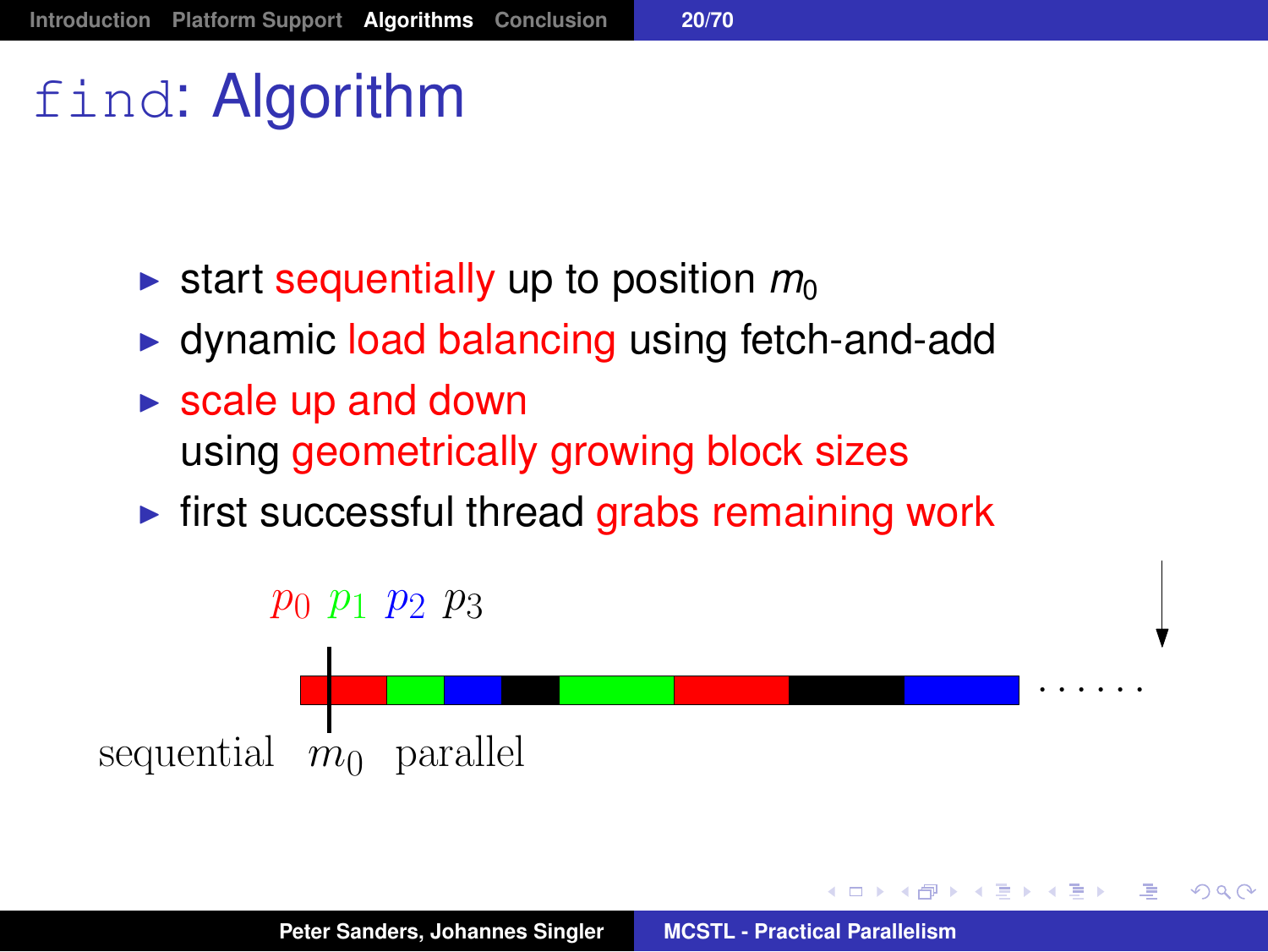Find n in the sequence  $[1,...,10^8]$  of integers on 4-way Opteron



 $2Q$ 

э

化重新润滑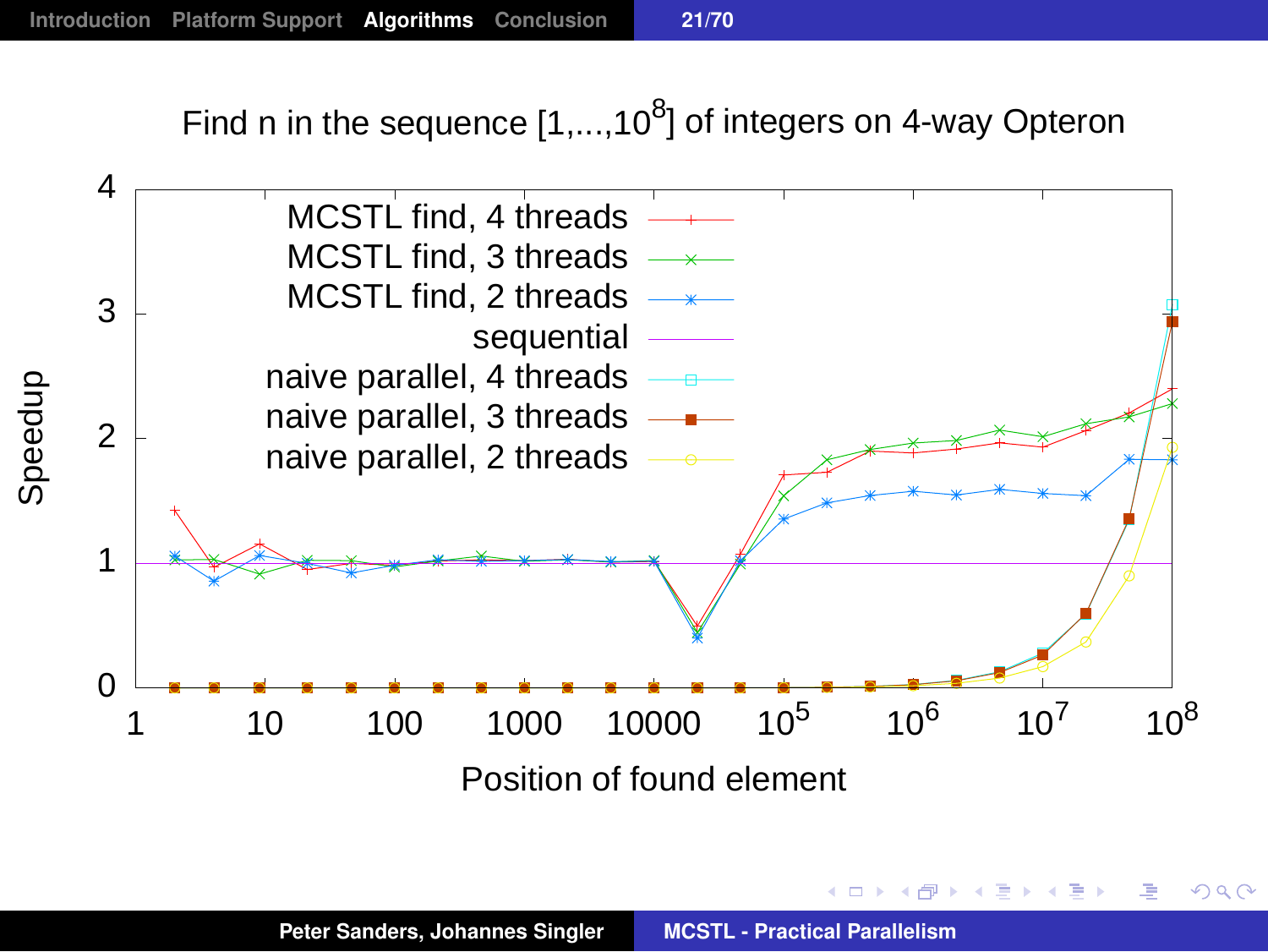#### partial sum

#### Discrimination to Algorithms Seen so Far

- $\blacktriangleright$   $n \gg p$ : multiple elements per PE, sum must be calculated in **preprocessing** step, prefix sum in postprocessing step
- $\triangleright \rightsquigarrow 2n + O(1)$  additions in total, not optimal, speedup only  $\frac{\rho}{2}$ , particularly bad for <mark>small</mark>  $\rho$
- $\triangleright$  *O*(log *p*) communication steps
- $\triangleright$  shared-memory advantage: can split data arbitrarily

K ロ > K 個 > K 差 > K 差 > 一差

 $2Q$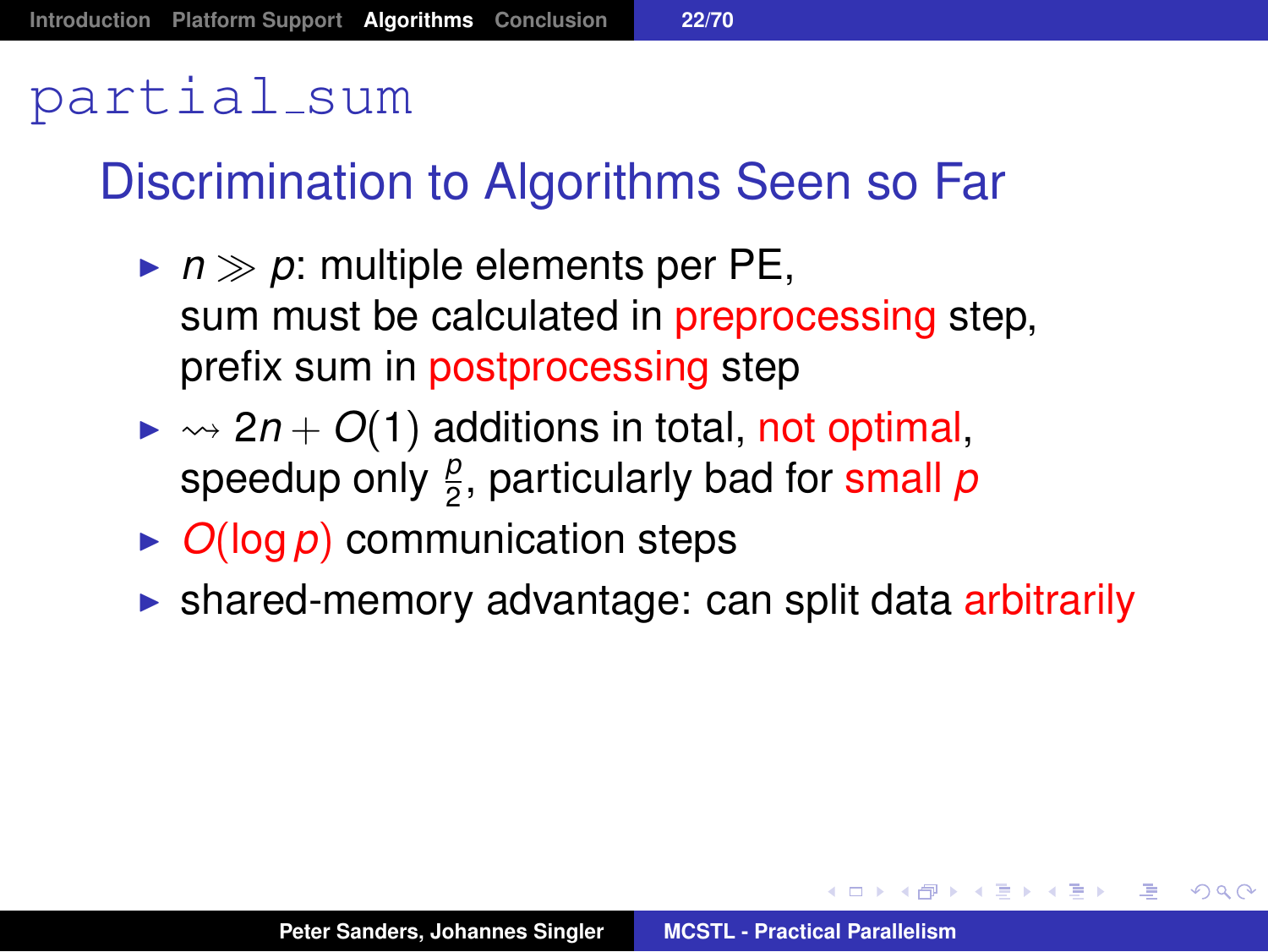#### partial sum

#### Discrimination to Algorithms Seen so Far

- $\blacktriangleright$   $n \gg p$ : multiple elements per PE, sum must be calculated in **preprocessing** step, prefix sum in postprocessing step
- $\triangleright \rightsquigarrow 2n + O(1)$  additions in total, not optimal, speedup only  $\frac{\rho}{2}$ , particularly bad for <mark>small</mark>  $\rho$
- $\triangleright$  *O*(log *p*) communication steps
- $\triangleright$  shared-memory advantage: can split data arbitrarily

#### Practical Algorithm for Shared Memory

- $\triangleright$  divide input into  $p + 1$  pieces
- $\triangleright$  double calculation for first part can be avoided

トメミトメミト (型) のなび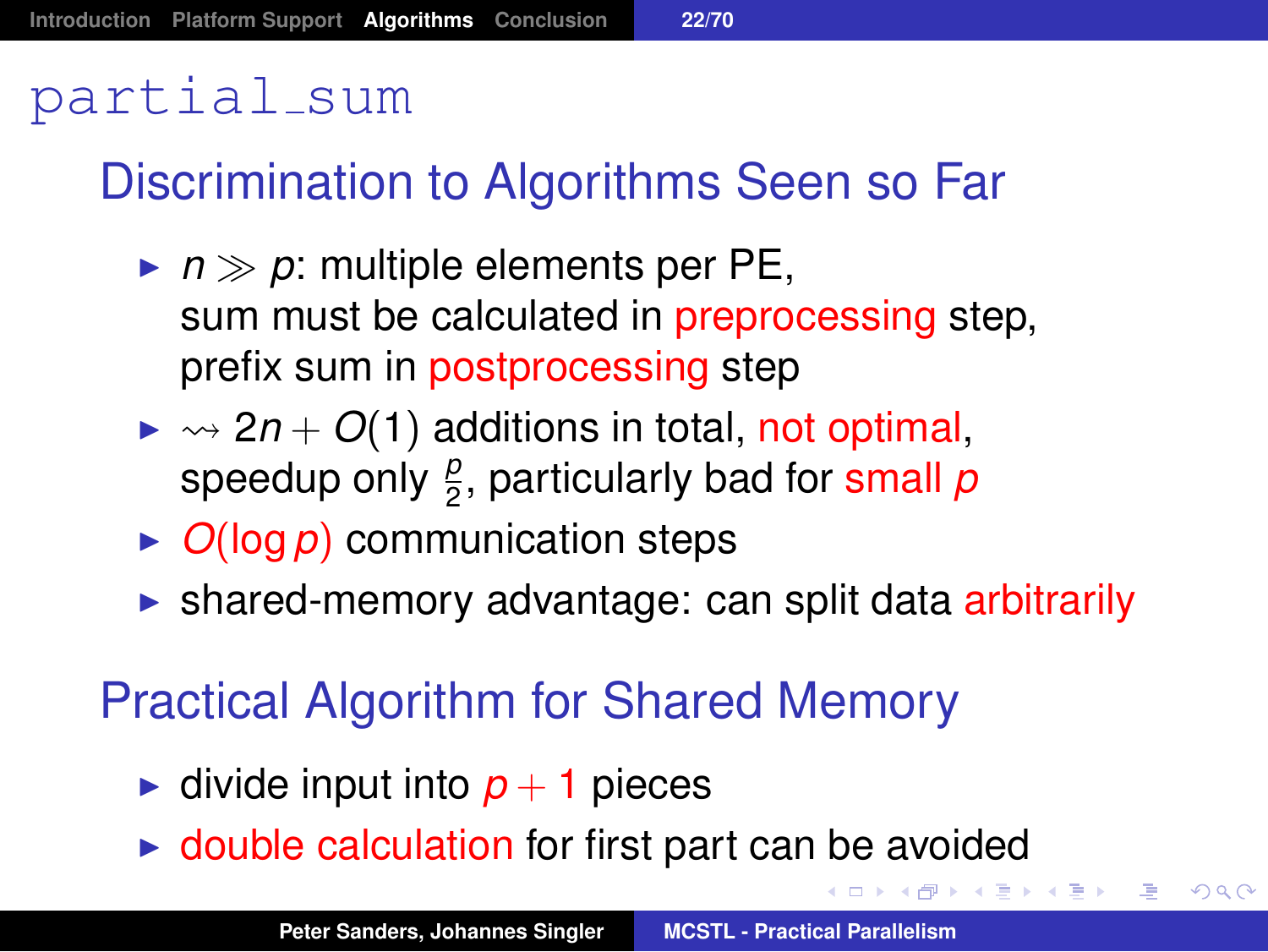# partial sum: Algorithm

#### Processor *i* ∈ 0 . . . *p* − 1

- 1.  $i = 0$ : compute partial sums of part 0,  $S[0] :=$  last one  $i > 0$ : compute  $S[i] :=$  sum of part *i*
- 2.  $i = 0$ : compute partial sums of  $S[i]$  sequentially
- 3.  $i > 0$ : compute partial sums of part  $i + 1$  using  $S[i]$

メタメメ きょくきょうき

 $2Q$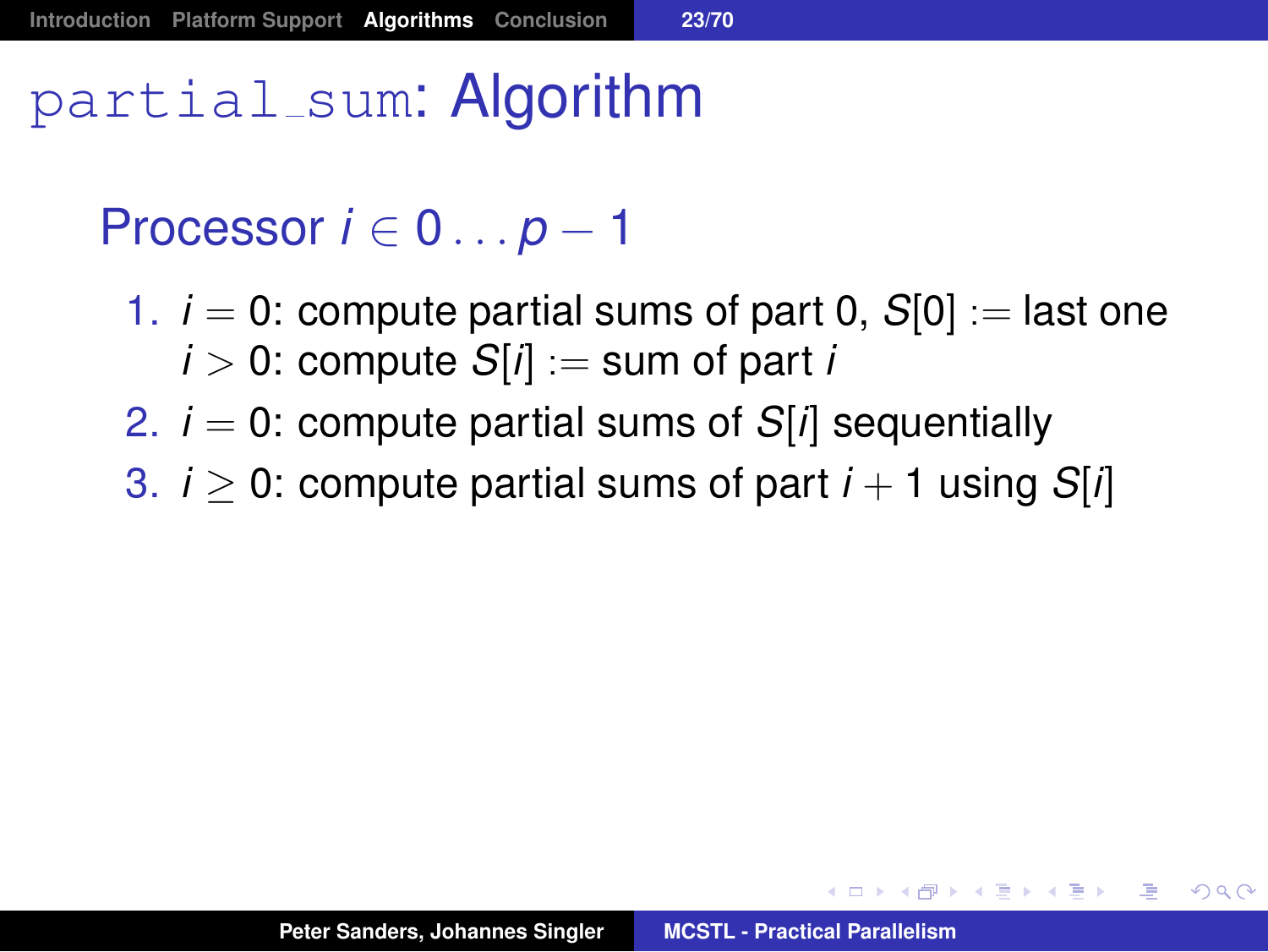# partial sum: Algorithm

#### Processor *i* ∈ 0 . . . *p* − 1

- 1.  $i = 0$ : compute partial sums of part 0,  $S[0] :=$  last one  $i > 0$ : compute  $S[i] :=$  sum of part *i*
- 2.  $i = 0$ : compute partial sums of  $S[i]$  sequentially
- 3.  $i > 0$ : compute partial sums of part  $i + 1$  using  $S[i]$

#### Analysis

- $\triangleright$  only 3 synchronizations (constant)
- ime complexity  $O(n/p + p)$ , no hidden factor 2  $\rightsquigarrow$ speedup  $\frac{p+1}{2}$  for  $n \gg p$

イロト イ母 トイ ヨ トイヨ トー ヨー

 $2990$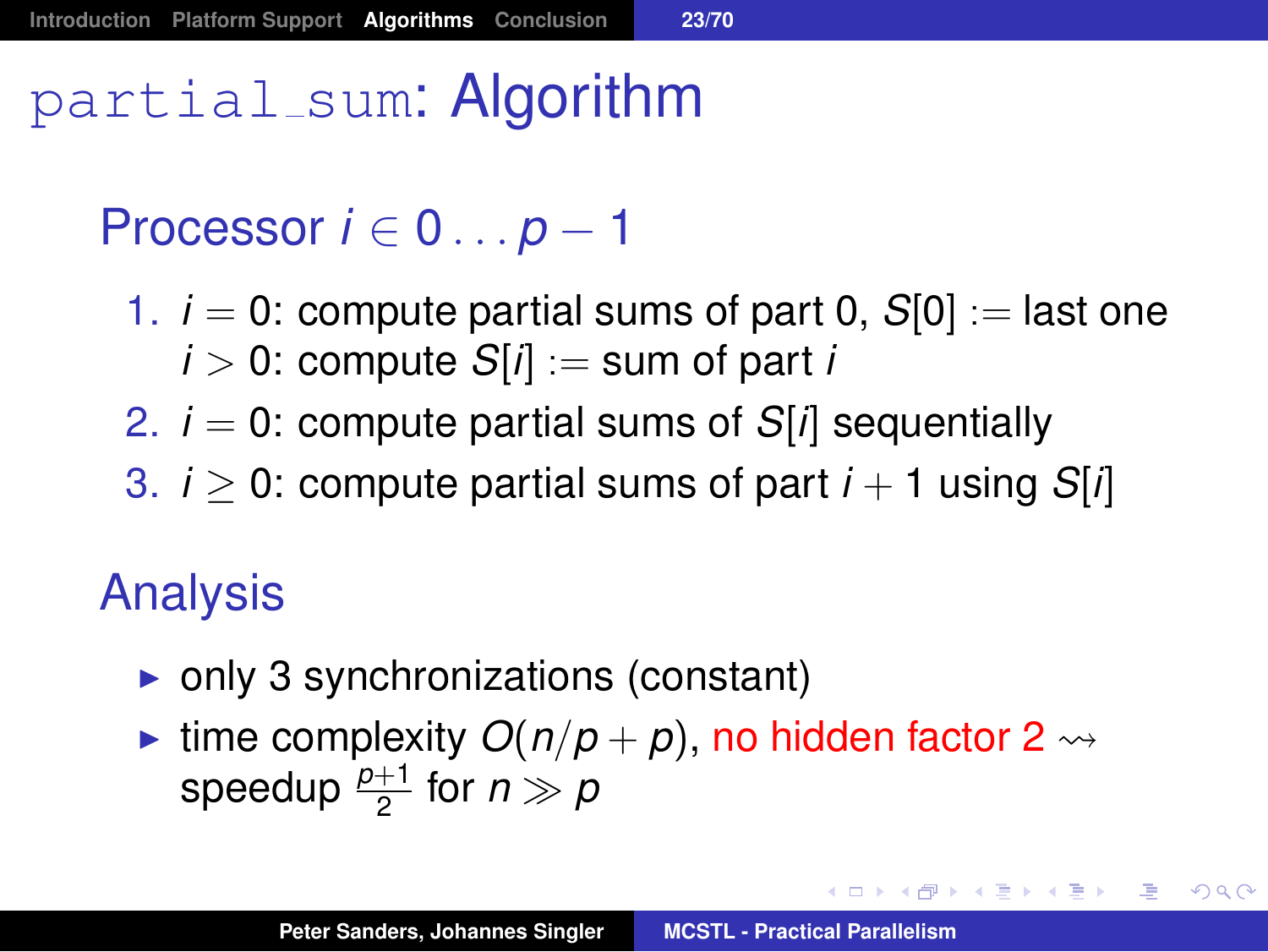#### partial\_sum: Scheme



イロメイ団 メイヨメイヨメーヨー

 $2QQ$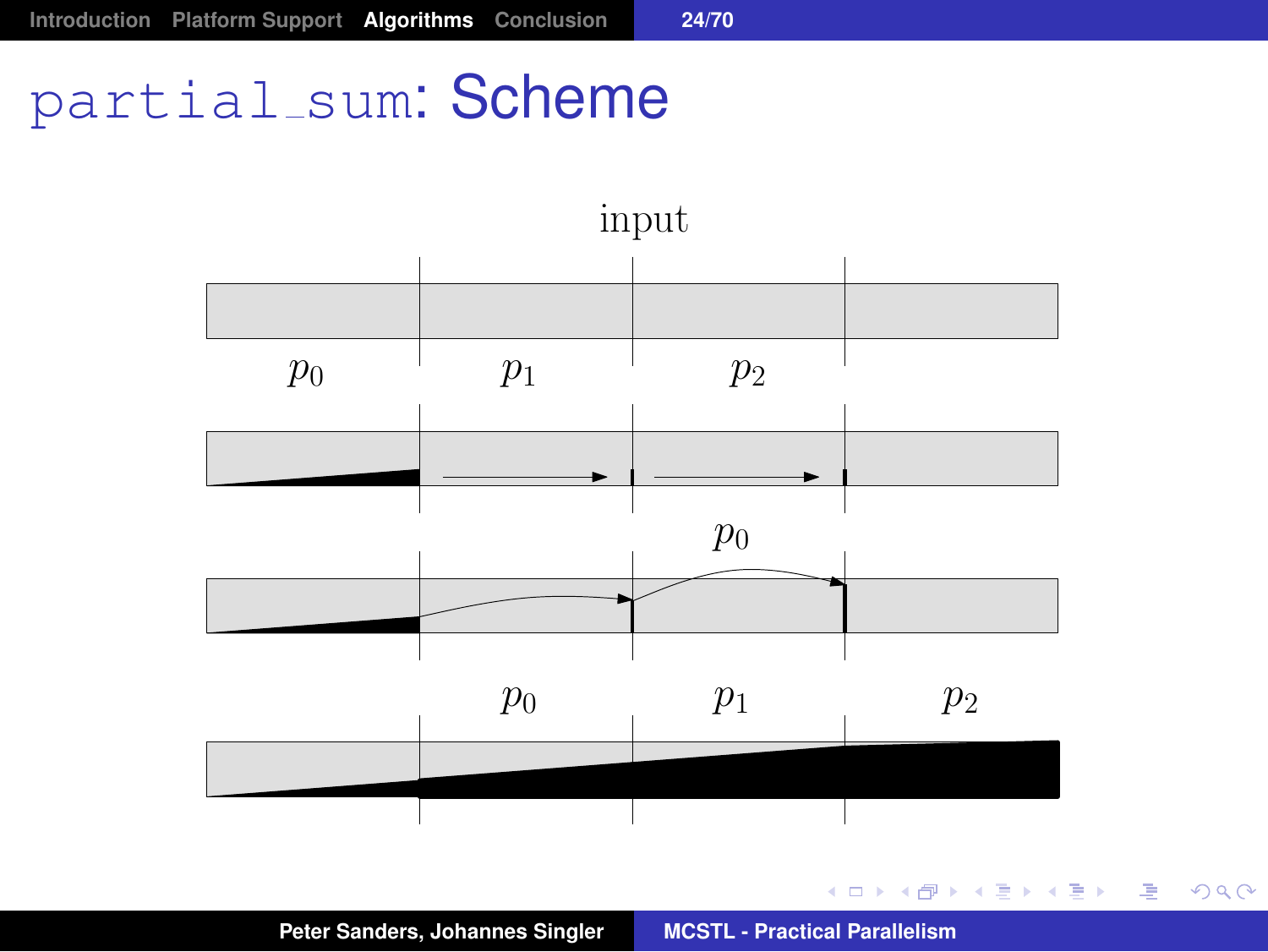#### partial\_sum: Results



唐.  $299$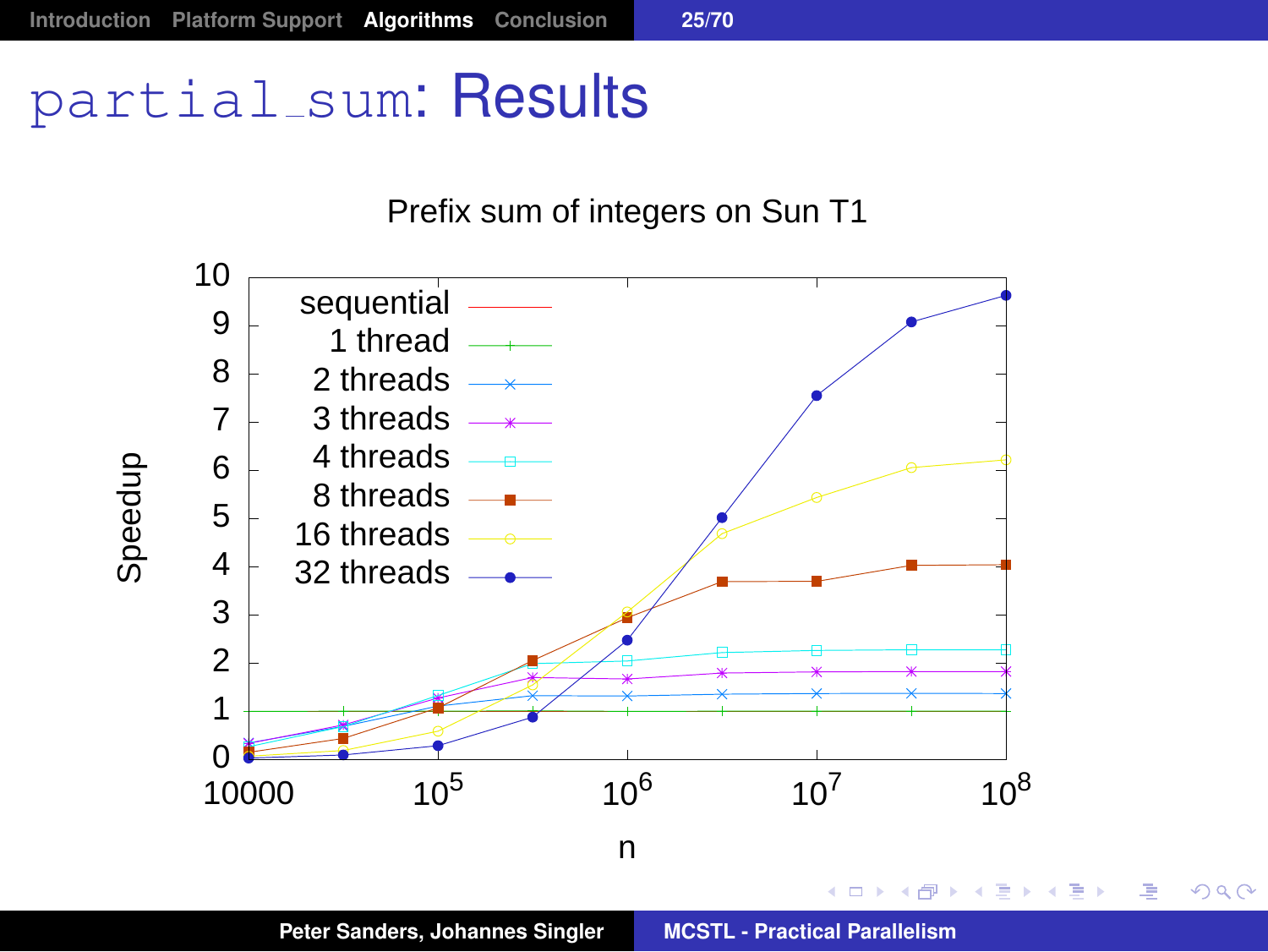# partition



- Sequential Algorithm
	- $\triangleright$  scan from both ends
	- $\triangleright$  swap to desired order when contrary

 $299$ 

画

メモメメモド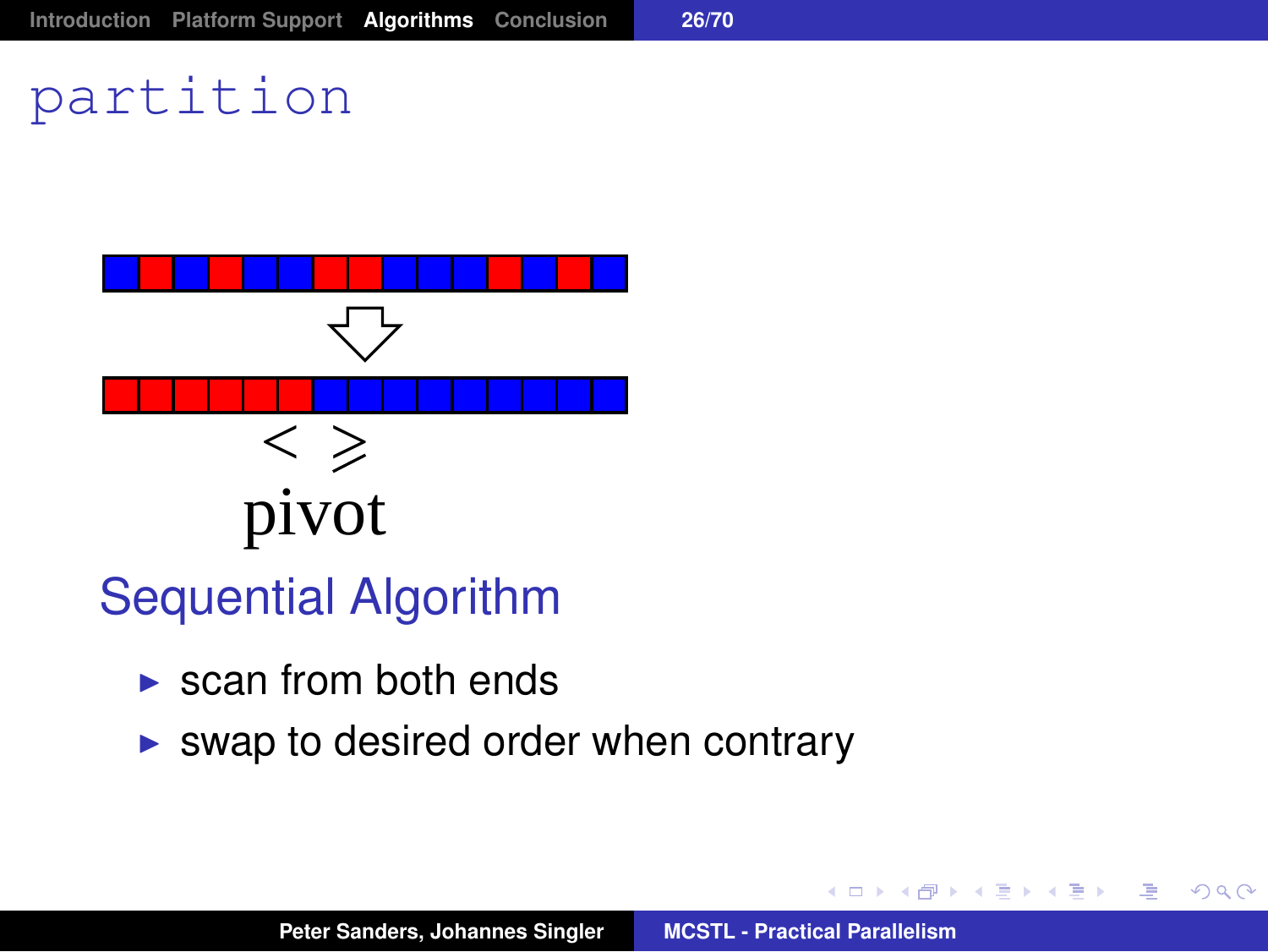# Parallel Partitioning

[Tsigas Zhang 2003]

- 1. scan blocks of size *B* from both ends
	- 1.1 claim new blocks when running out of data
- 2. swap the unfinished blocks to the "middle"
- 3. recurse on the middle



 $\triangleright$  time complexity  $O(n/p + B \log p)$ 

画

 $QQQ$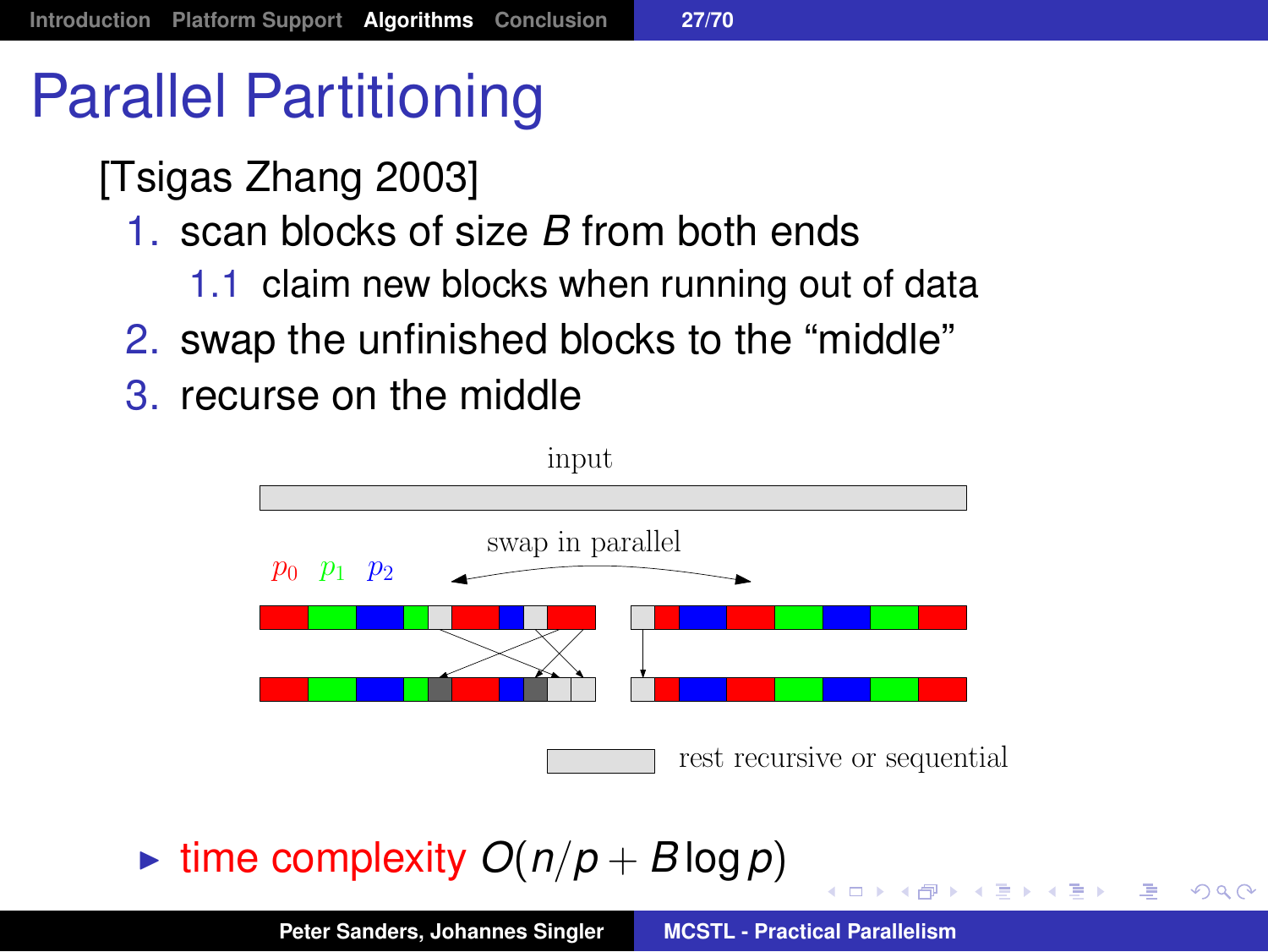# partition: Example

 $p_0$   $p_1$   $p_2$ 61 3 91 9 42 81 17 43 93 1 52 51 85 31 8 44 77 5 21 60 67 34 53 88 73 40 40 3 91 9 42 34 17 43 21 1 52 51 85 31 8 44 77 5 93 60 67 81 53 88 73 61 40 3 44 9 42 34 17 43 21 1 5 51 85 31 8 91 77 52 93 60 67 81 53 88 73 61 40 3 44 9 42 34 17 43 21 1 5 8 85 31 51 91 77 52 93 60 67 81 53 88 73 61  $\downarrow$ 40 3 44 9 42 34 17 43 21 1 5 8 31 85 51 91 77 52 93 60 67 81 53 88 73 61

3 processors, B=3, pivot 50, no special cases

重まし 画

不定 的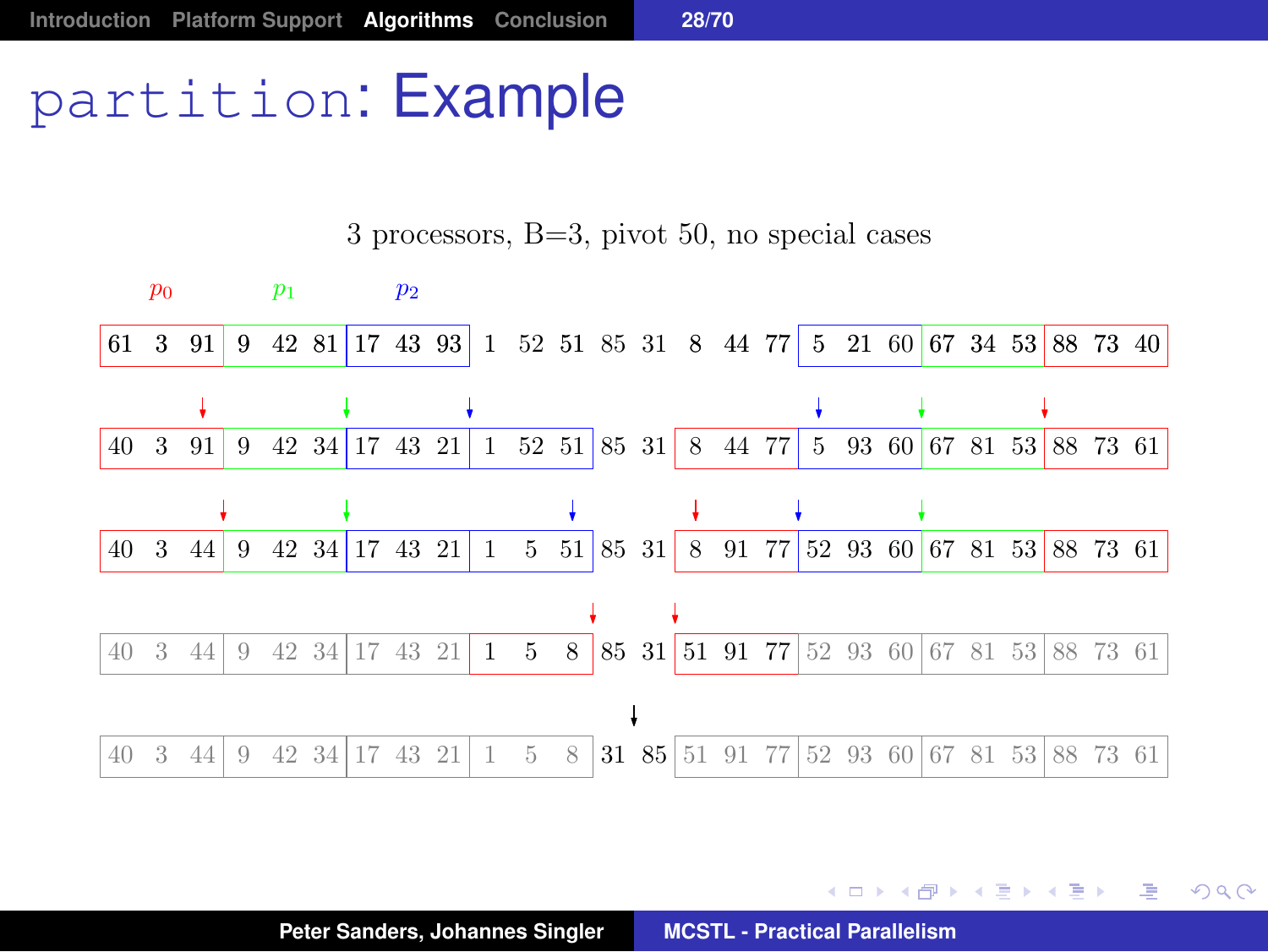#### Partitioning of 32-bit integers on Sun T1

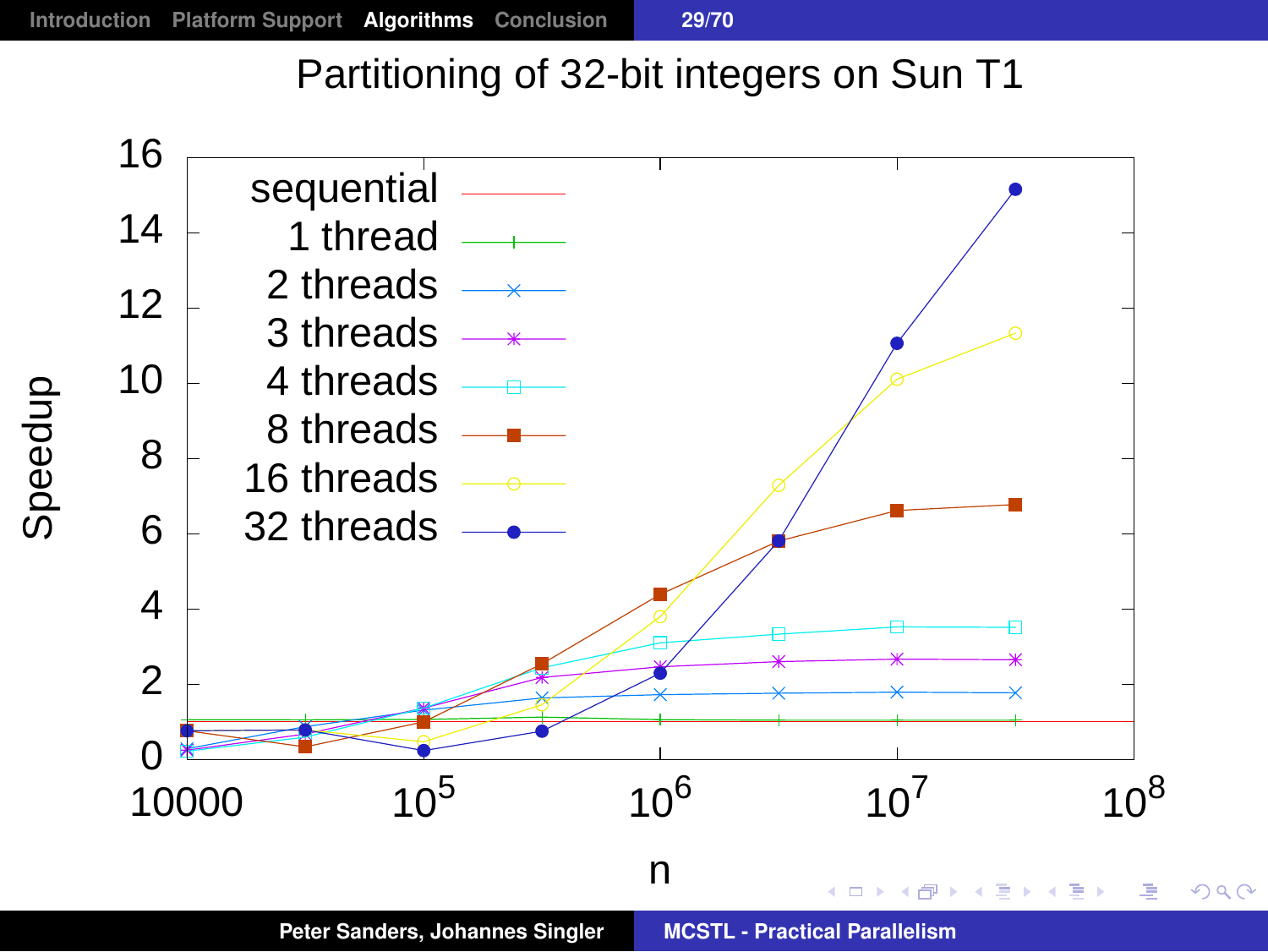# nth element, partial sort, quicksort



## **Algorithms**

- nth\_element: quickselectlinear recursion using partition
- $\triangleright$  partial sort: nth element then sort
- $\blacktriangleright$  quicksort: recursion using partition, load balancing using work stealing

Parallel implementations profit from each other

唾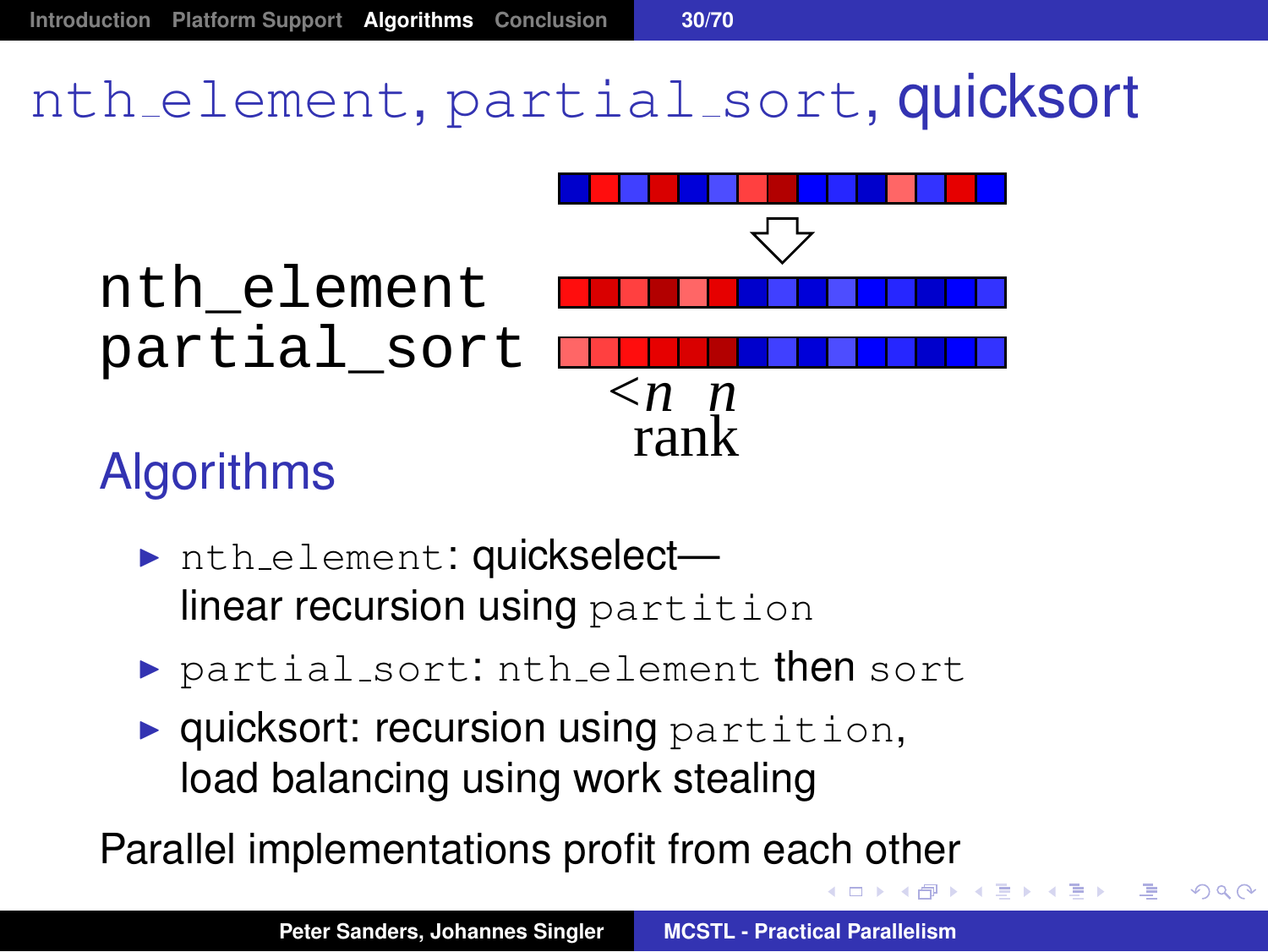# Multi-Sequence Selection

### Problem Definition

find element with global rank *r* in *k* sorted sequences *S<sup>i</sup>*

 $299$ 

画

御 ▶ イ君 ▶ イ君 ▶ ..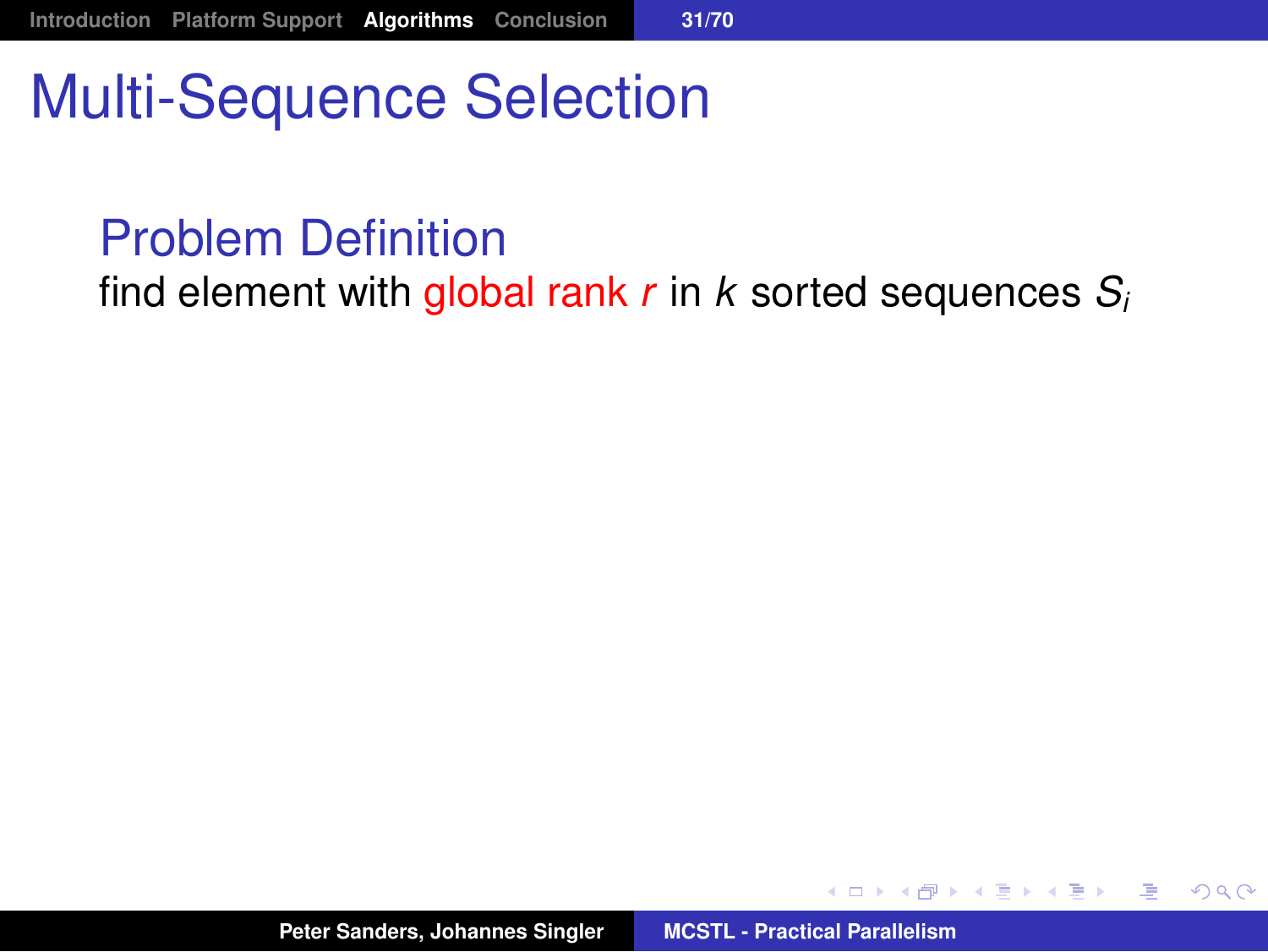# Multi-Sequence Selection

### Problem Definition

find element with global rank *r* in *k* sorted sequences *S<sup>i</sup>*

#### Usage

split at elements with global rank

*n*/*p* 2*n*/*p* 3*n*/*p* . . . (*p* − 1)*n*/*p*

and redistribute elements

- $\rightsquigarrow$  sequences of the same length ( $\pm$ 1) on each PE
	- $\triangleright$  guaranteed even for many equal elements

( @ ) ( B ) ( B ) ( B ) ( B ) ( O Q O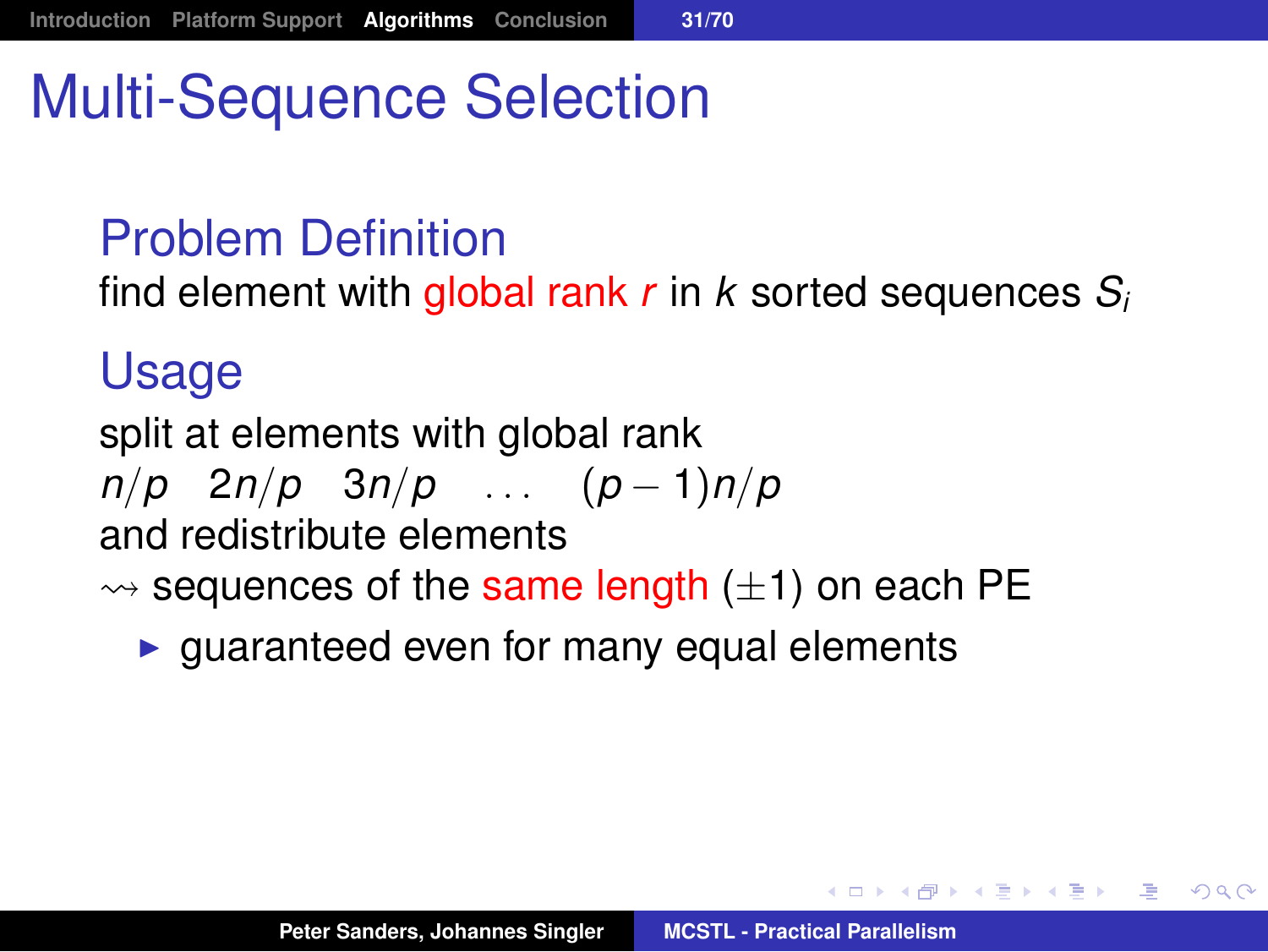# Multi-Sequence Selection

### Problem Definition

find element with global rank *r* in *k* sorted sequences *S<sup>i</sup>*

#### Usage

split at elements with global rank

$$
n/p \quad 2n/p \quad 3n/p \quad \dots \quad (p-1)n/p
$$

and redistribute elements

- $\rightsquigarrow$  sequences of the same length ( $\pm$ 1) on each PE
	- $\rightarrow$  quaranteed even for many equal elements

**Solution** [Varman et al. 1991] see next slide

御 トメ ヨ ト メ ヨ トー

造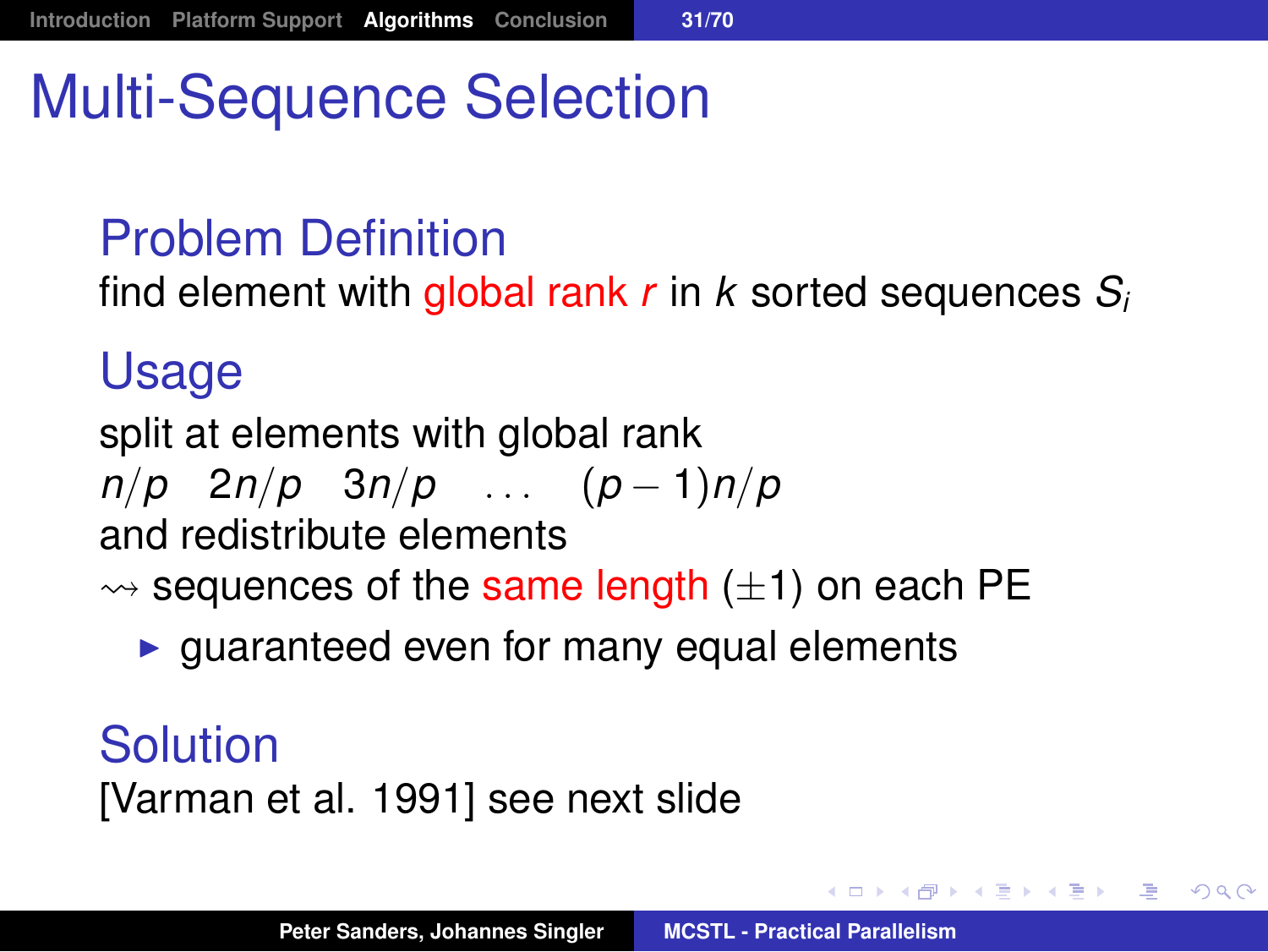# Multi-Sequence Selection: Algorithm

# Idea

- $\triangleright$  partition into two sets with desired ratio (corresponds to rank)
- $\triangleright$  start with middle element
- $\triangleright$  refine partition by recursively adding the elements in the middle of both sides, taking *O*(*k*) time for each step only
- **Figure** running time  $O(k \log |S_i|)$ *O*(*k* log *k* log |*S<sup>i</sup>* |) practical variant

造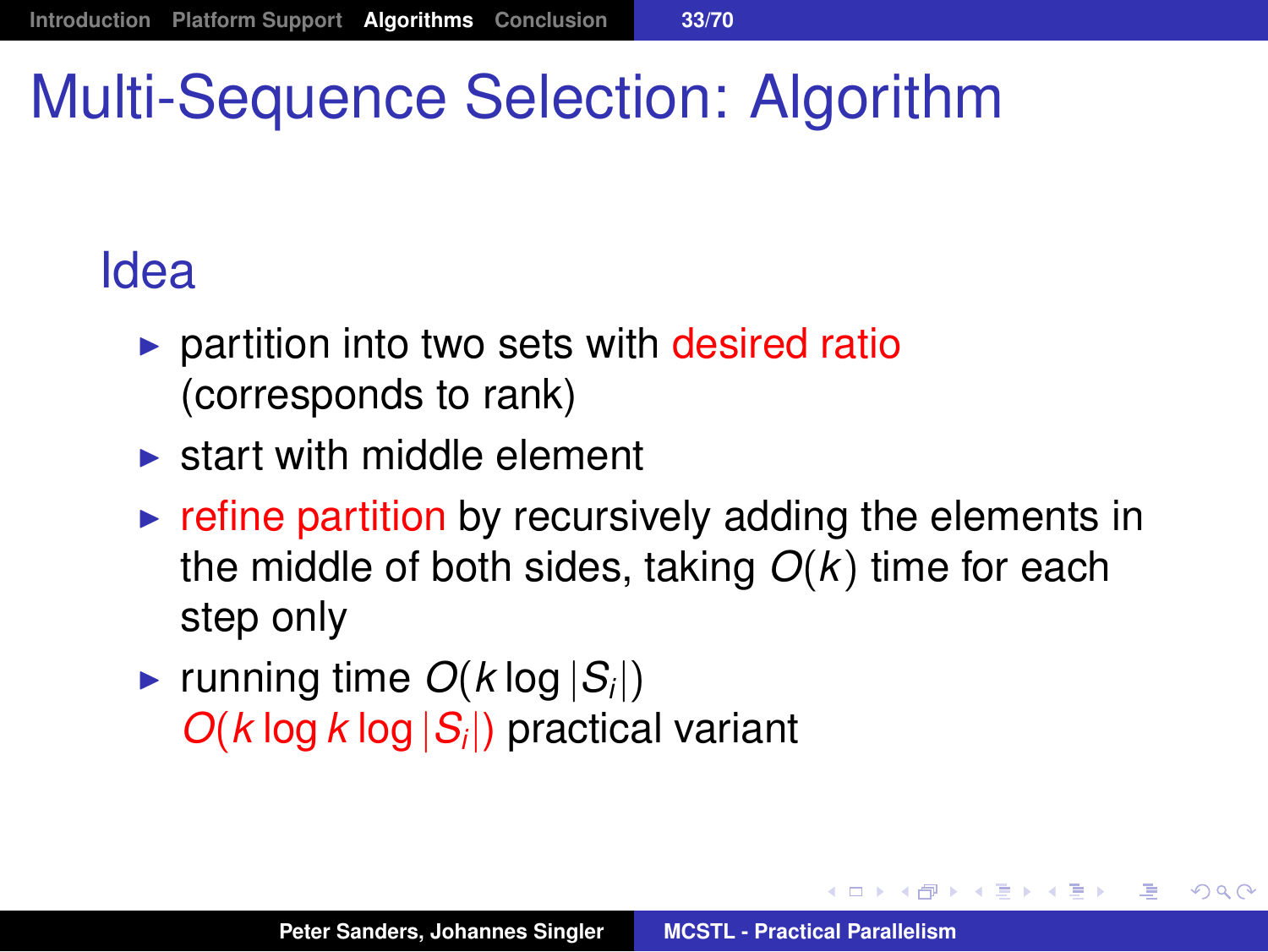$k = 4$ ,  $N = k \cdot n = 4 \cdot 7 = 28$ ; select global rank 14

|  | $1 \quad 2 \quad 6 \quad 7 \quad 9 \quad 11 \quad 15$ |  |  |
|--|-------------------------------------------------------|--|--|
|  | 2 8 9 17 23 24 25                                     |  |  |
|  | 6 7 9 12 23 24 25                                     |  |  |
|  | 3 8 10 13 14 17 19                                    |  |  |

す 御 メ イ 重 メ イ 重 メー

 $E = \Omega Q$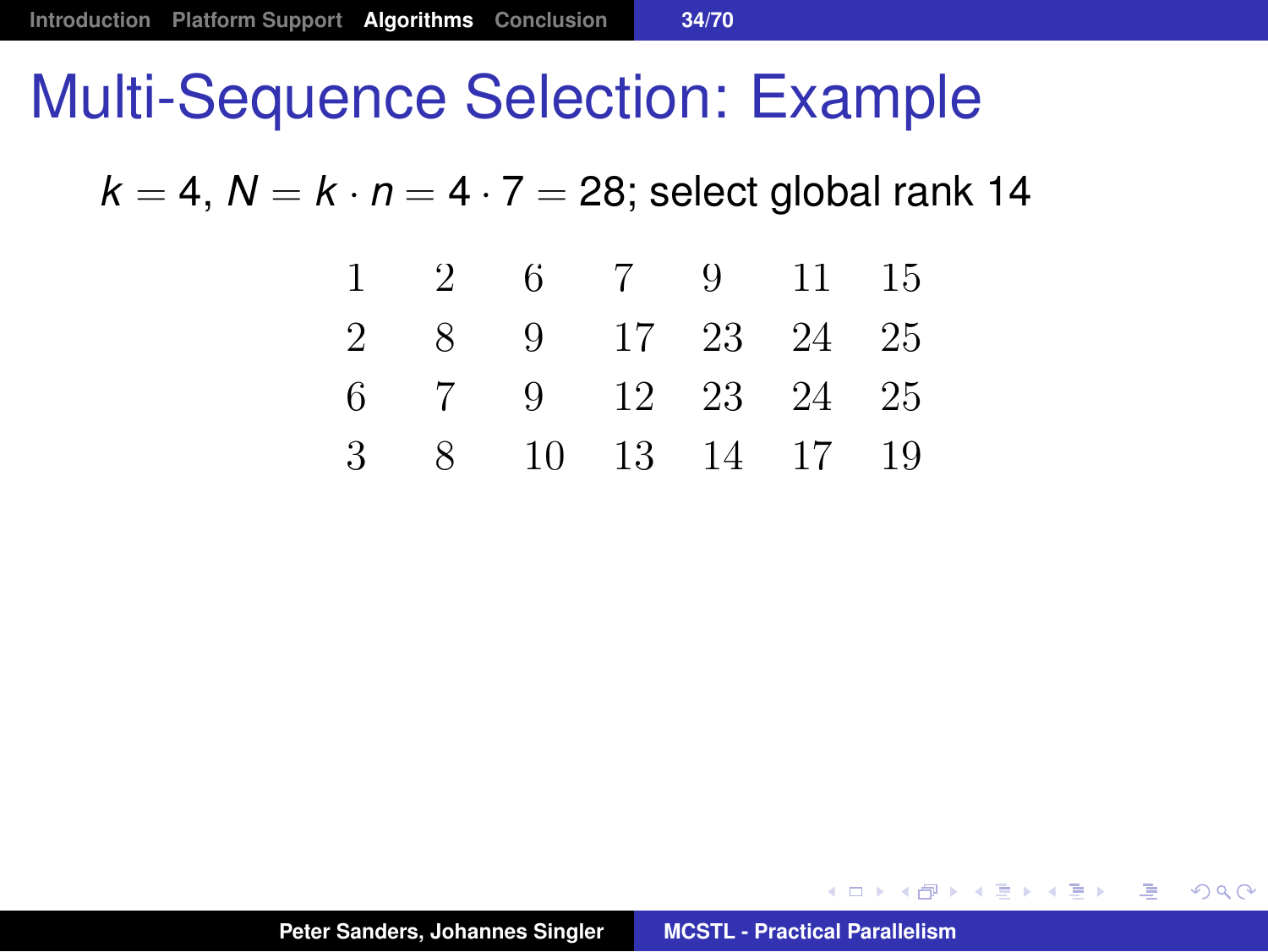$k = 4$ ,  $N = k \cdot n = 4 \cdot 7 = 28$ ; select global rank 14

|  | $1 \quad 2 \quad 6 \quad 7 \quad 9 \quad 11 \quad 15$ |  |  |
|--|-------------------------------------------------------|--|--|
|  | 2 8 9 17 23 24 25                                     |  |  |
|  | 6 7 9 12 23 24 25                                     |  |  |
|  | 3 8 10 13 14 17 19                                    |  |  |



→ 重き → 重き →

唐.  $2990$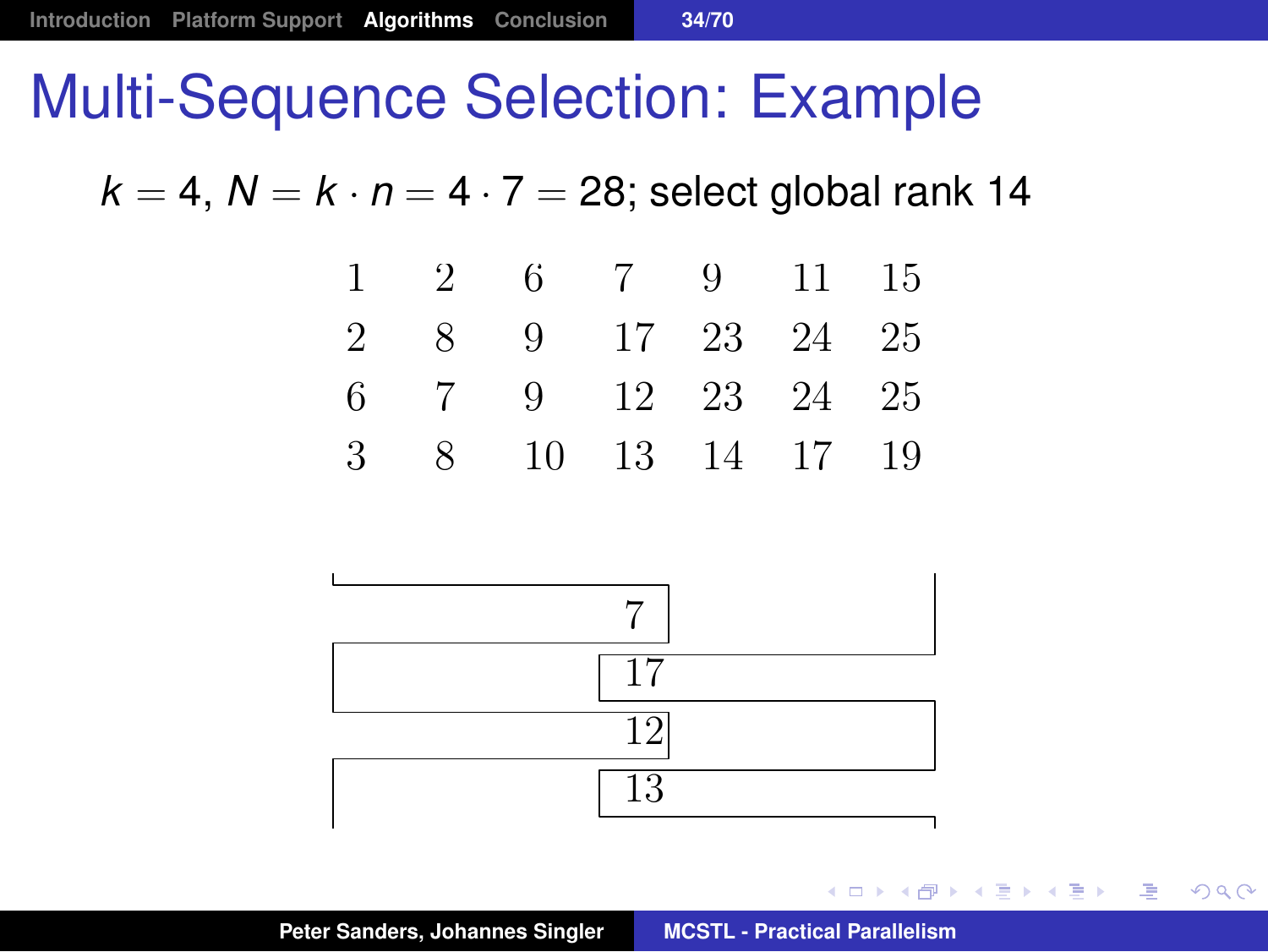$k = 4$ ,  $N = k \cdot n = 4 \cdot 7 = 28$ ; select global rank 14



(御) (言) (言)

■  $299$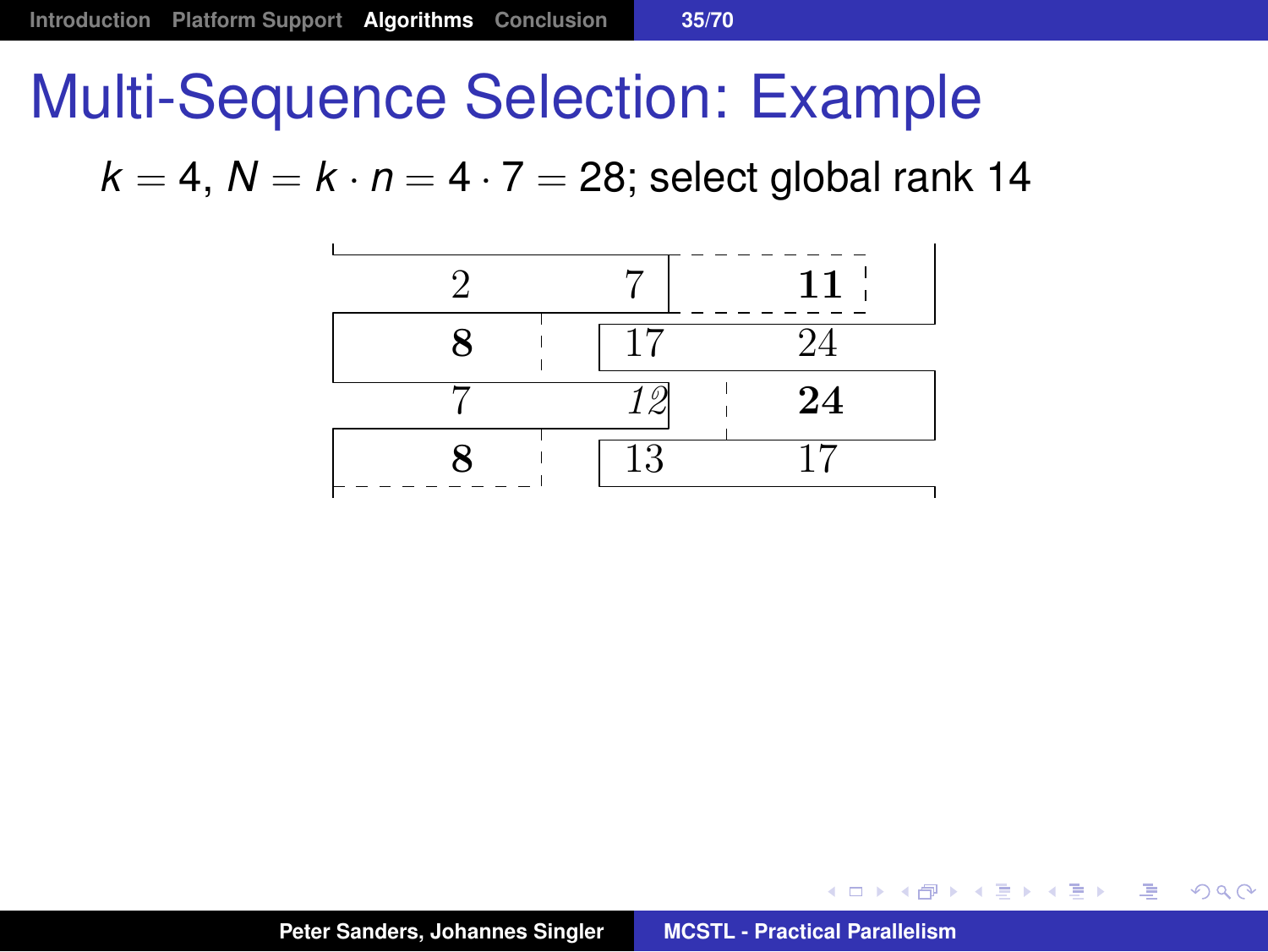$k = 4$ ,  $N = k \cdot n = 4 \cdot 7 = 28$ ; select global rank 14





画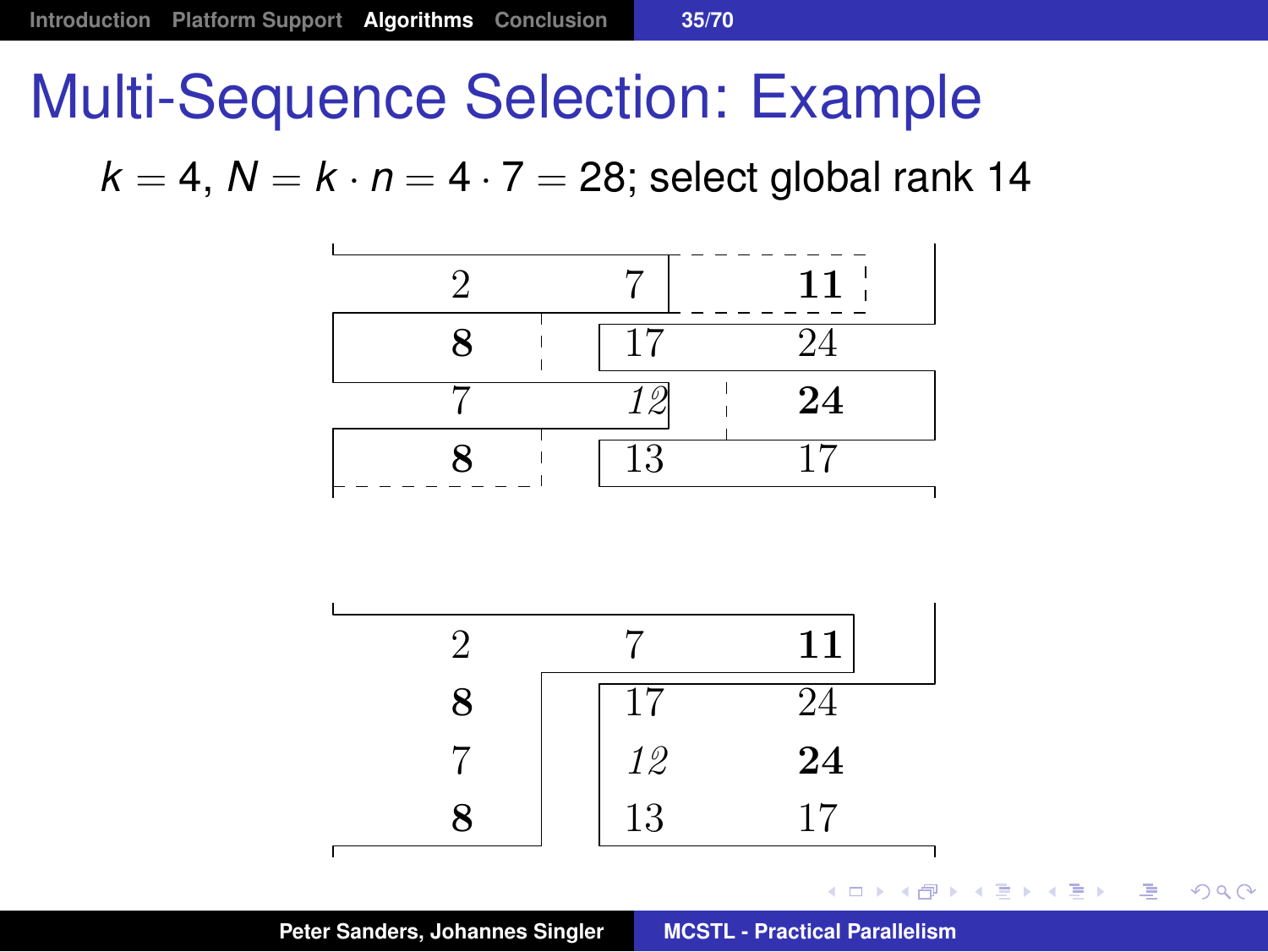# Multi-Sequence Selection: Remarks

## Implementation Problems

- **►** non-uniform length, length not equal to  $2^{i} 1$ : "conceptual padding" running time ∼ log max*<sup>i</sup>* |*Si* |
- inding ranks  $\neq \frac{1}{2}$  $\frac{1}{2}\sum_{i} |S_i|$ , short sequences: complicated special cases at ends of sequences
- $\rightarrow$  equal elements: find partition directly, not element with specified global rank

メタメ メミメ メミメー

注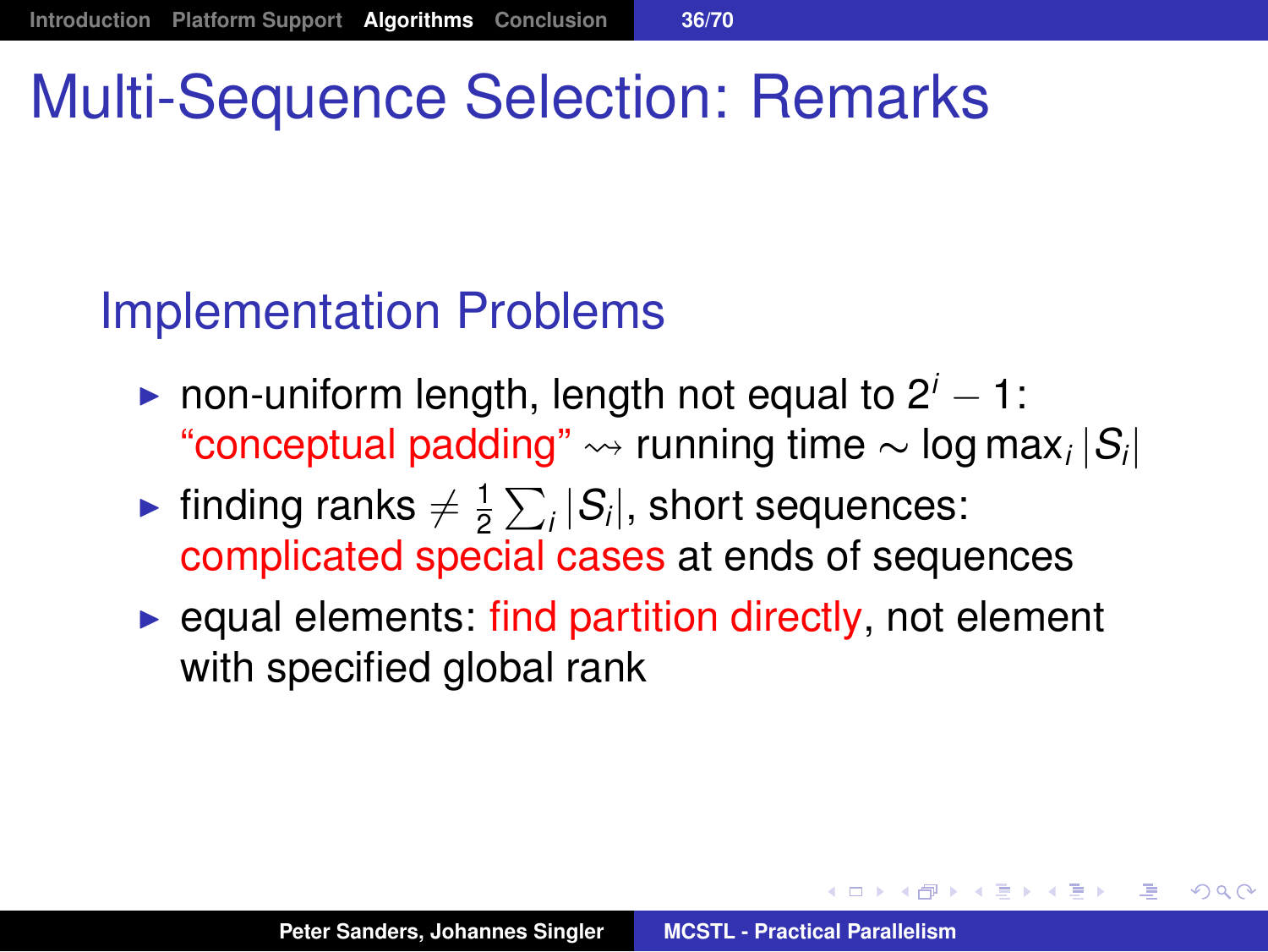# Sequential multiway merge

#### Problem Definition

merge *k* sorted sequences into one sorted sequence



御き メミメメ ミメー

画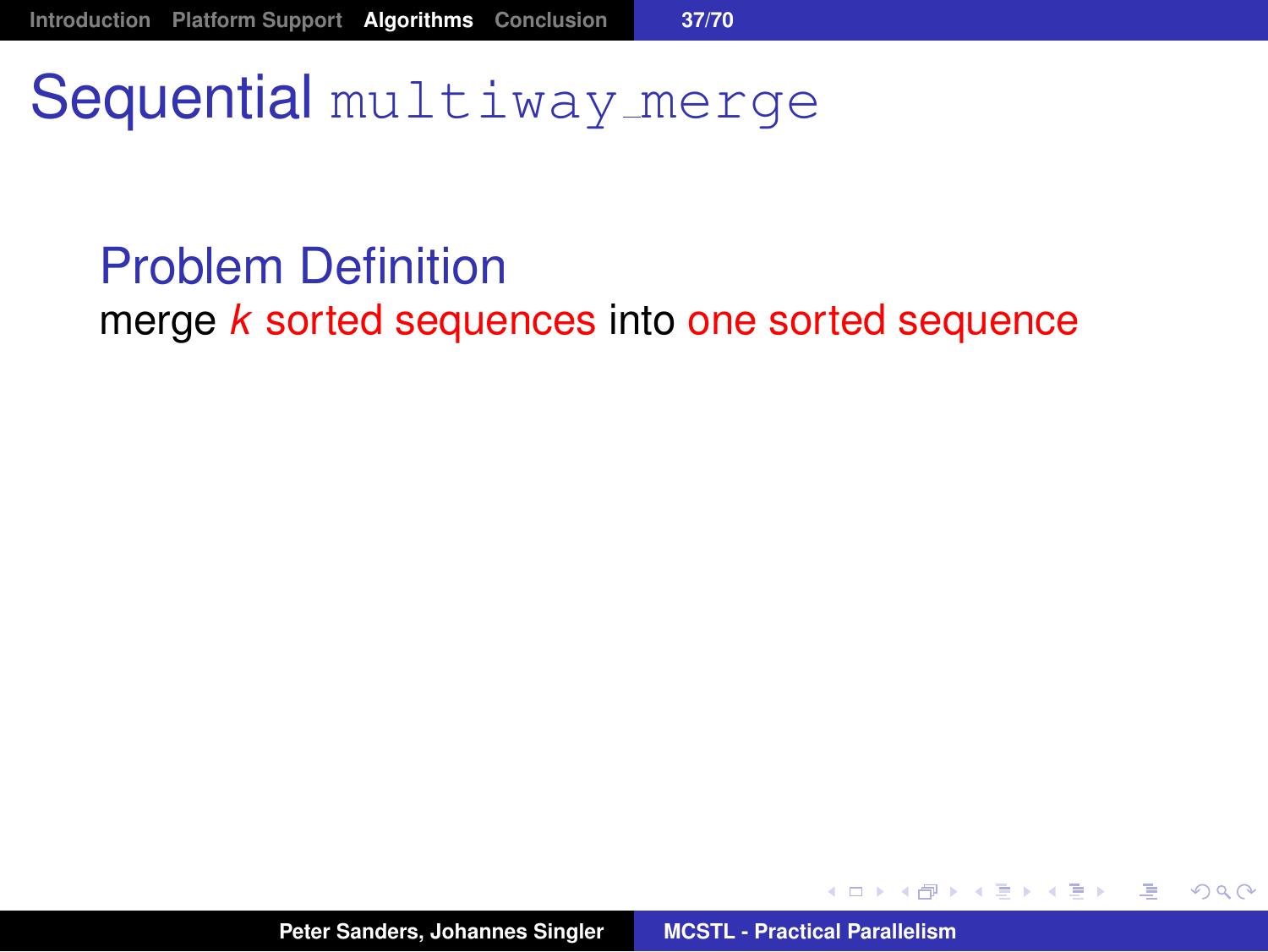# Sequential multiway merge

## Problem Definition

merge *k* sorted sequences into one sorted sequence

### Solution

use a tournament tree, usually implemented as loser tree

- $\blacktriangleright$  binary tree in array
- $\triangleright$  optimal  $O(\log k)$  running time per merge step
- $\blacktriangleright$  efficient computation of indices
- $\triangleright$  downside: tricky without sentinels and/or  $k$  not being a power of 2

(御) (ぼ) (ぼ) 違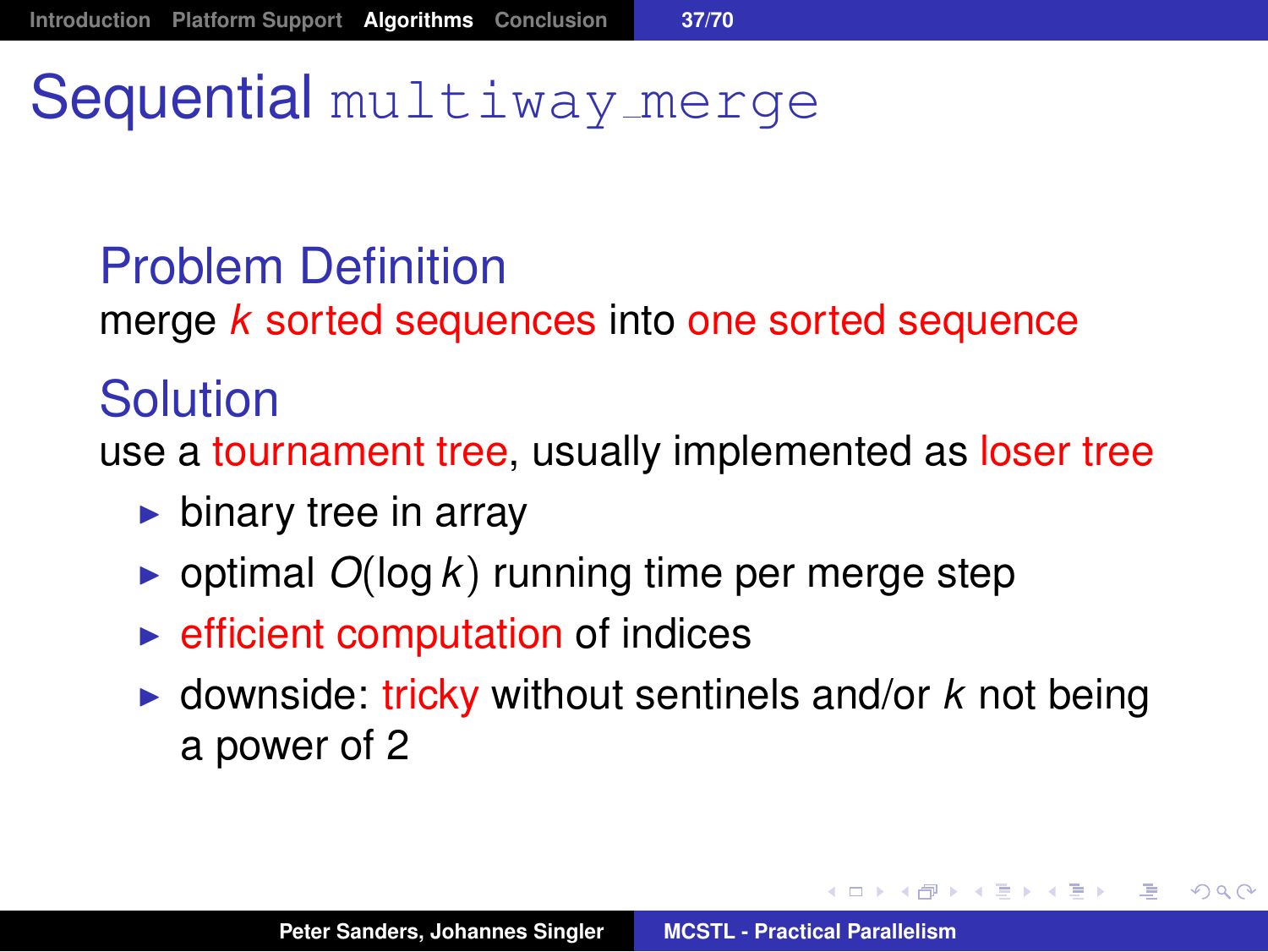# Loser Tree



 $2990$ 

メロトメ 御 トメ 君 トメ 君 トー 道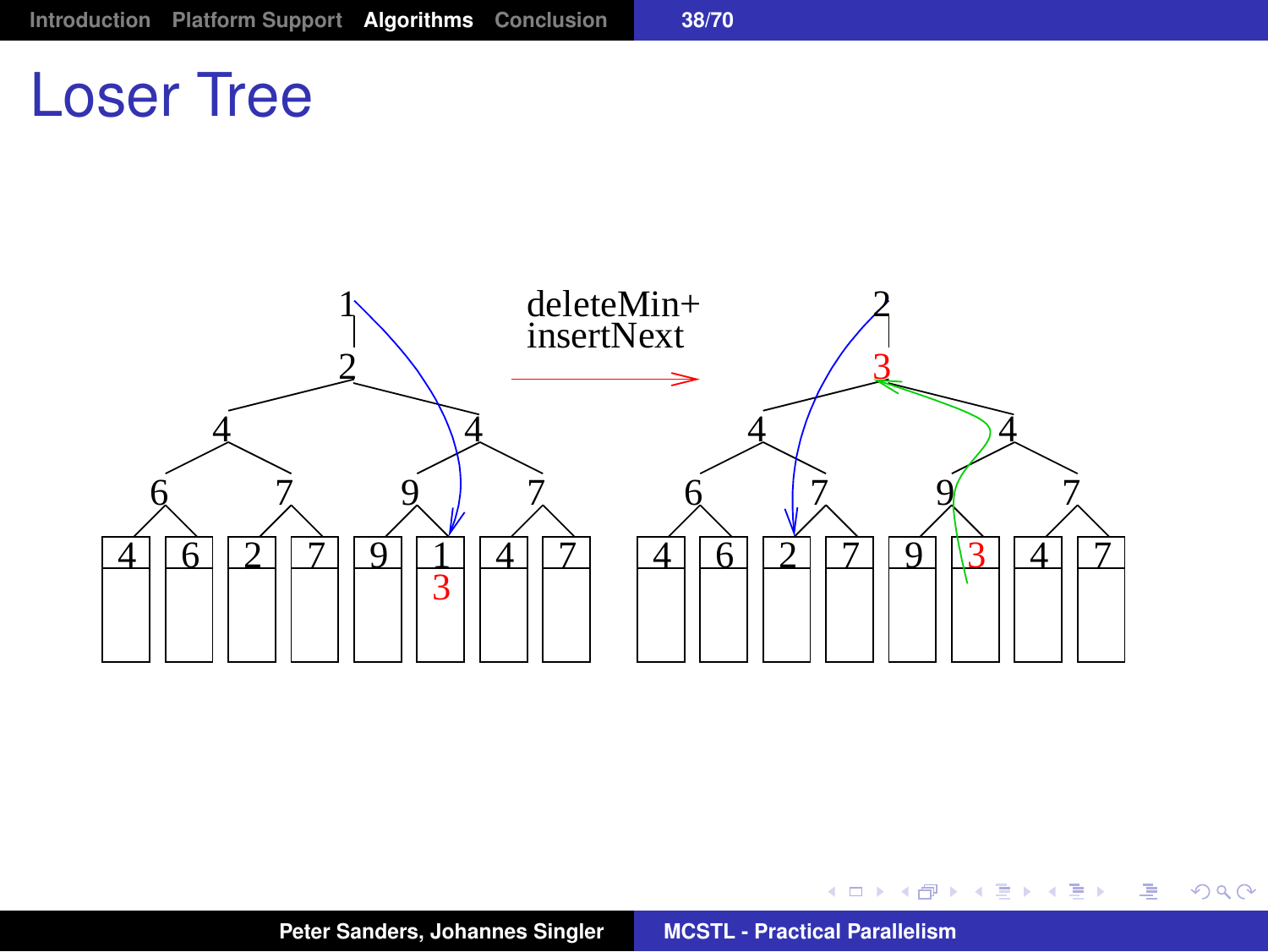# Parallel (multiway) merge

How to divide the problem?

- $\blacktriangleright$  find slabs, i. e. consistent sets of sections from the sequences
- $\blacktriangleright$  two possibilities:
	- $\blacktriangleright$  (randomized) splitting by sampling
	- $\triangleright$  exact splitting into parts of equal size (using *multi-sequence selection*)

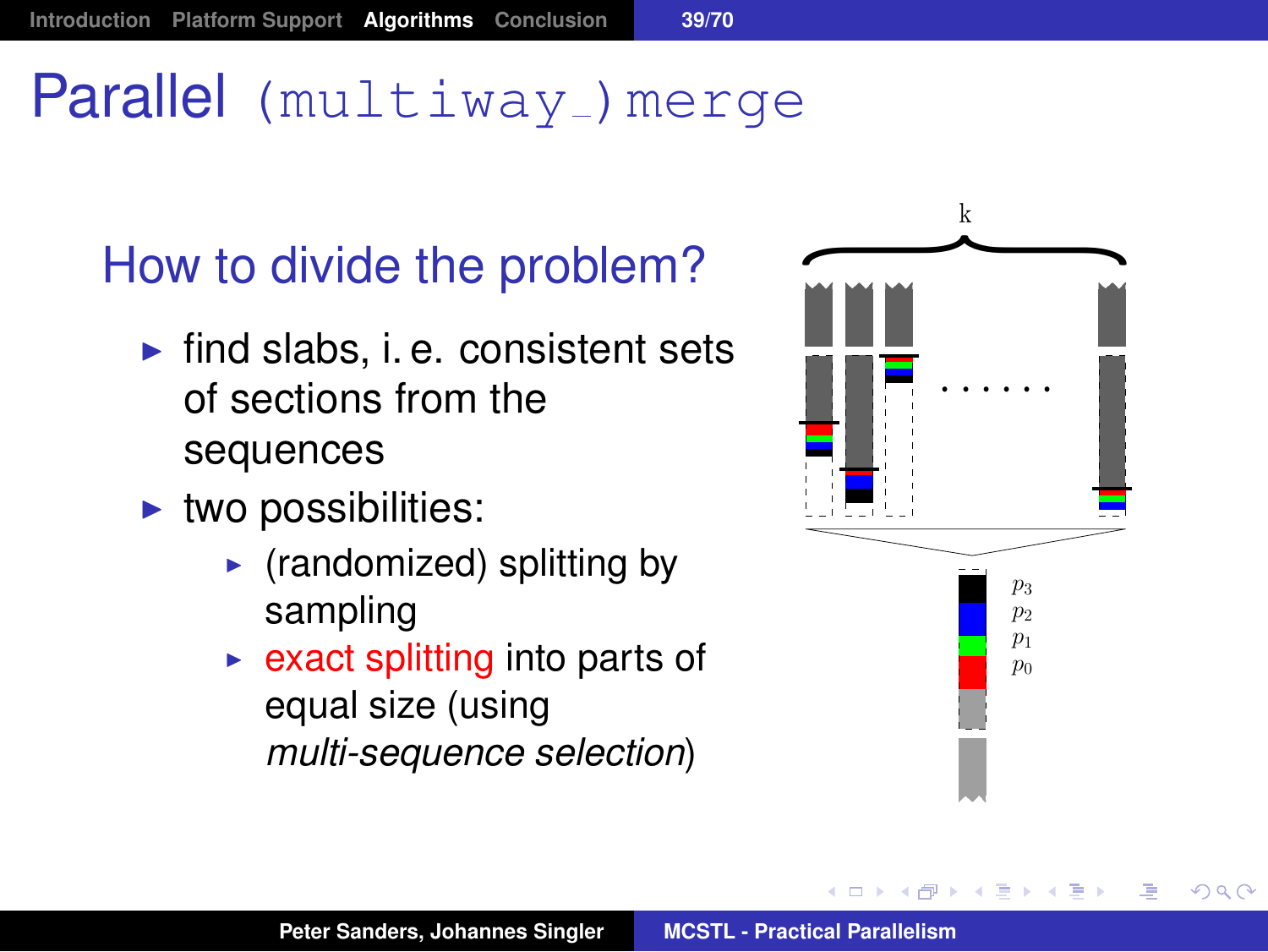# Parallel (multiway<sub>-</sub>)merge: Analysis

- ime complexity  $O(\frac{1}{n})$  $\frac{1}{\rho}(n \log k + k \log k \cdot \log \max_j |S_j|)$
- $\triangleright$  no full linear speedup
- $\blacktriangleright$  good in practice
- $\blacktriangleright$  special case  $k = p$ :  $O(\frac{n}{p})$  $\frac{n}{\rho} \log k + \log p \cdot \log \max_{j} |S_j|))$

(御) (唐) (唐) (唐)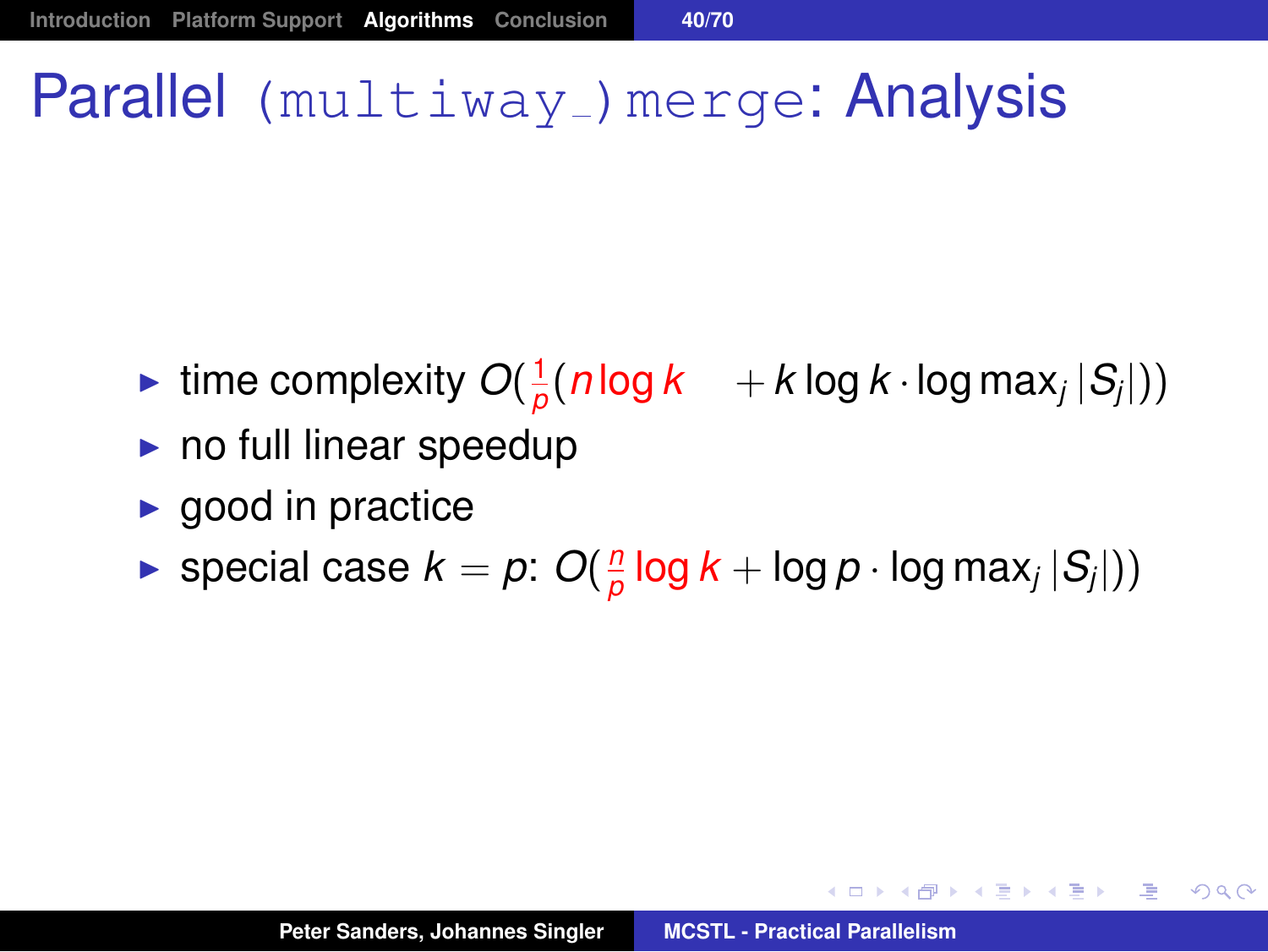# Parallel (multiway) merge: Results

#### Multiway merging of pairs of 64-bit integers on Sun T1



画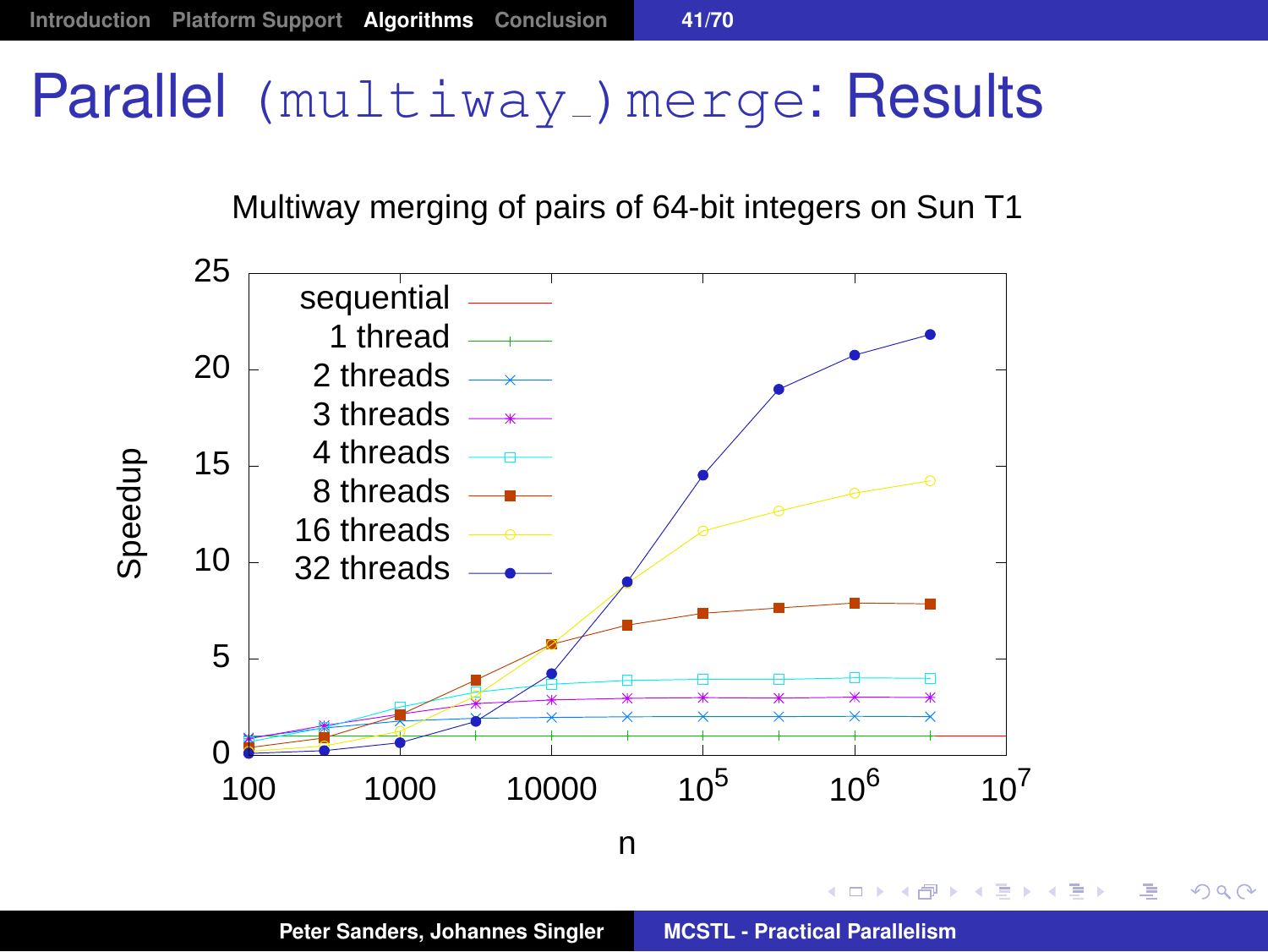### sort, stable sort

## Parallel Multiway Mergesort

- + few, cache-efficient local memory accesses
- $+$  stable variant easy
- needs twice the space

御 ▶ すぼ ▶ すほ ▶ ...

<span id="page-56-0"></span>画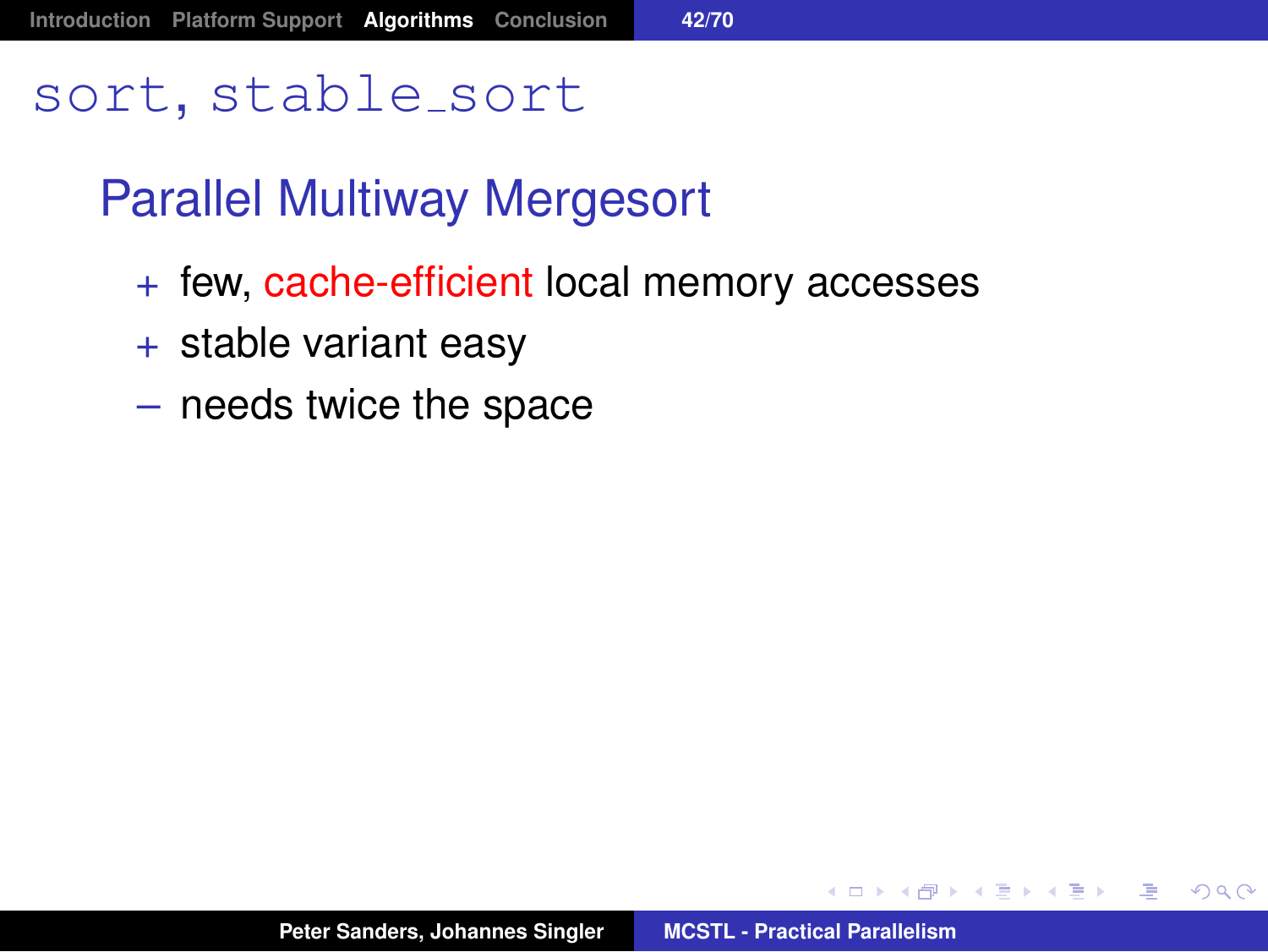### sort, stable sort

# Parallel Multiway Mergesort

- + few, cache-efficient local memory accesses
- + stable variant easy
- needs twice the space

## **Quicksort**

- + in-place
- $\pm$  dynamic load-balancing due to unequal splitting
- more global memory access
- not stable

both variants implemented in the MCS[TL](#page-56-0)

◆ 평 ▶ 《 평 》 《 평 》 ◆ 9 Q Q \*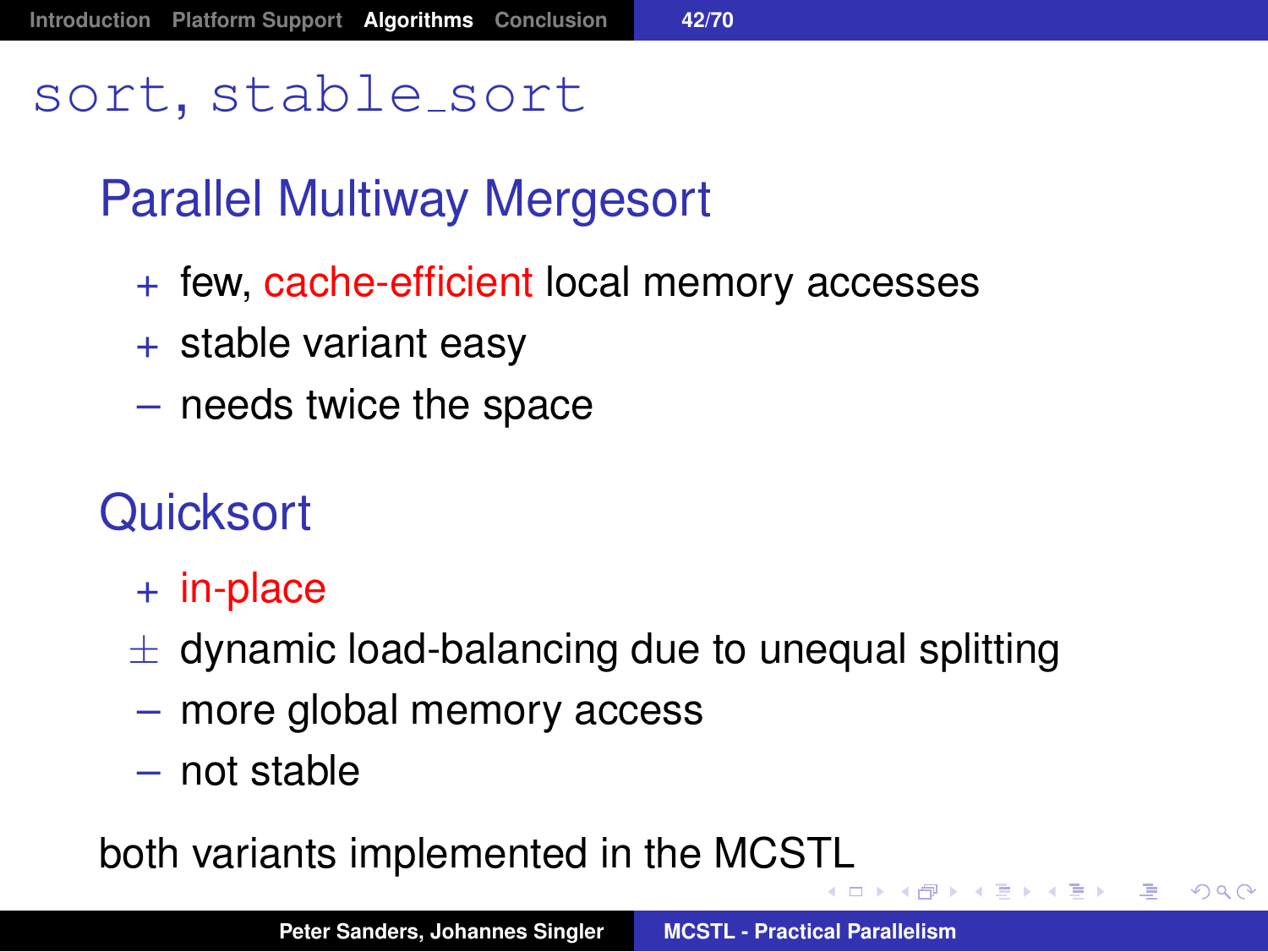# Parallel Multiway Mergesort

## **Procedure**

- 1. divide sequence into *p* parts of equal size
- 2. in parallel sort the parts locally
- 3. use parallel *p*-way merging to compute the final sequence
- 4. copy result back to original position

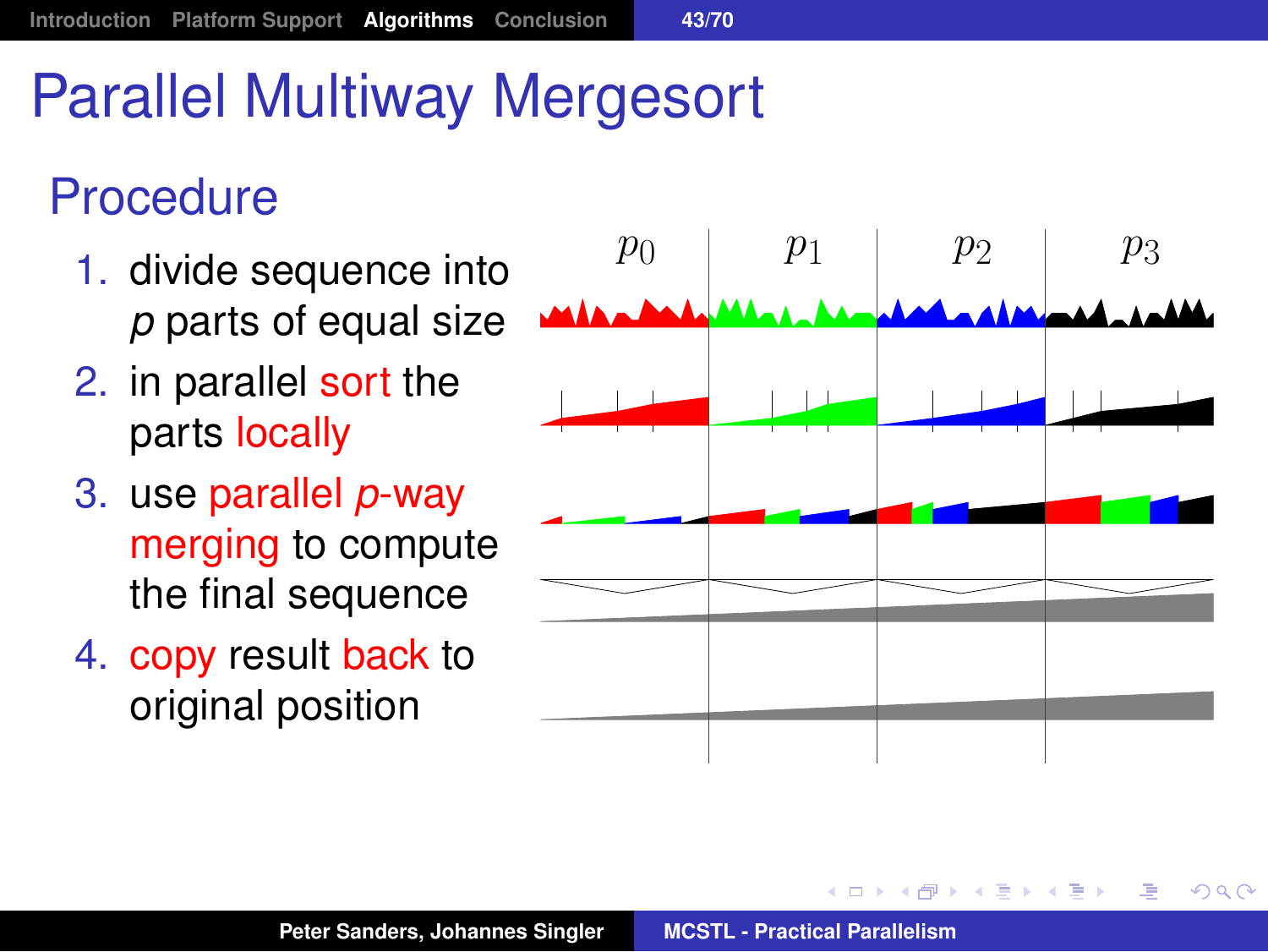# Parallel Multiway Mergesort: Analysis Running Time

- **Figure 1** time complexity  $O(\frac{n \log n}{p} + p \log p \cdot \log \frac{n}{p})$
- $\triangleright$  one multi-sequence partition per PE

K ロ ▶ K 個 ▶ K 로 ▶ K 로 ▶ 『로 『 K) Q Q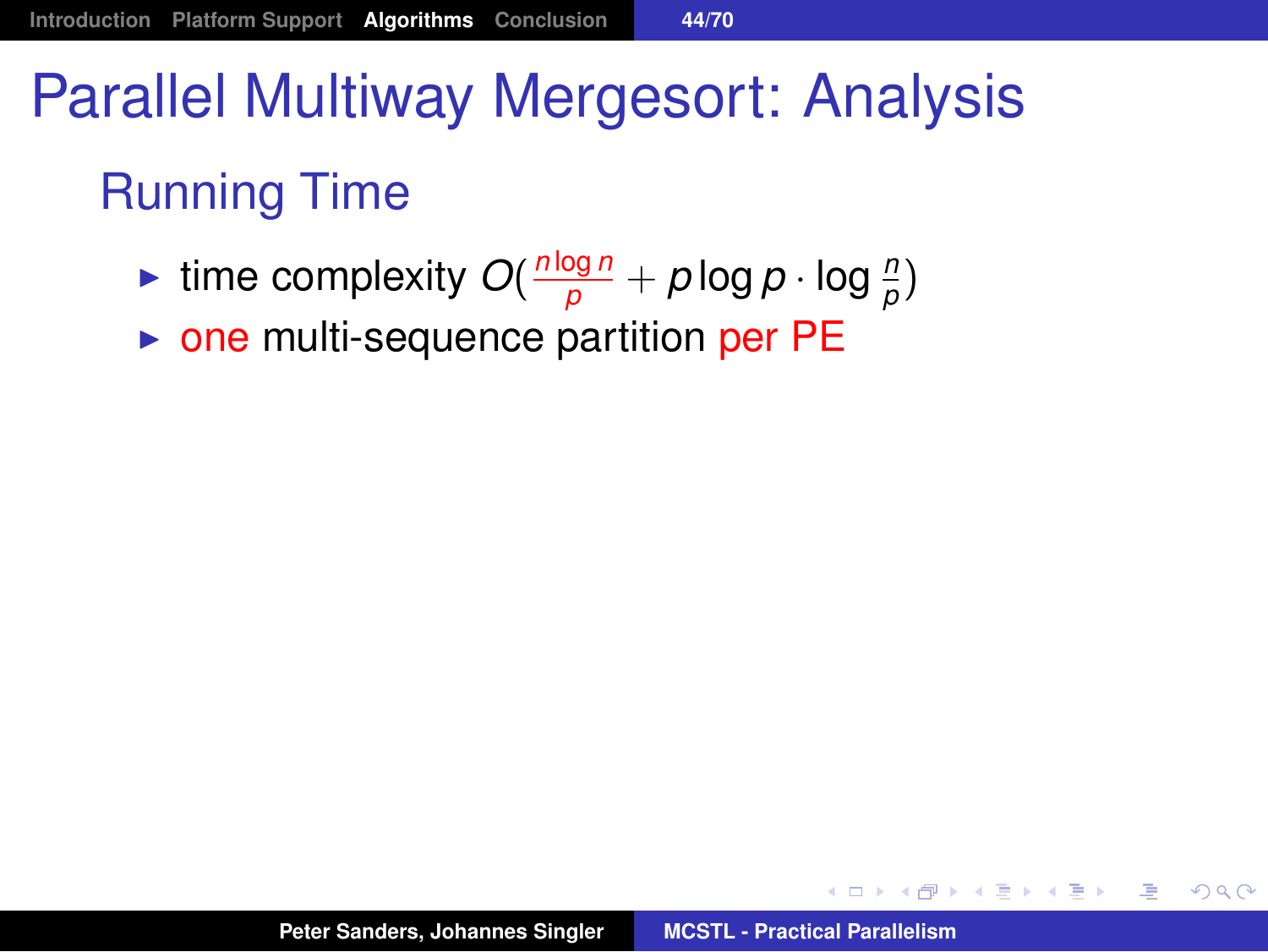# Parallel Multiway Mergesort: Analysis

# Running Time

- **Figure 1** time complexity  $O(\frac{n \log n}{p} + p \log p \cdot \log \frac{n}{p})$
- $\triangleright$  one multi-sequence partition per PE

## Comparison to (Deterministic) Sample Sort

- $\triangleright$  very similar, only splitting differs
- $\triangleright$  exact splitting  $\Longleftrightarrow$  approximation guaranteed
- ▶ DSS' time complexity:  $O(\frac{n \log n}{p} + p \log p)$
- $\triangleright$  tradeoff possible using oversampling
- ▶ global communication volume: 2*n* (copy back)
- $\blacktriangleright$  local memory movement:  $\frac{n}{\rho}$ *log*<sub>2</sub> $\frac{n}{\rho}$ *p*

(御) (ぼ) (ぼ) 違

 $-990$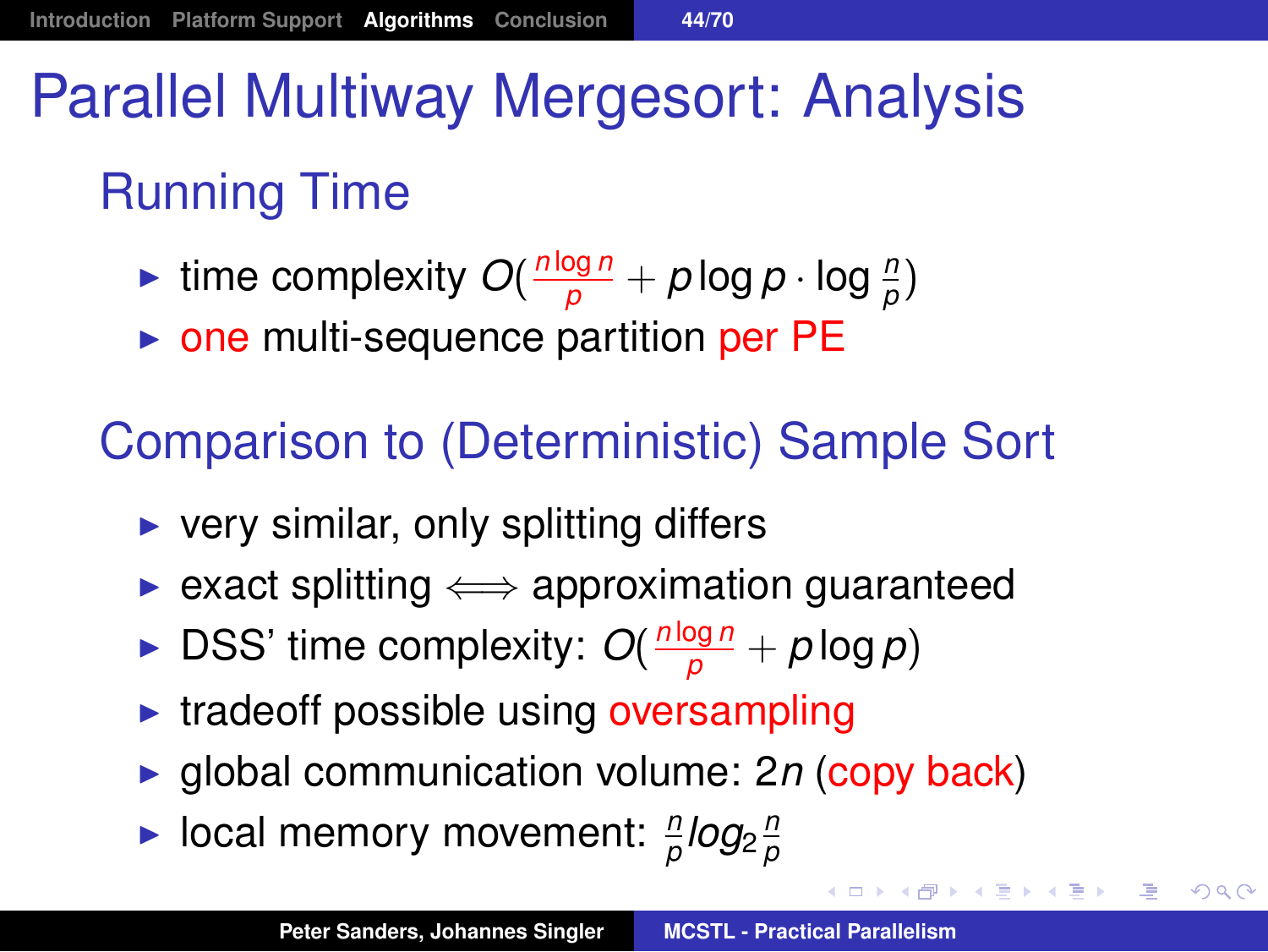# Parallel Multiway Mergesort: Practical Issues

- $\triangleright$  copy to temporary memory first? or merge to temporary memory and copy back later?
- $\triangleright$  compute starting positions sequentially

医单位 医单位

唾

 $QQQ$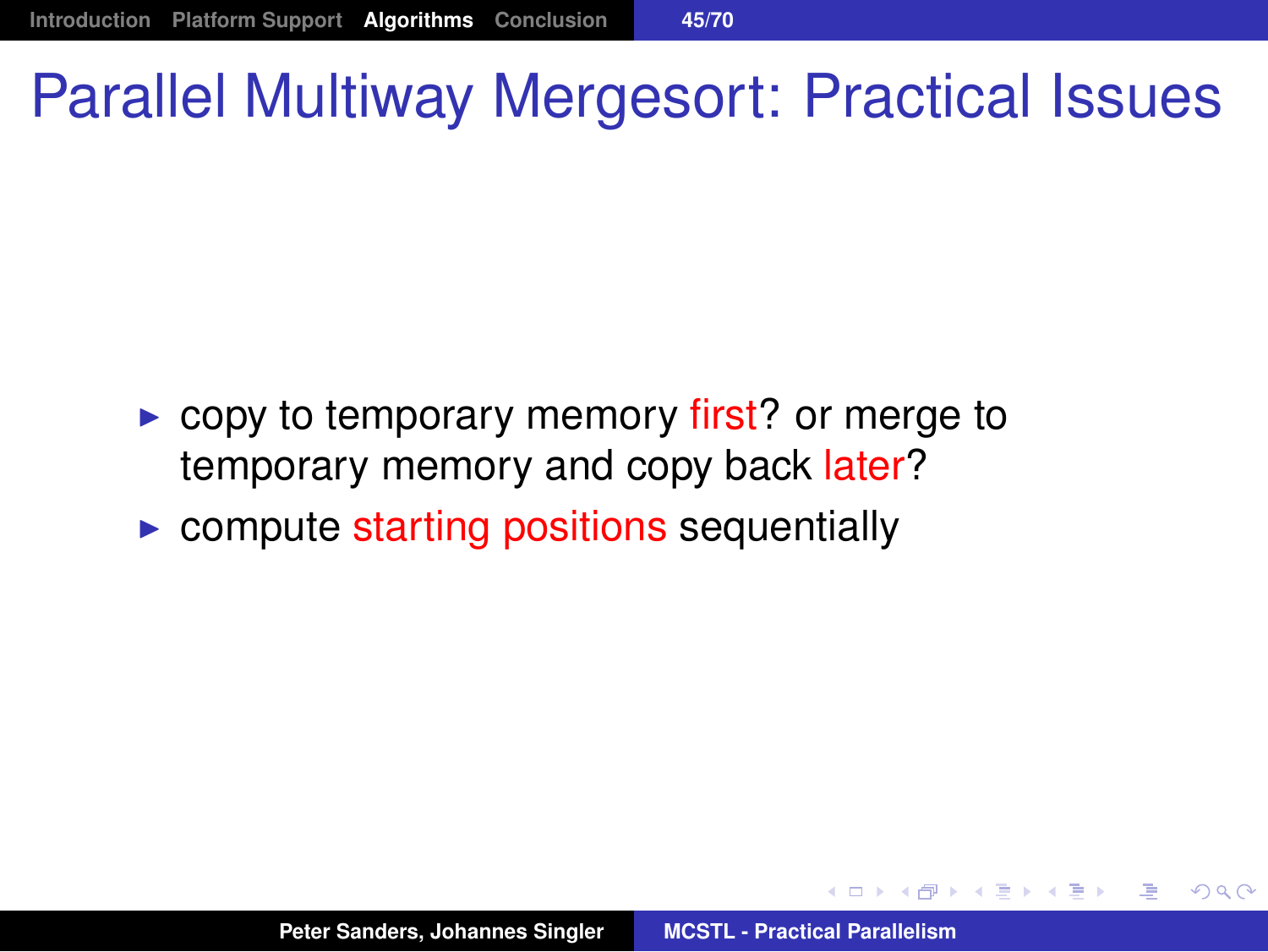#### Multiway Mergesort of 64-bit integers on Sun T1

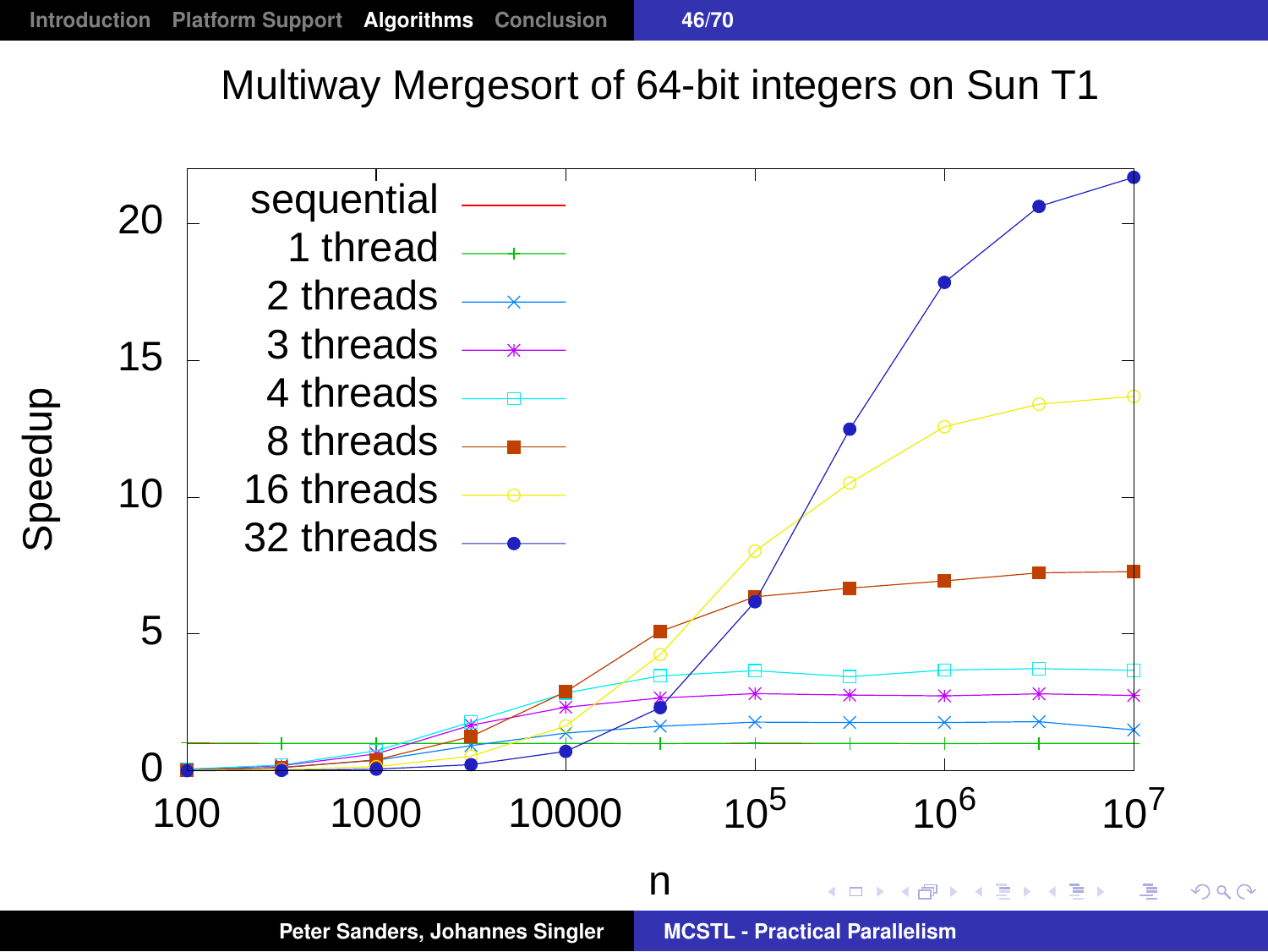# Basic Algorithm

1. partition the sequence in parallel

御きメモメメモン

画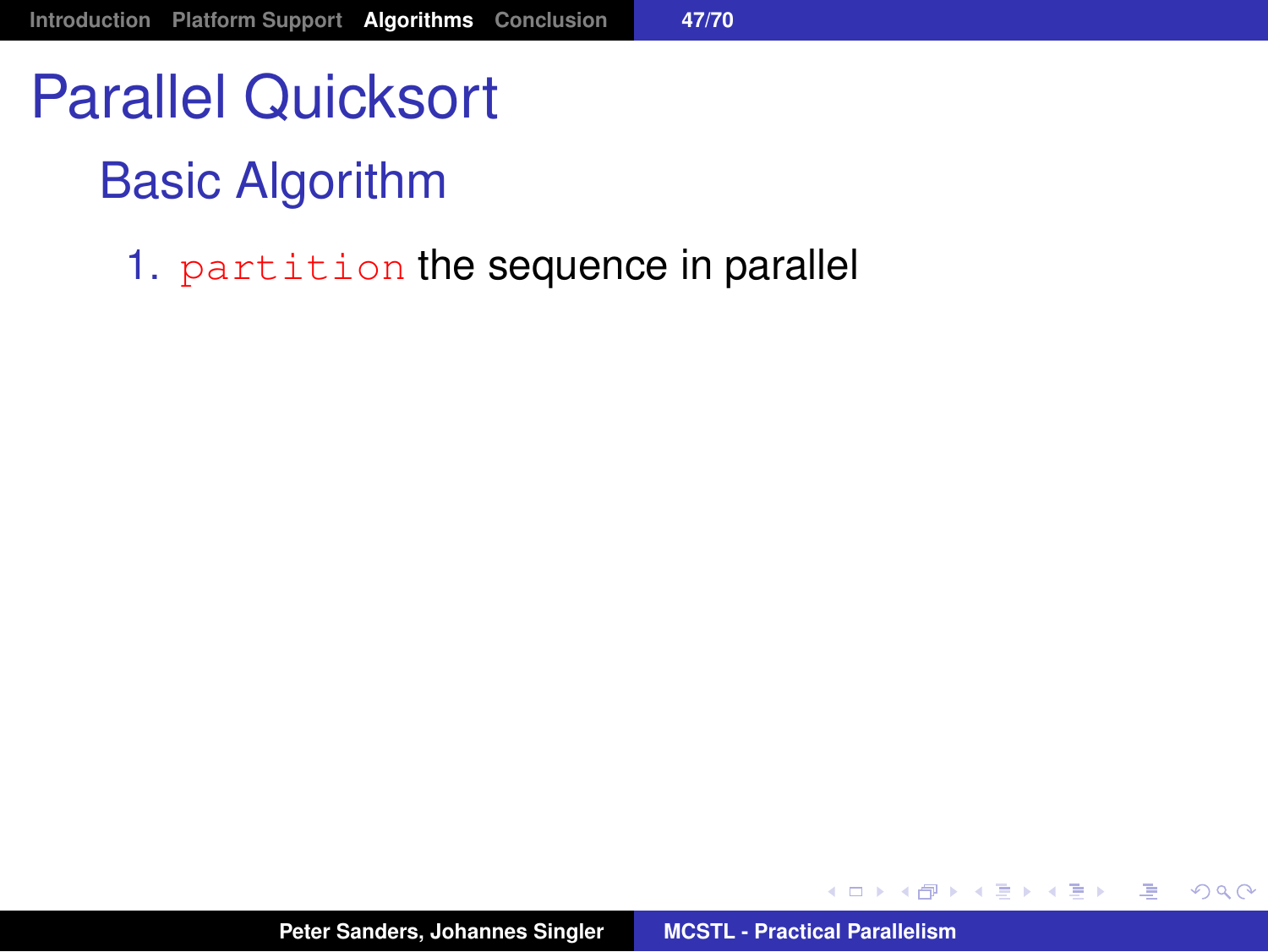# Parallel Quicksort

# Basic Algorithm

- 1. partition the sequence in parallel
- 2. if group consists of more than one processor:
	- 2.1 divide group according to data balance
	- 2.2 continue with 1. recursively

→ 重き → 重き →

画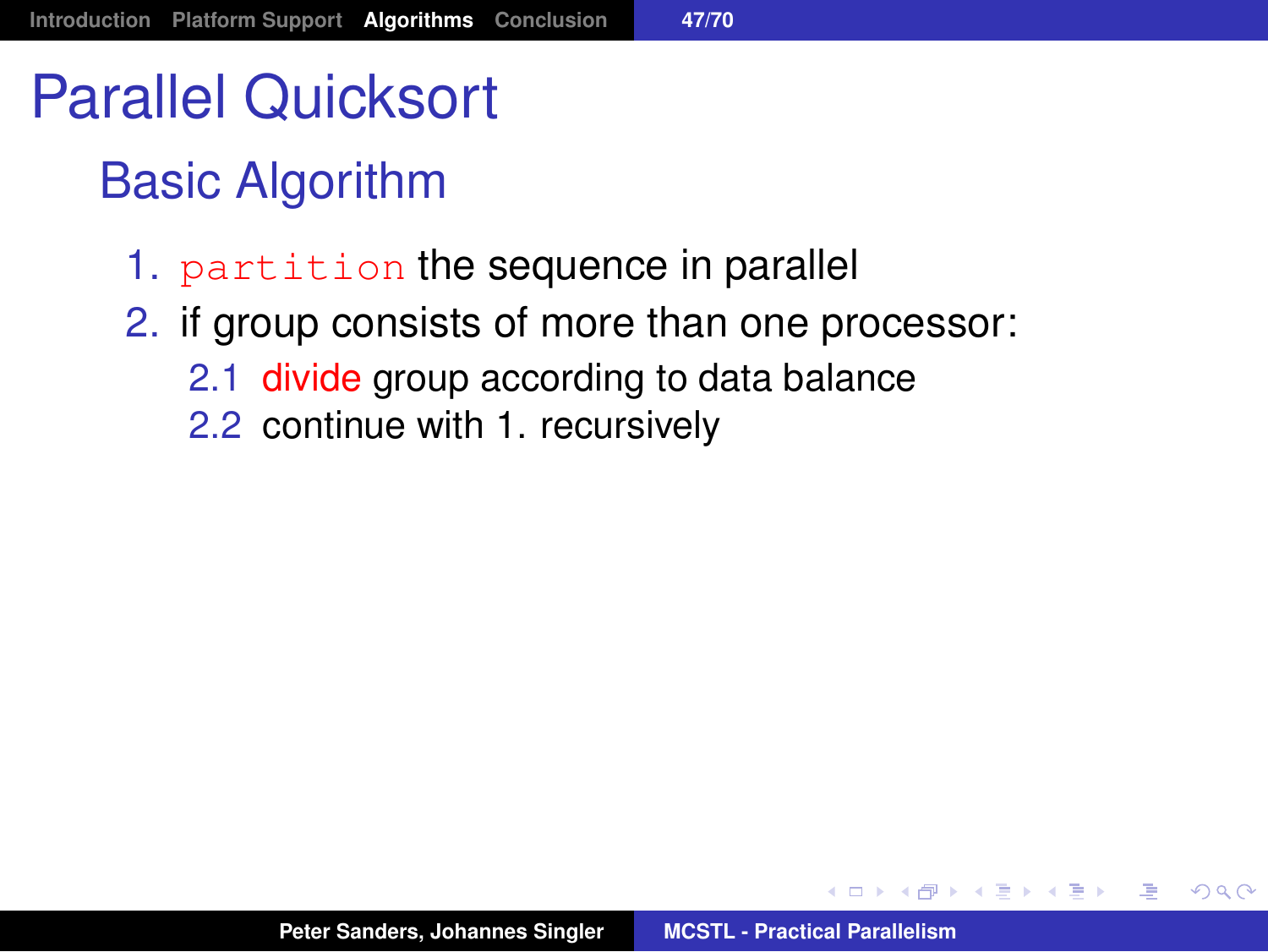# Parallel Quicksort

# Basic Algorithm

- 1. partition the sequence in parallel
- 2. if group consists of more than one processor:
	- 2.1 divide group according to data balance
	- 2.2 continue with 1. recursively
- 3. otherwise: sort the piece sequentially

#### Problem

load balancing may be very poor, in particular with small *p*, bad splitters

#### Solution keep basic algorithm, dynamically balance work in last step

御 トメミ トメミ トーミ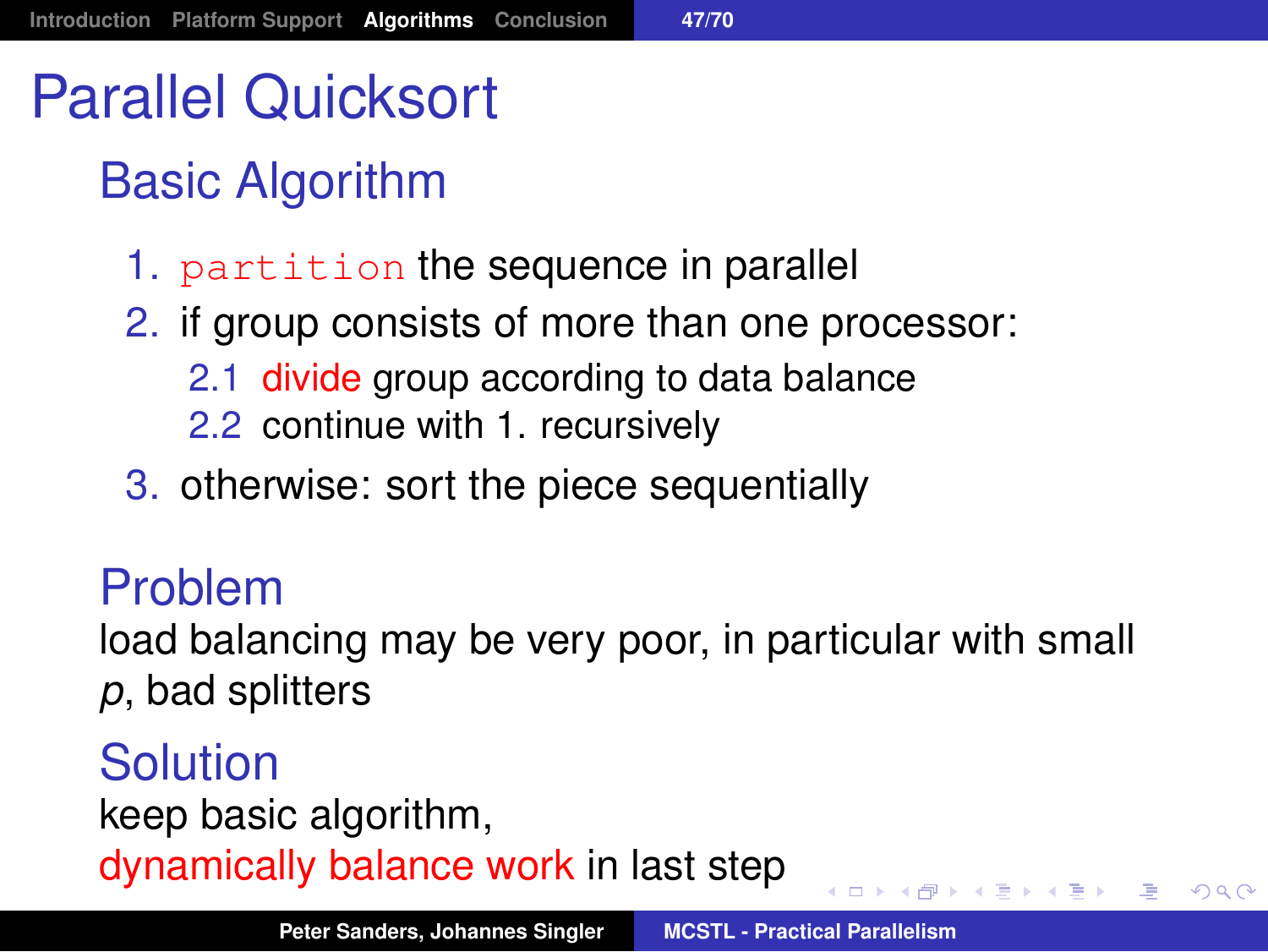# Parallel Load-Balanced Quicksort

#### 1. partition the sequence in parallel

**Peter Sanders, Johannes Singler [MCSTL - Practical Parallelism](#page-0-0)**

御きメモメメモン

唐.  $299$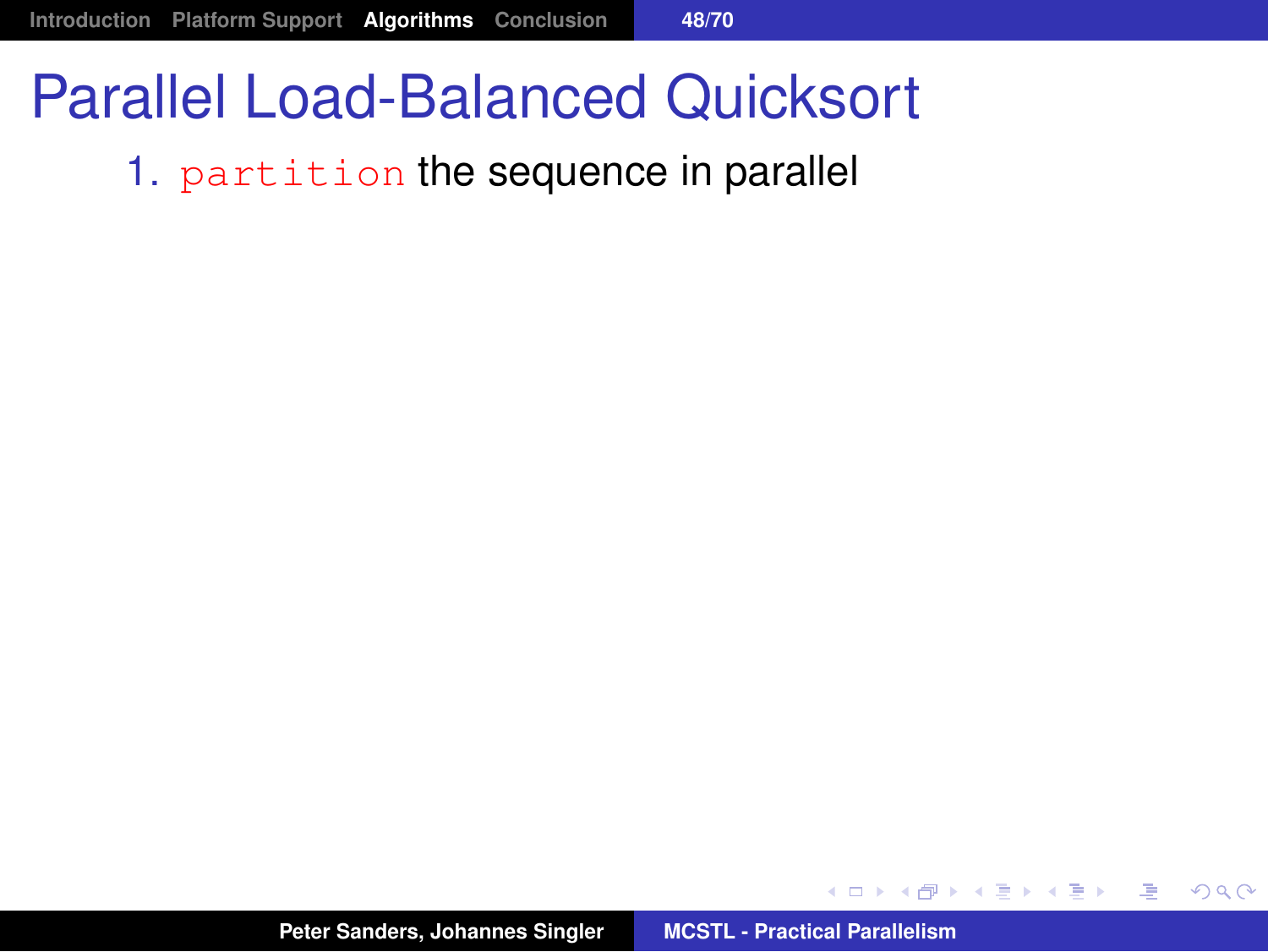# Parallel Load-Balanced Quicksort

- 1. partition the sequence in parallel
- 2. if group consists of more than one processor:
	- 2.1 divide group according to data balance
	- 2.2 continue with 1. recursively

押 トイヨ トイヨ トー

画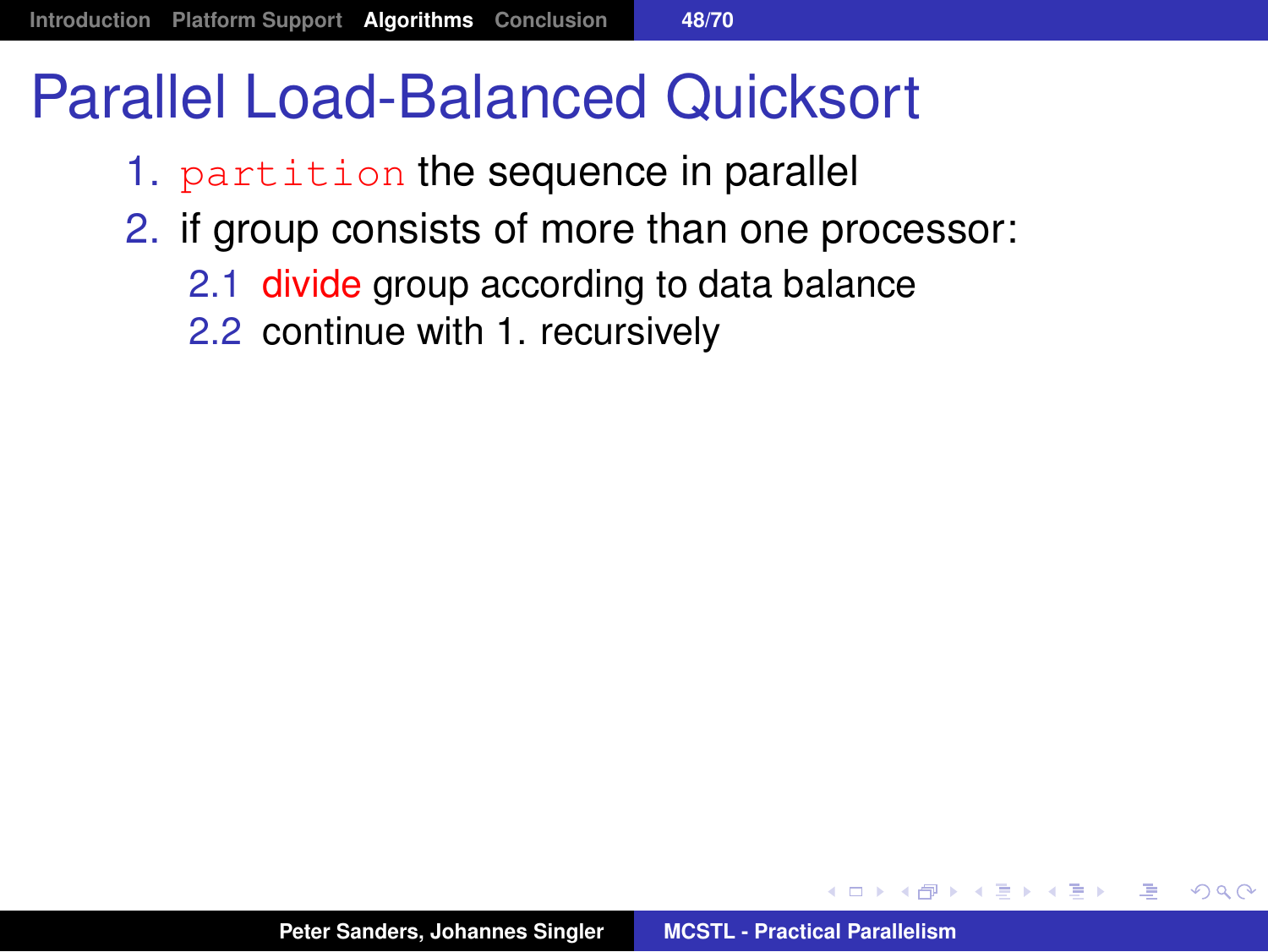# Parallel Load-Balanced Quicksort

- 1. partition the sequence in parallel
- 2. if group consists of more than one processor:
	- 2.1 divide group according to data balance
	- 2.2 continue with 1. recursively
- 3. otherwise: quicksort the piece sequentially push the piece onto a local stack while unsorted elements exist
	- 3.1 if non-empty: pop a piece from local stack
	- 3.2 otherwise: take (large) piece from *bottom* of other PE's stack (work-stealing)
	- 3.3 partition piece
	- 3.4 push right part onto stack, sort left part recursively

メタメ スミメ スミメー

造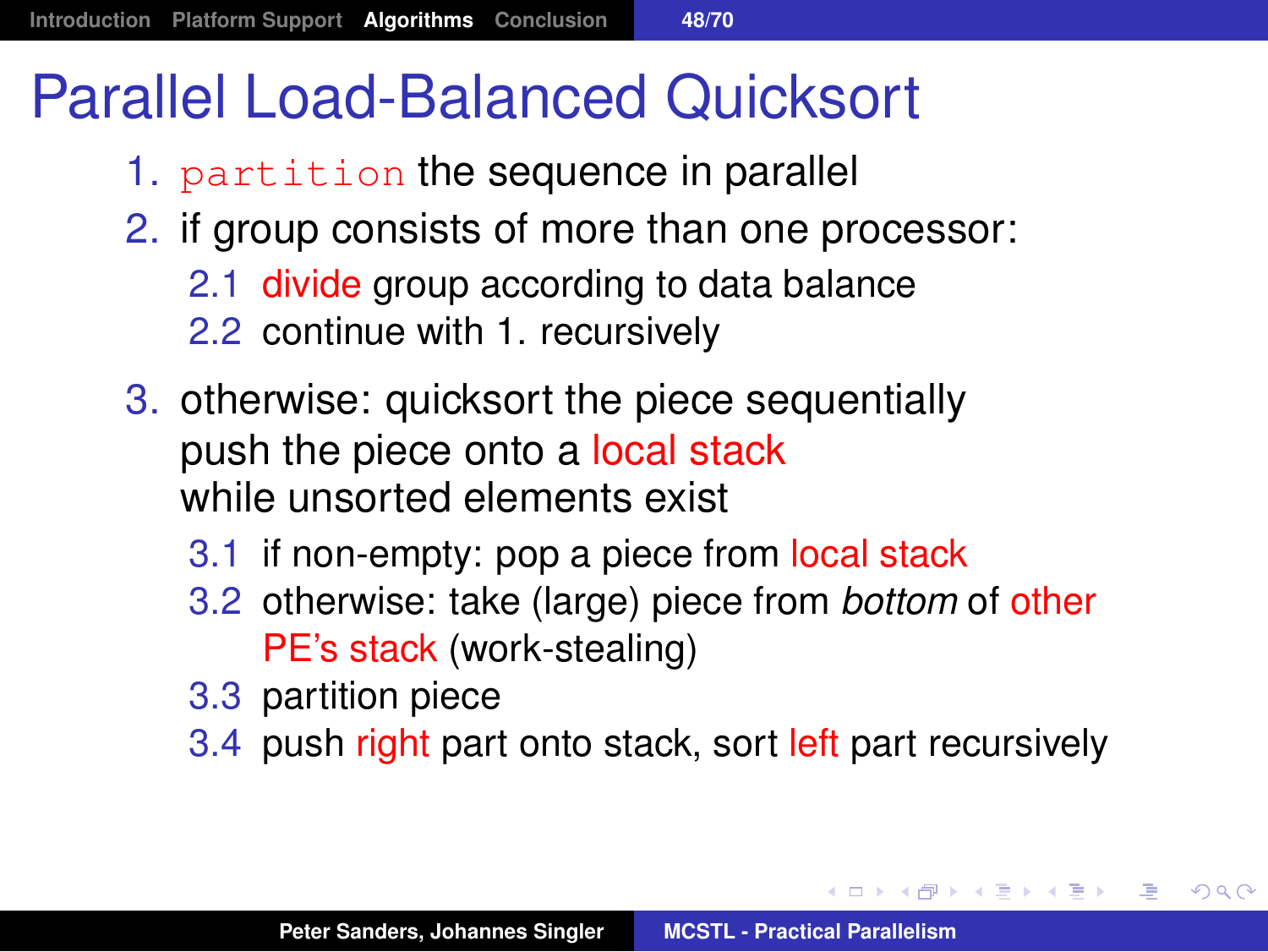# Parallel Load-Balanced Quicksort: Scheme



 $299$ 

**Peter Sanders, Johannes Singler [MCSTL - Practical Parallelism](#page-0-0)**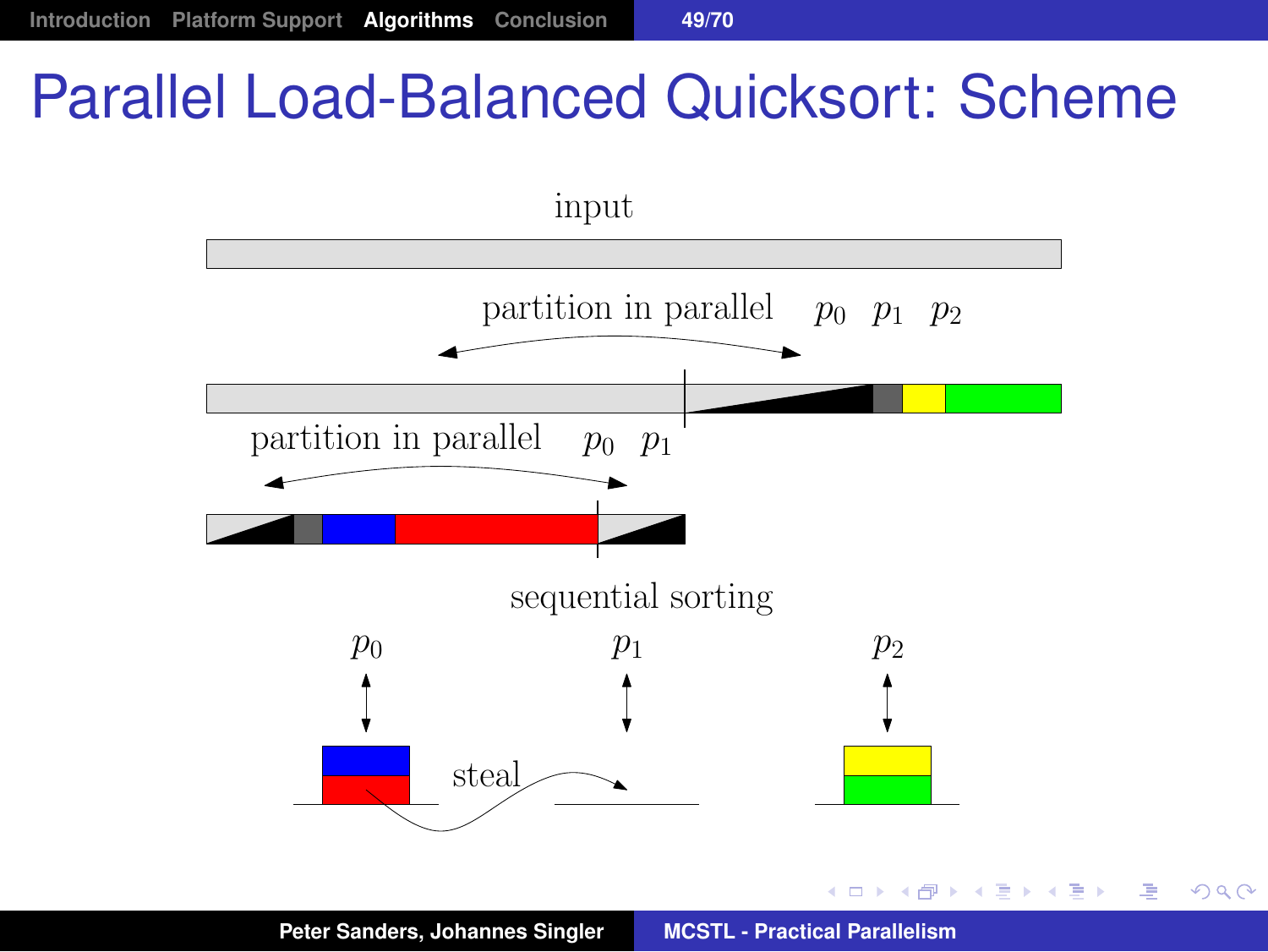# Parallel Load-Balanced Quicksort: Practice

- $\triangleright$  omit stack operations for small parts
- $\triangleright$  use lock-free stack data structure
	- $\triangleright$  every thread makes progress in every step
	- $\triangleright$  no mutexes or semaphores are used
	- $\triangleright$  many lock-free data-structures known, many use linked lists
	- $\blacktriangleright$  simple one used here
- $\blacktriangleright$  how to detect termination?
- $\triangleright$  erratic performance if more threads than processors: why?

K 御 ▶ K 唐 ▶ K 唐 ▶ ...

造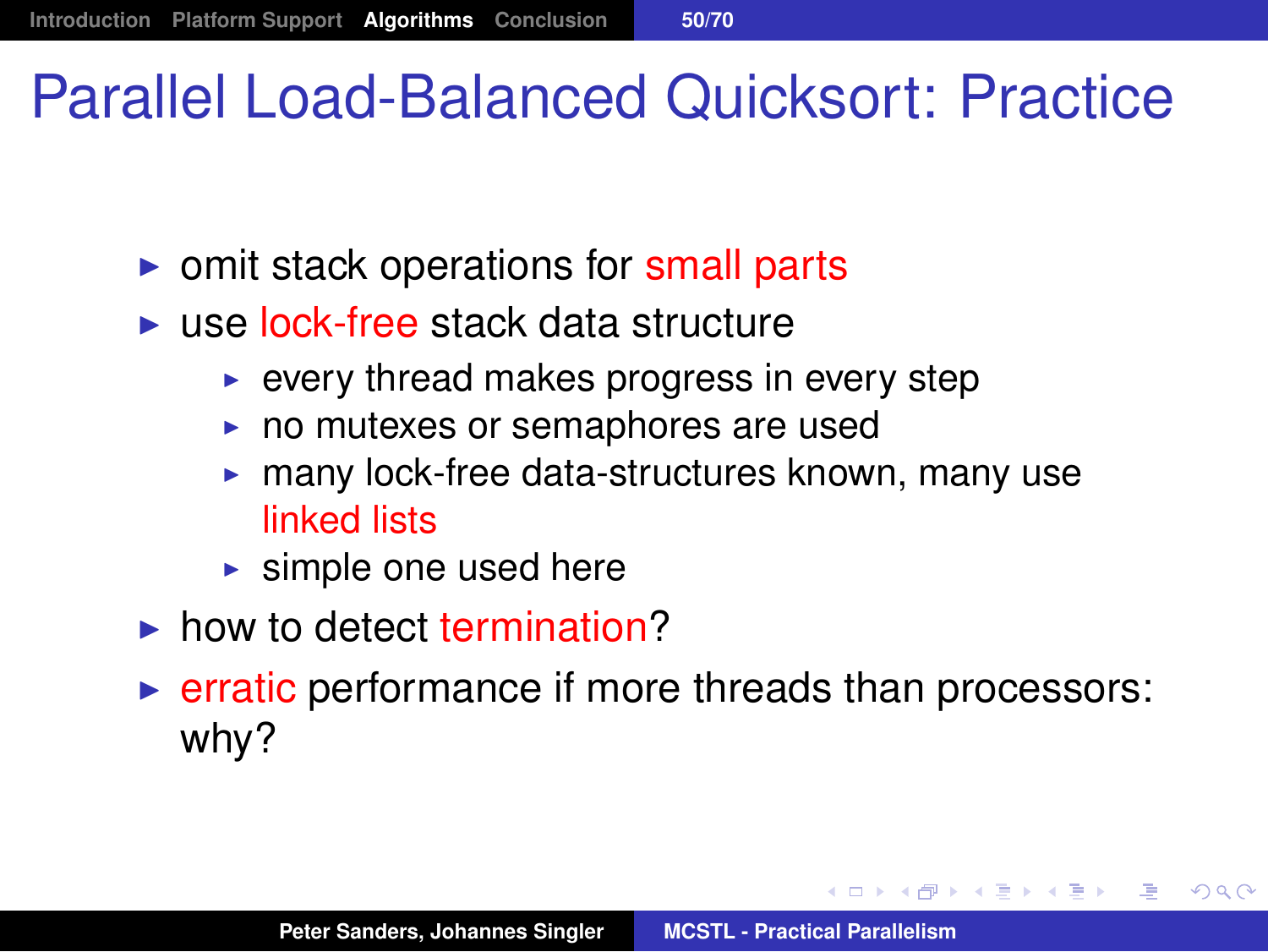# Lock Free (Restricted) Double-Ended Queue **Requirements**

- $\rightarrow$  push front, pop front not concurrently, issued only by one specific thread
- pop back concurrently from all other threads
- $\triangleright$  number of elements is limited (logarithmic)
- no is empty, no top, because semantics unclear
- $\triangleright$  pop  $\star$  may fail

◆ 御き ◆ 唐 \* ◆ 唐 \* 『唐』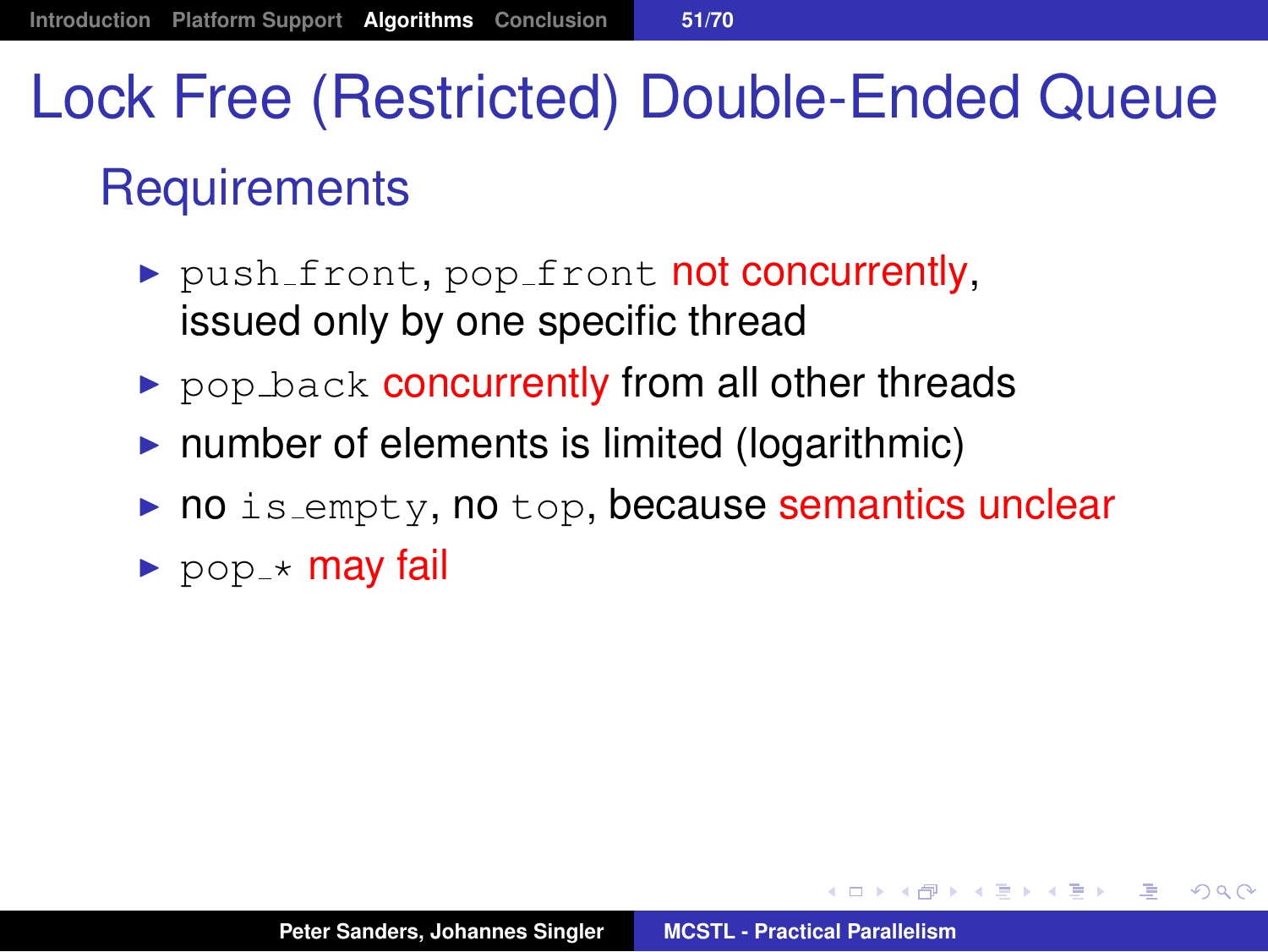# Lock Free (Restricted) Double-Ended Queue **Requirements**

- $\rightarrow$  push front, pop front not concurrently, issued only by one specific thread
- $\triangleright$  pop back concurrently from all other threads
- $\triangleright$  number of elements is limited (logarithmic)
- $\triangleright$  no is empty, no top, because semantics unclear
- $\blacktriangleright$  pop  $\star$  may fail

### **Solution**

- $\triangleright$  circular buffer with front and back pointer
- $\triangleright$  encode front and back pointer into one word to allow synchronous atomic update using compare-and-swap

 $2Q$ 

おす 高 おし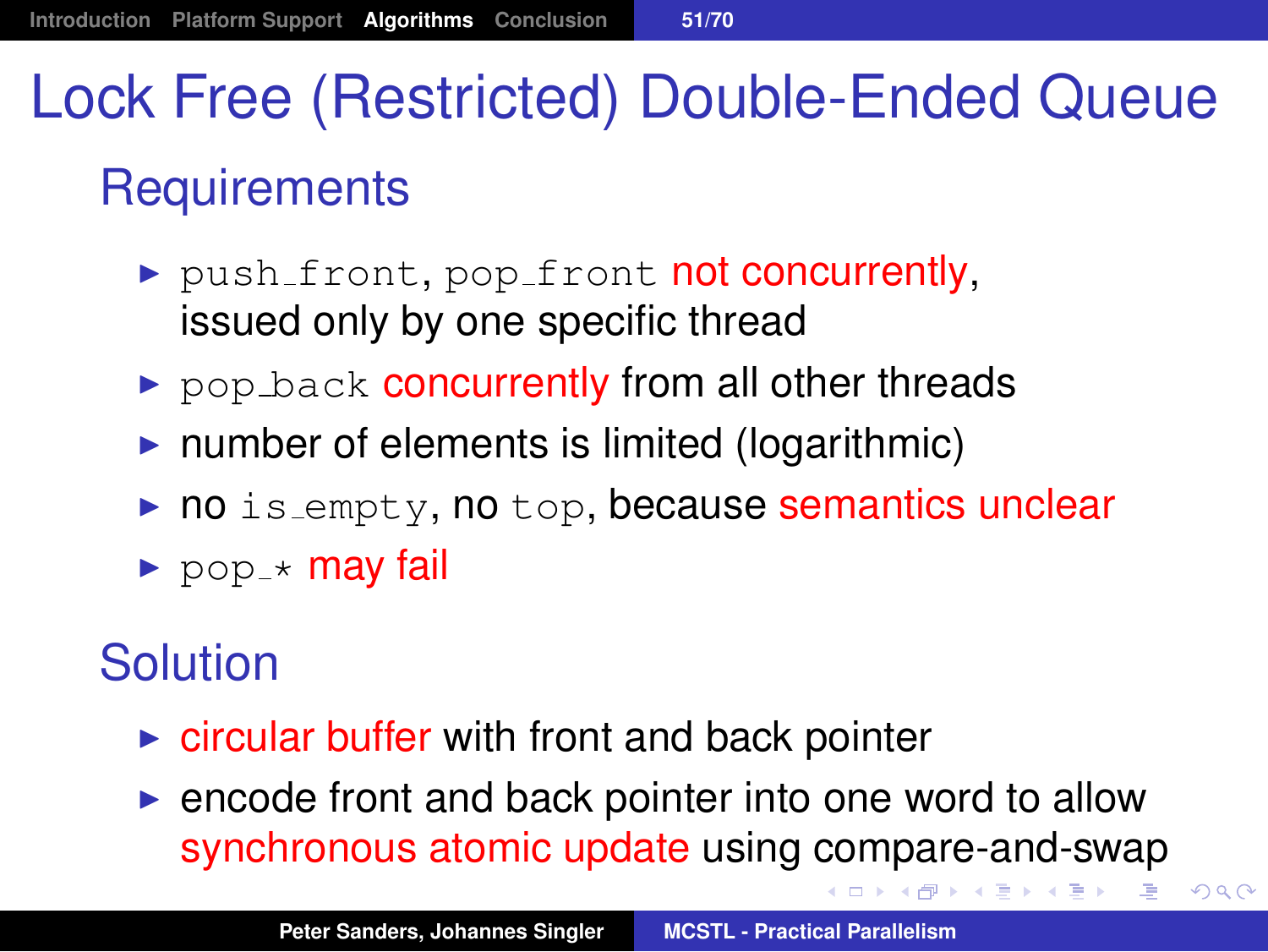# Lock Free (Restricted) Double-Ended Queue

#### Code for pop back

```
before := pointers
while(before.front > before.back)
{
  after := (before.front , before.back + 1)
  if(cas(pointers, before, after))
  {
    item := * (before.back)
    return true
  }
}
```
return false

K個→ K 目→ K 目→ 「目」 YO Q O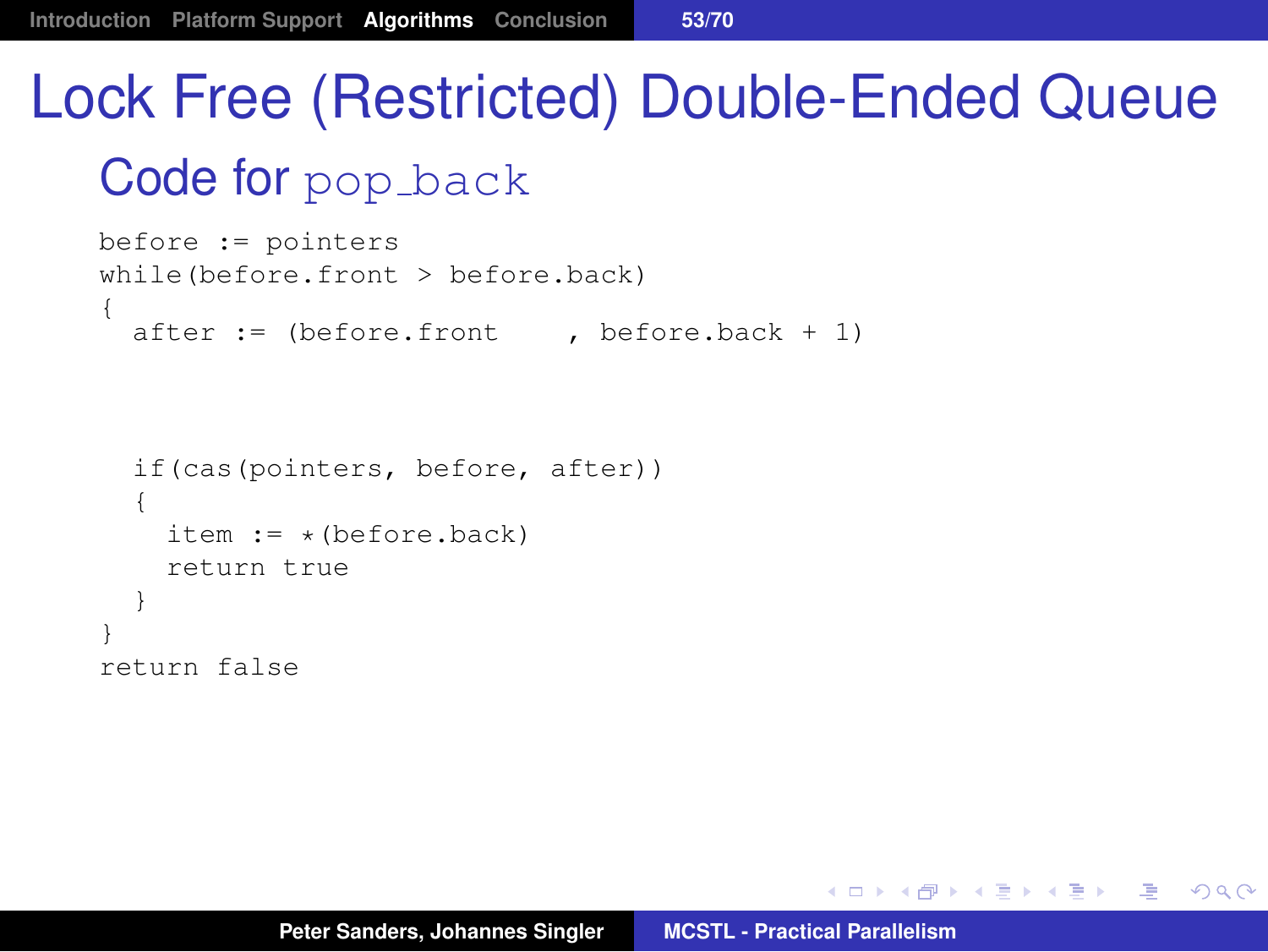# Lock Free (Restricted) Double-Ended Queue Code for pop\_front

```
before := pointers
while(before.front > before.back)
{
```

```
after := (before. front -1, before. back
  if(cas(pointers, before, after))
  {
    item := * (before.back)
    return true
  }
}
return false
```
K @ ▶ K 로 K K 로 K \_ 로 L K Q Q Q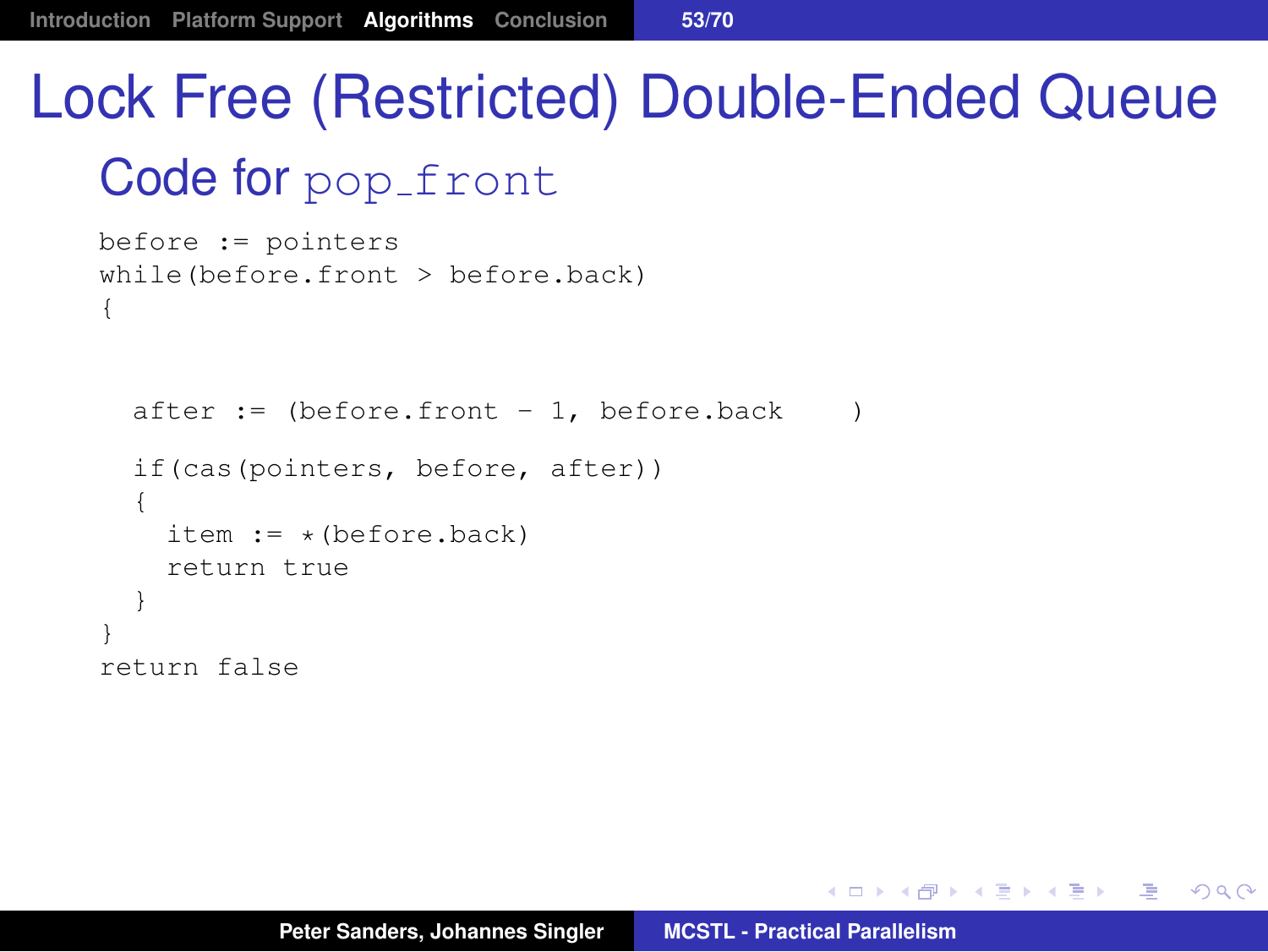# Lock Free (Restricted) Double-Ended Queue Code for pop\_front

```
before := pointers
while(before.front > before.back)
{
```

```
after := (before. front -1, before. back
  if(cas(pointers, before, after))
  {
    item := * (before.back)
    return true
  }
}
return false
```
#### Code for push\_front

```
*(pointers.front) := item
fetch_and_add(pointers.front, 1)
```
K ロ ▶ K 御 ▶ K 唐 ▶ K 唐 ▶ ...

 $E = \Omega Q$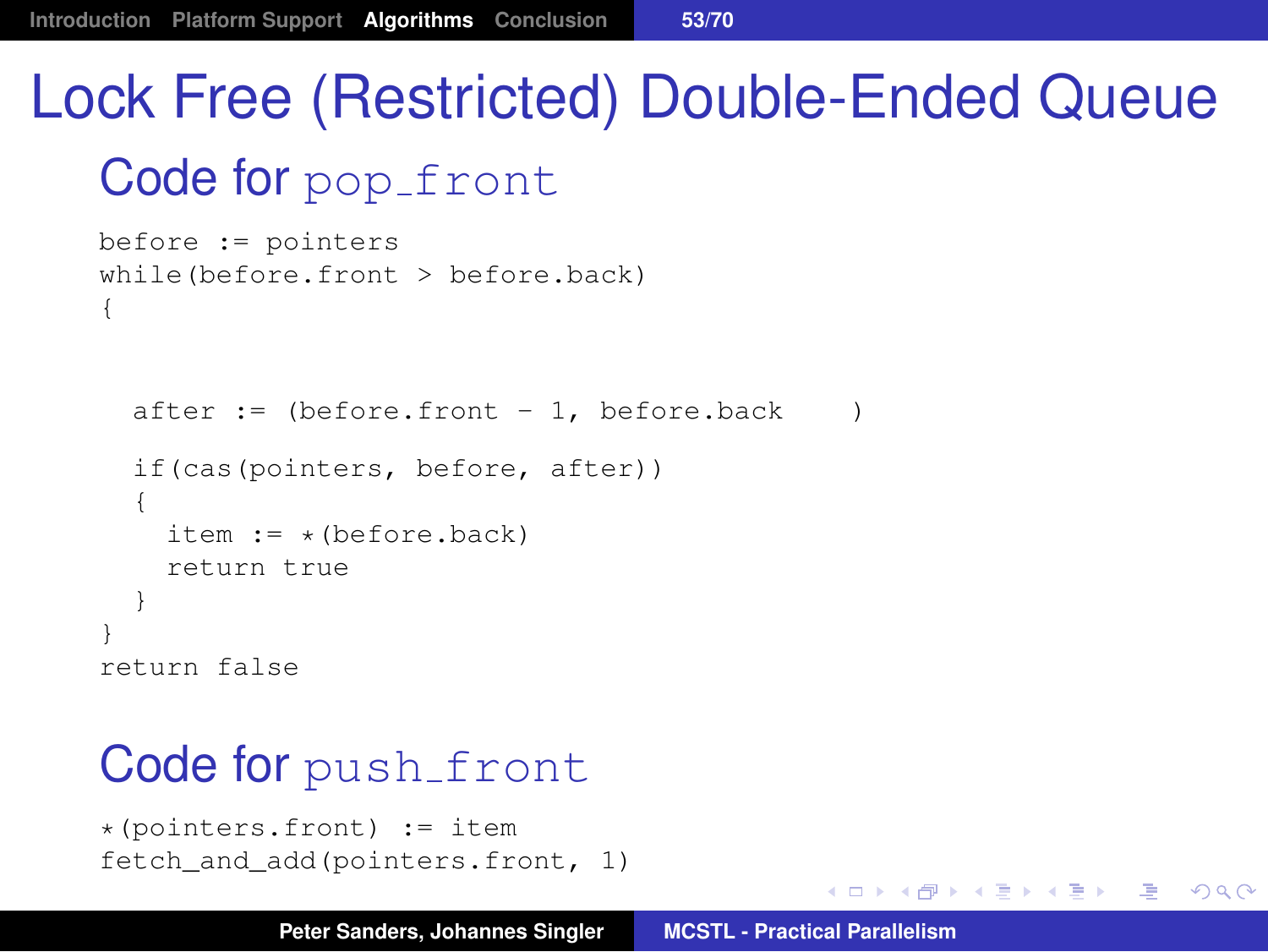# Lock Free (Restricted) Double-Ended Queue

### **Properties**

- $\triangleright$  lock-free, but not wait-free
- $\triangleright$  pointer back increases monotonically  $\rightsquigarrow$  no concurrency problems at queue back
- $\triangleright$  pointer front does not increase monotonically  $\rightsquigarrow$  no problem, since no concurrent push *and* pop allowed at queue front
- $\triangleright$  in case of failure: retry or done

母 ト イヨ ト イヨ トー

唾

 $QQQ$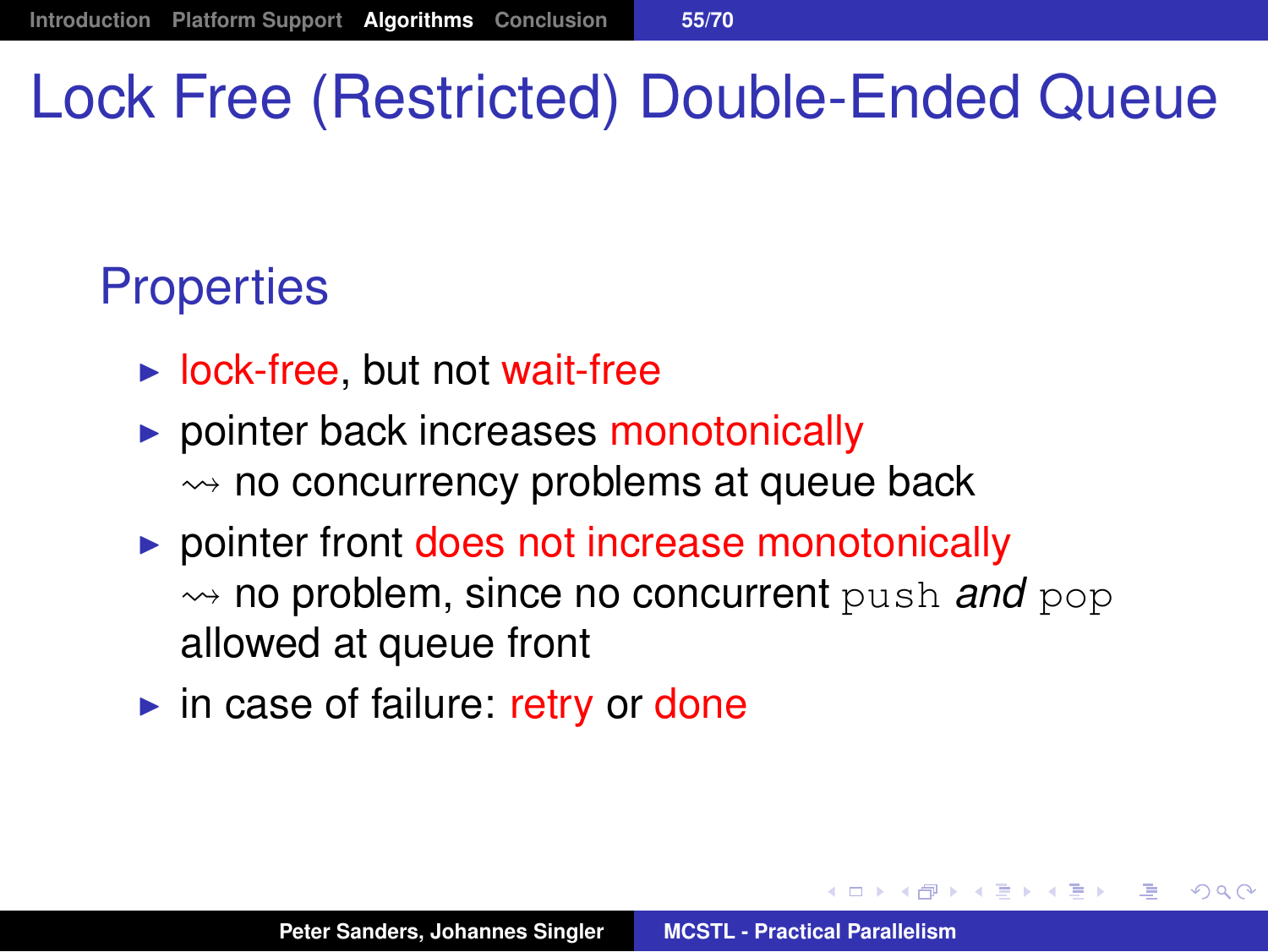# Balanced Quicksort: Analysis

- **Figure 1** time complexity  $O(\frac{n \log n}{p} + B \log p)$
- $\triangleright$  communication volume + local memory movement:  $n$   $log_2 n$
- $\triangleright$  good speedups require fast random-access across PE boundaries

K個→ K 目→ K 目→ → 目→ K Q Q Q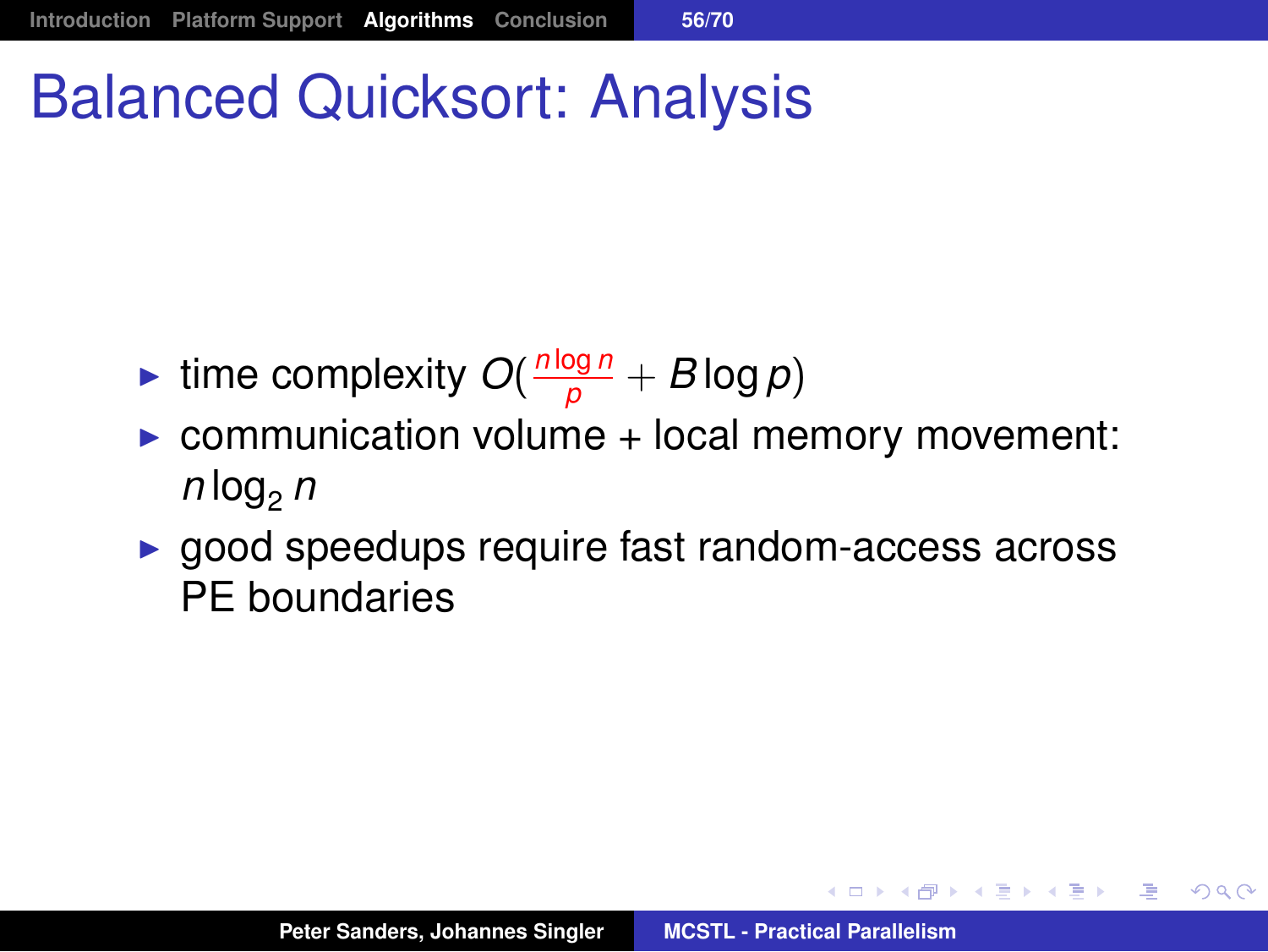# Balanced Quicksort: Results

#### Balanced Quicksort for 32-bit integers on 2 Dual-Core-Xeons



**Peter Sanders, Johannes Singler [MCSTL - Practical Parallelism](#page-0-0)**

■  $299$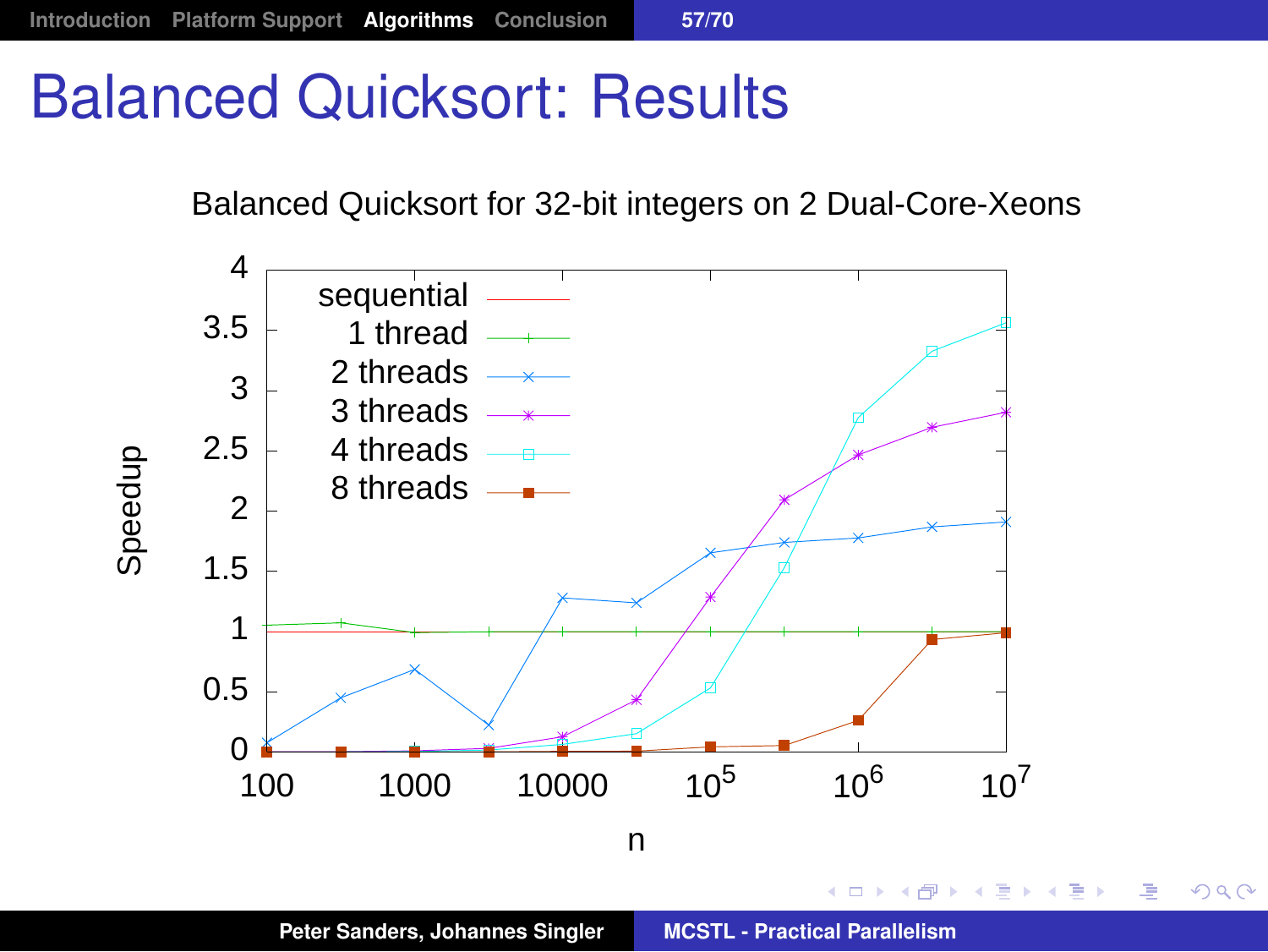# Balanced Quicksort: Problem Analysis

### Problem

- $\blacktriangleright$  not so nice performance
- $\triangleright$  particularly bad with too little processors
- $\blacktriangleright$  where is the problem?
- $\triangleright$  processor fully loaded while stealing when there is no piece available

 $299$ 

画

御 ▶ すぼ ▶ すほ ▶ ...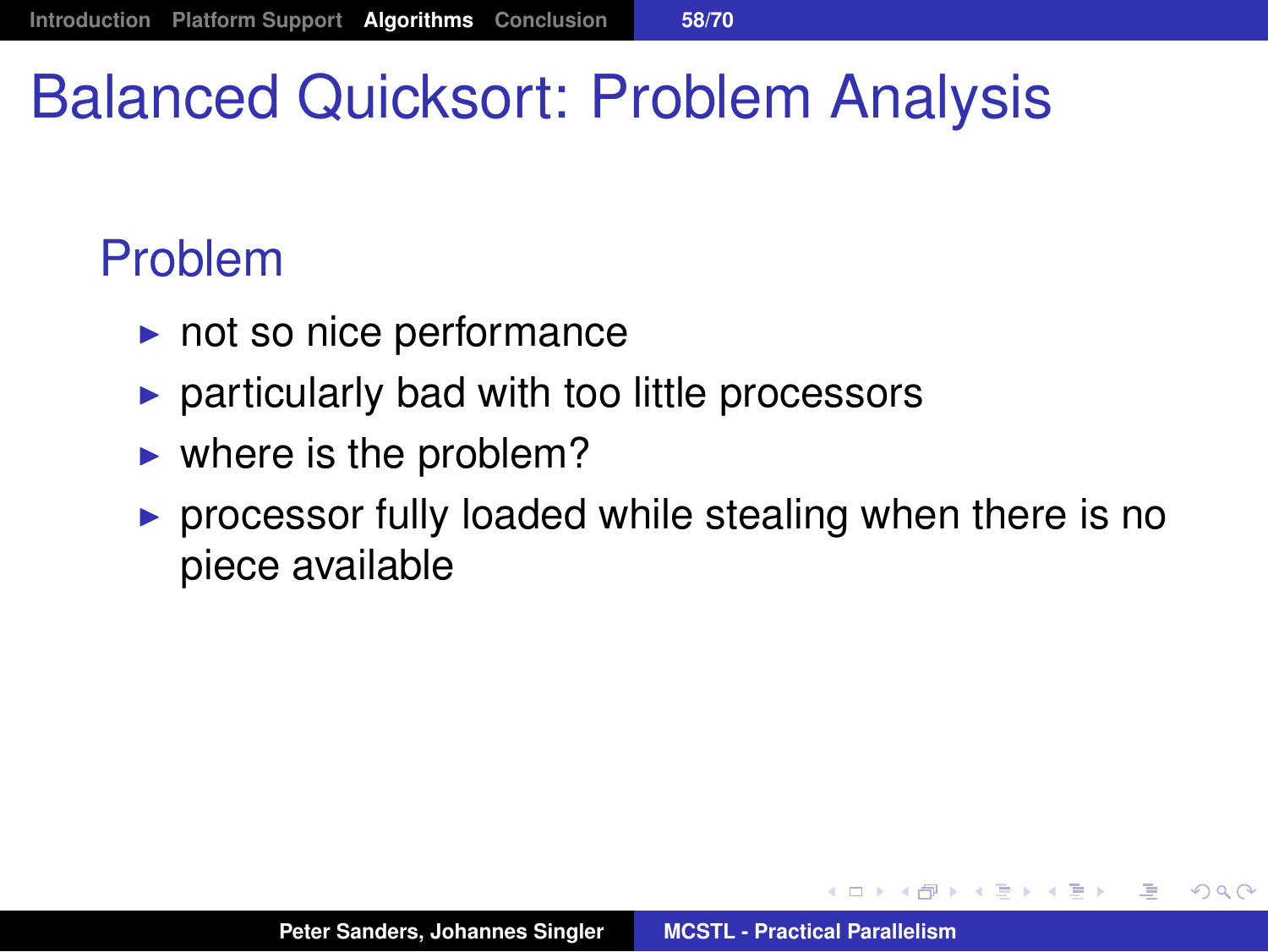# Balanced Quicksort: Problem Analysis

### Problem

- $\blacktriangleright$  not so nice performance
- $\triangleright$  particularly bad with too little processors
- $\blacktriangleright$  where is the problem?
- $\triangleright$  processor fully loaded while stealing when there is no piece available

#### Solution

 $\triangleright$  switch to other processor if no work found  $\Rightarrow$  yield

す (伊) とす き と す 重 とく

造

 $2Q$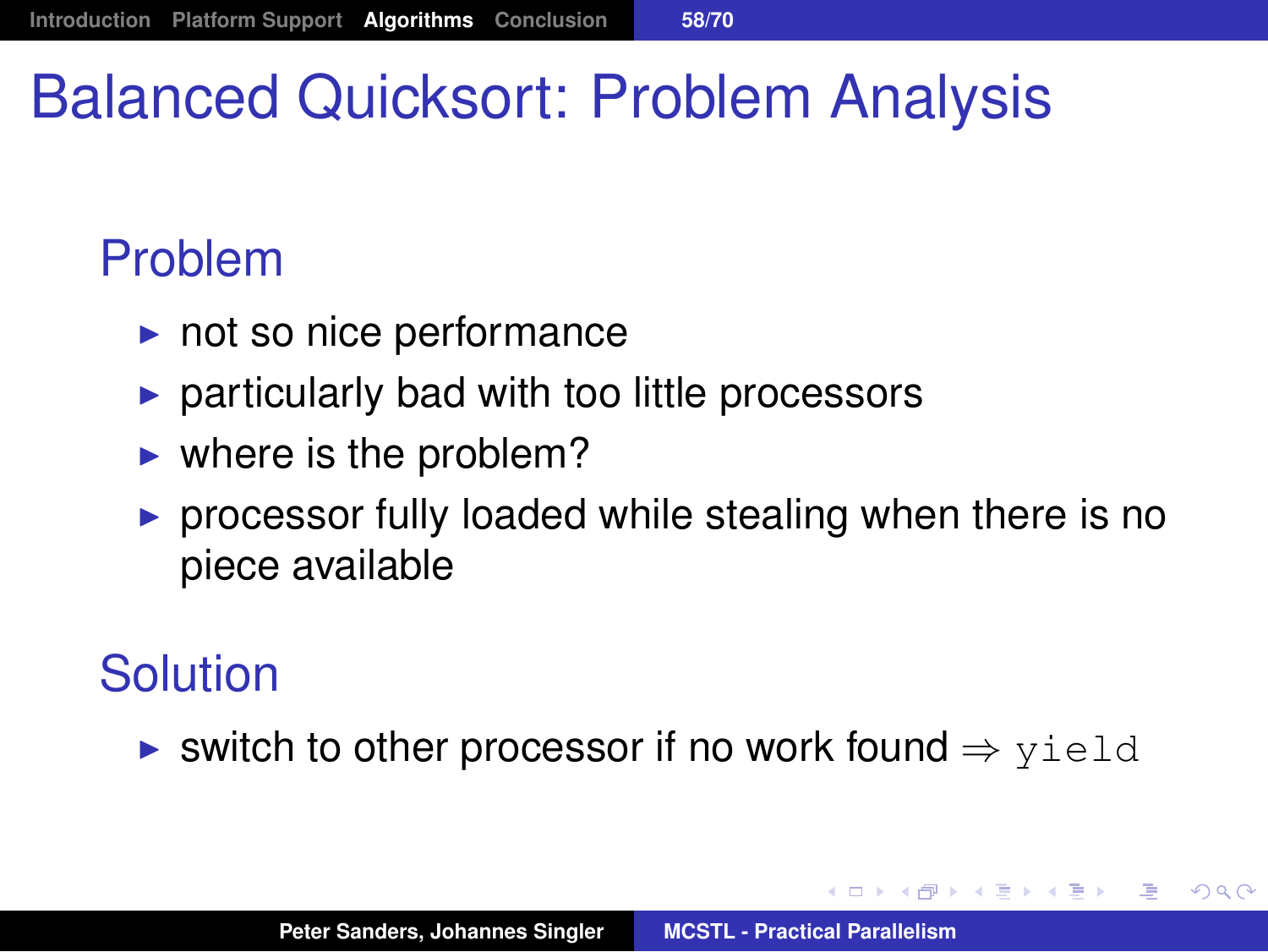# **Balanced Quicksort: Results with yield**

Balanced Quicksort with Yield for 32-bit integers on 2 Dual-Core-Xeons



**Peter Sanders, Johannes Singler [MCSTL - Practical Parallelism](#page-0-0)**

画

 $299$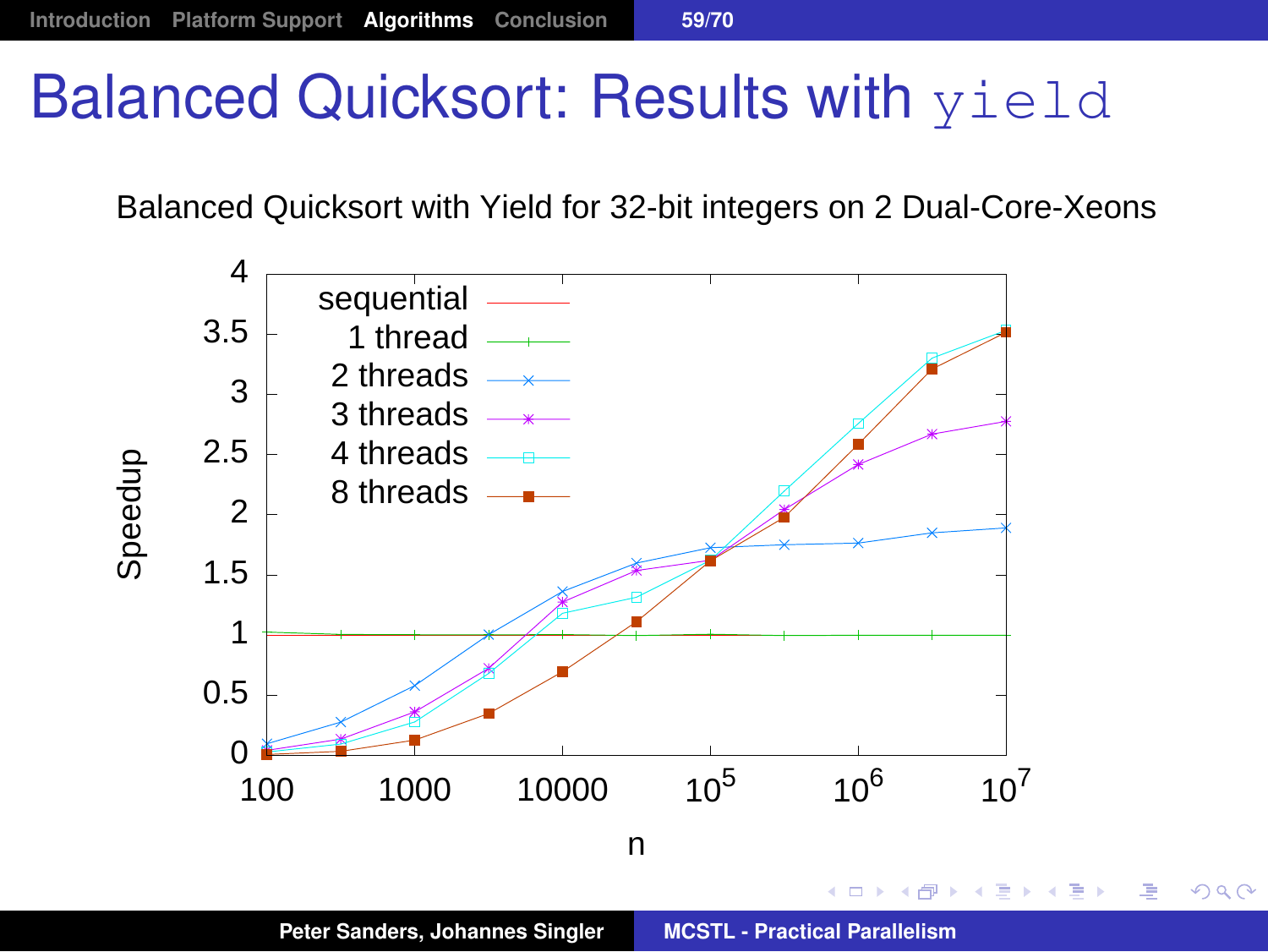# Balanced Quicksort: Comparison to PMWMS

Multiway Mergesort for 32-bit integers on 2 Dual-Core-Xeons



**Peter Sanders, Johannes Singler [MCSTL - Practical Parallelism](#page-0-0)**

画

 $299$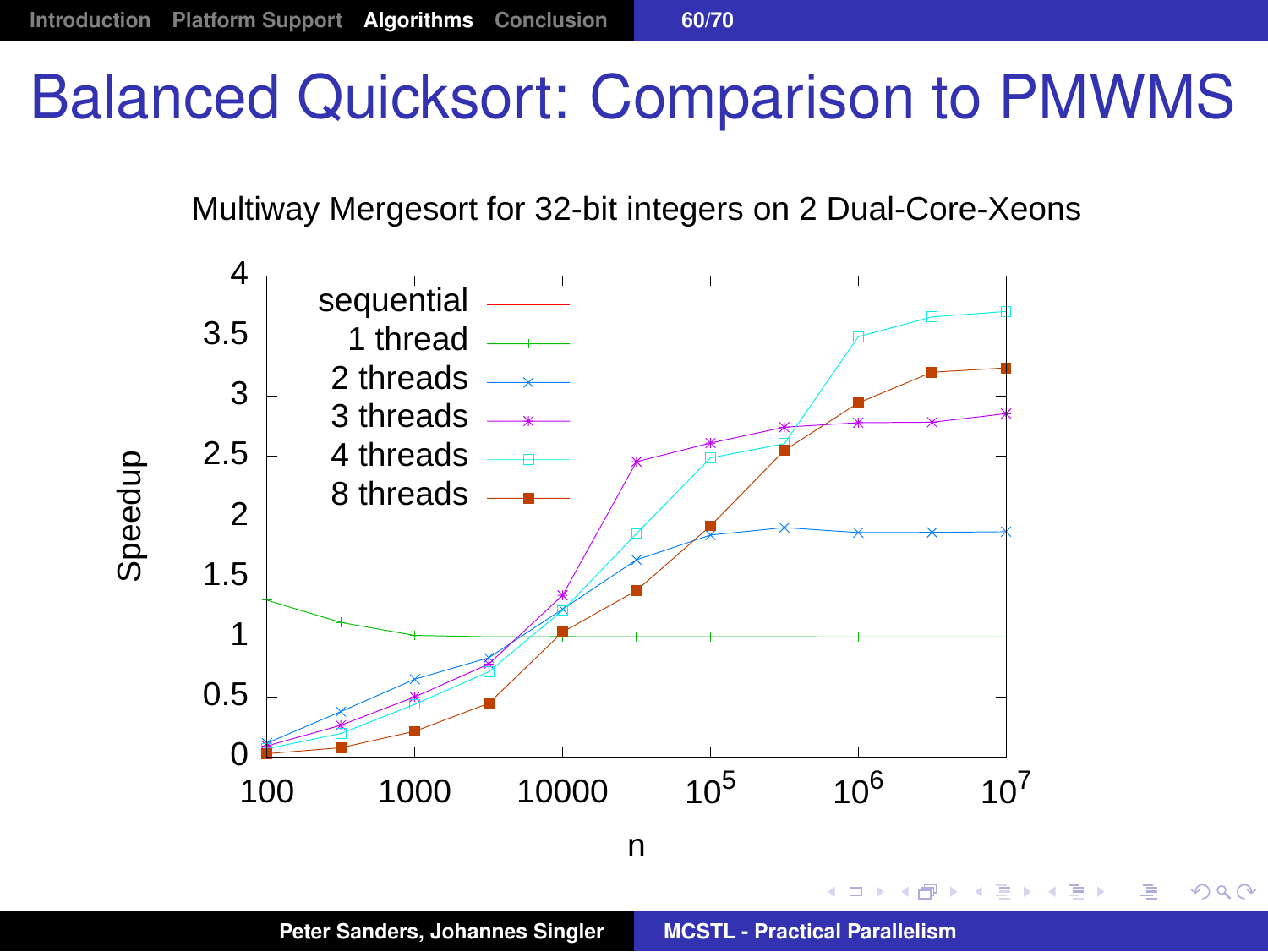## Random Permutation (random shuffle)

Standard Sequential Algorithm (e. g. STL) **for**  $0 \le i \le n$  swap  $(a[i], a[rand(i + 1, n - 1)])$ 

Cache efficient (parallel) algorithm

- 1. distribute randomly to (local) buckets
- 1b. (copy local buckets to global buckets)
	- 2. permute buckets



 $QQ$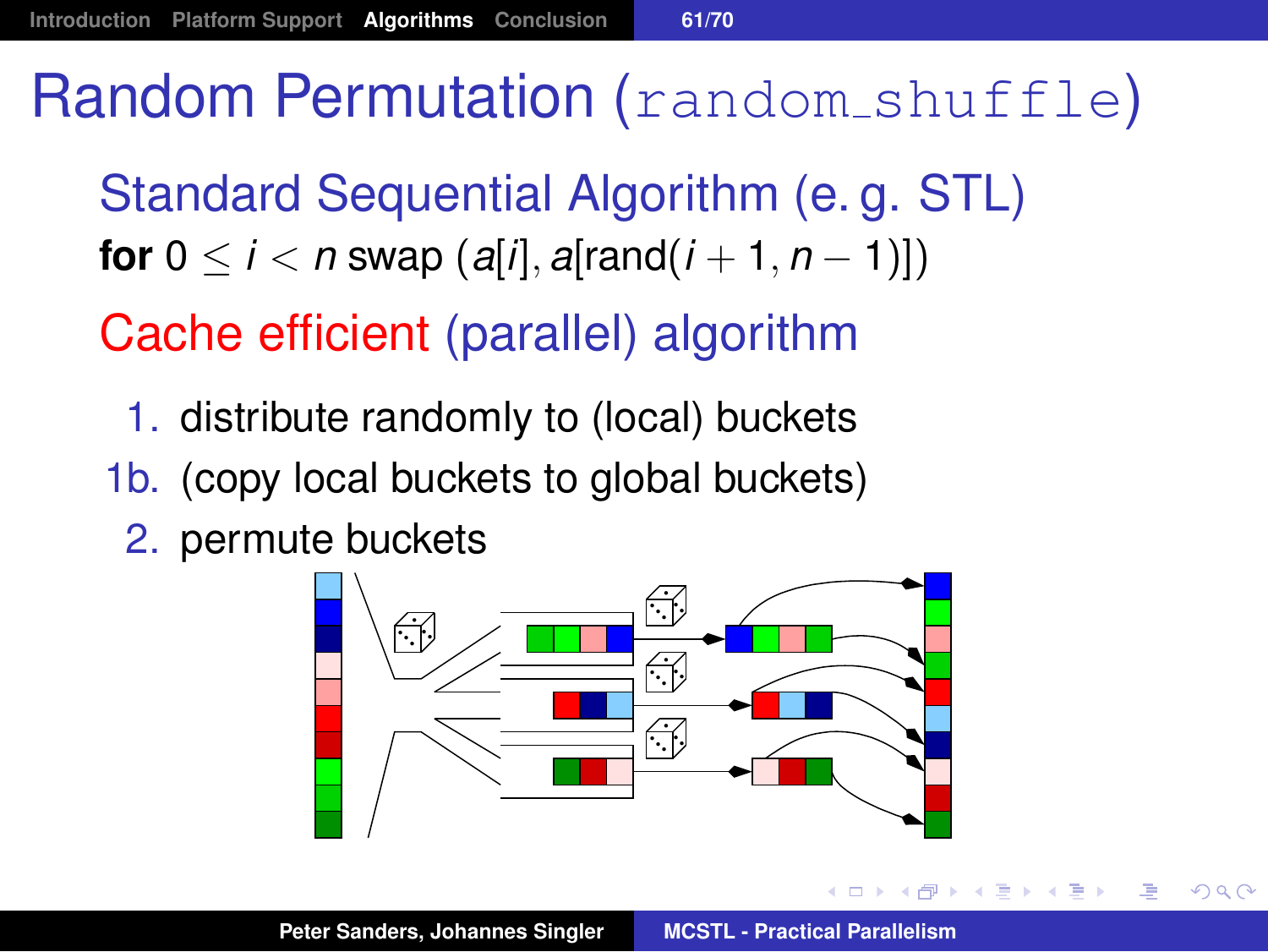# Random Permutation (random shuffle)

- ightharpoonup interpretation  $O(\frac{n}{\rho} + p)$ , global communication volume *n*
- $\triangleright$  cache efficiency very important (factor 2)

 $3 \frac{1}{2}$  $4<sup>2</sup>$  $5<sup>2</sup>$  $6 \div 3$  threads  $\longrightarrow$  $7 \downarrow$  1 thread ——  $8 \sim$ sequential 2 threads  $-x$ 4 threads

Cache-aware random shuffling of integers on 4-way Opteron



**Peter Sanders, Johannes Singler [MCSTL - Practical Parallelism](#page-0-0)**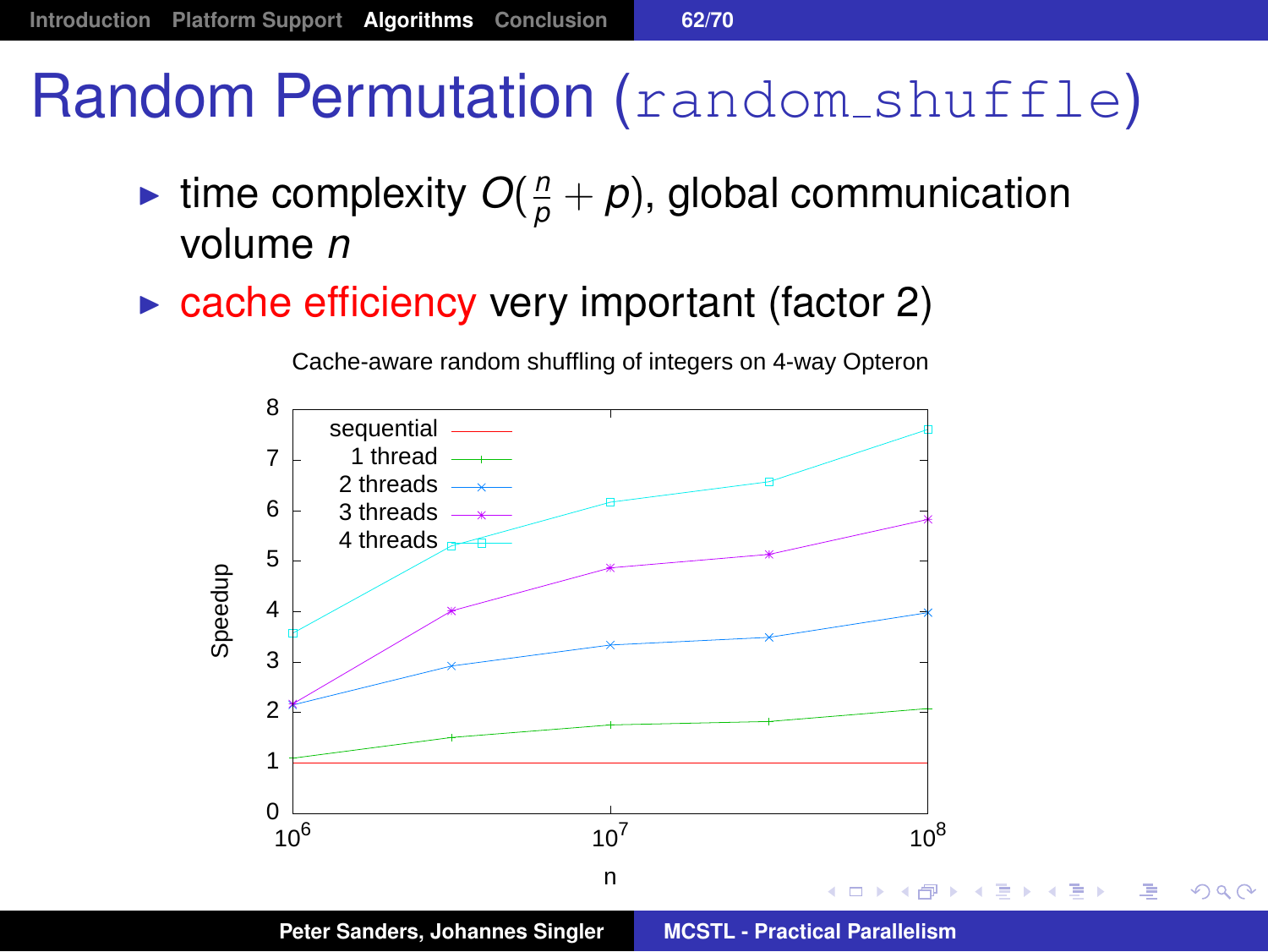# Embarrassingly Parallel Computation

- $\blacktriangleright$  semantics
	- $\triangleright$  process a set of elements completely independently
	- $\triangleright$  atomic units called jobs, running time unknown
- $\blacktriangleright$  parallelization
	- $\triangleright$  easy in principle (uniform workload)  $\rightsquigarrow$  static load-balancing
	- $\triangleright$  interesting for non-uniform workload  $\rightsquigarrow$  dynamic load-balancing
- $\blacktriangleright$  possible solutions
	- $\triangleright$  equal splitting: perfect for uniform workload
	- $\triangleright$  master-worker: possibly considerable overhead (communication in each step)
	- $\triangleright$  work-stealing: communication only when necessary

メタメメ きょくきょうき

 $299$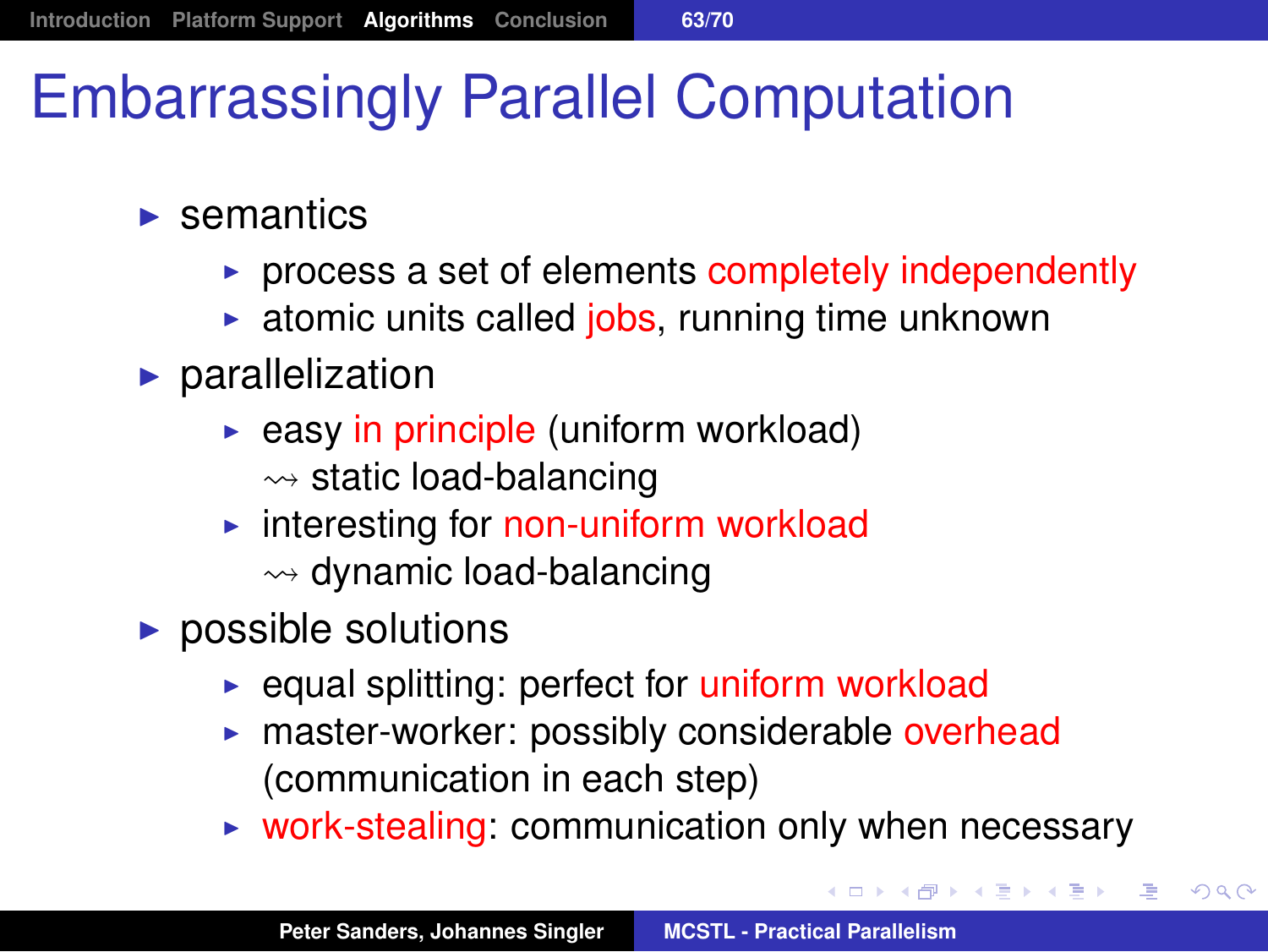# Dynamic Load Balancing for for each etc.

- $\blacktriangleright$  using work-stealing
- $\blacktriangleright$  divide iteration range into equal intervals initially
- $\blacktriangleright$  idle threads steal half the interval from random victim
	- $\triangleright$  no explicit synchronization with victims needed (using fetch and add)
	- $\triangleright$  adaptive granularity control (cache!)
	- $\blacktriangleright$  logarithmic number of steals suffice with high probability



④重 > ④重 > 。

唾

 $QQQ$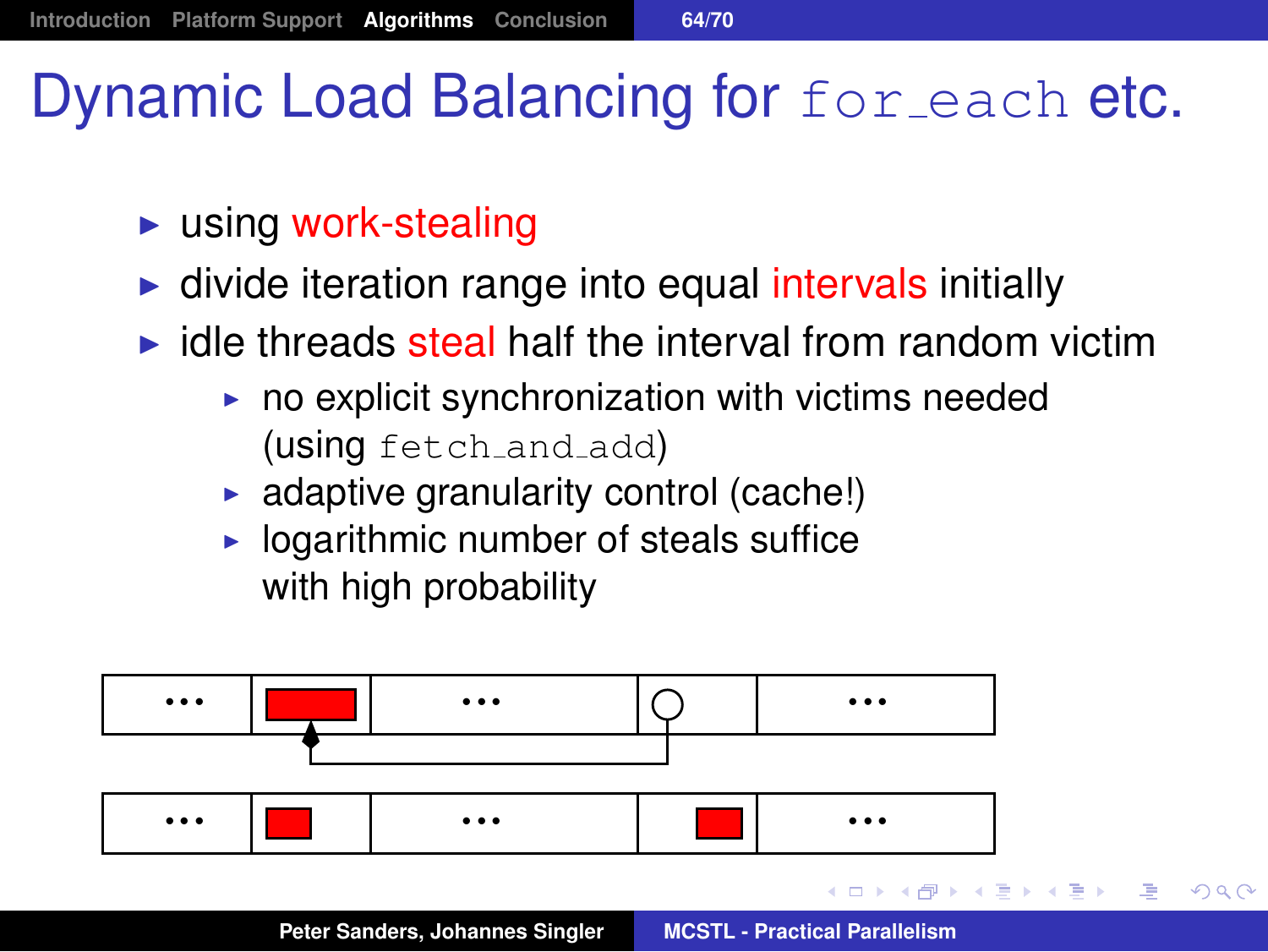Mandelbrot on 4-way Opteron, at most 1000 iterations per pixel

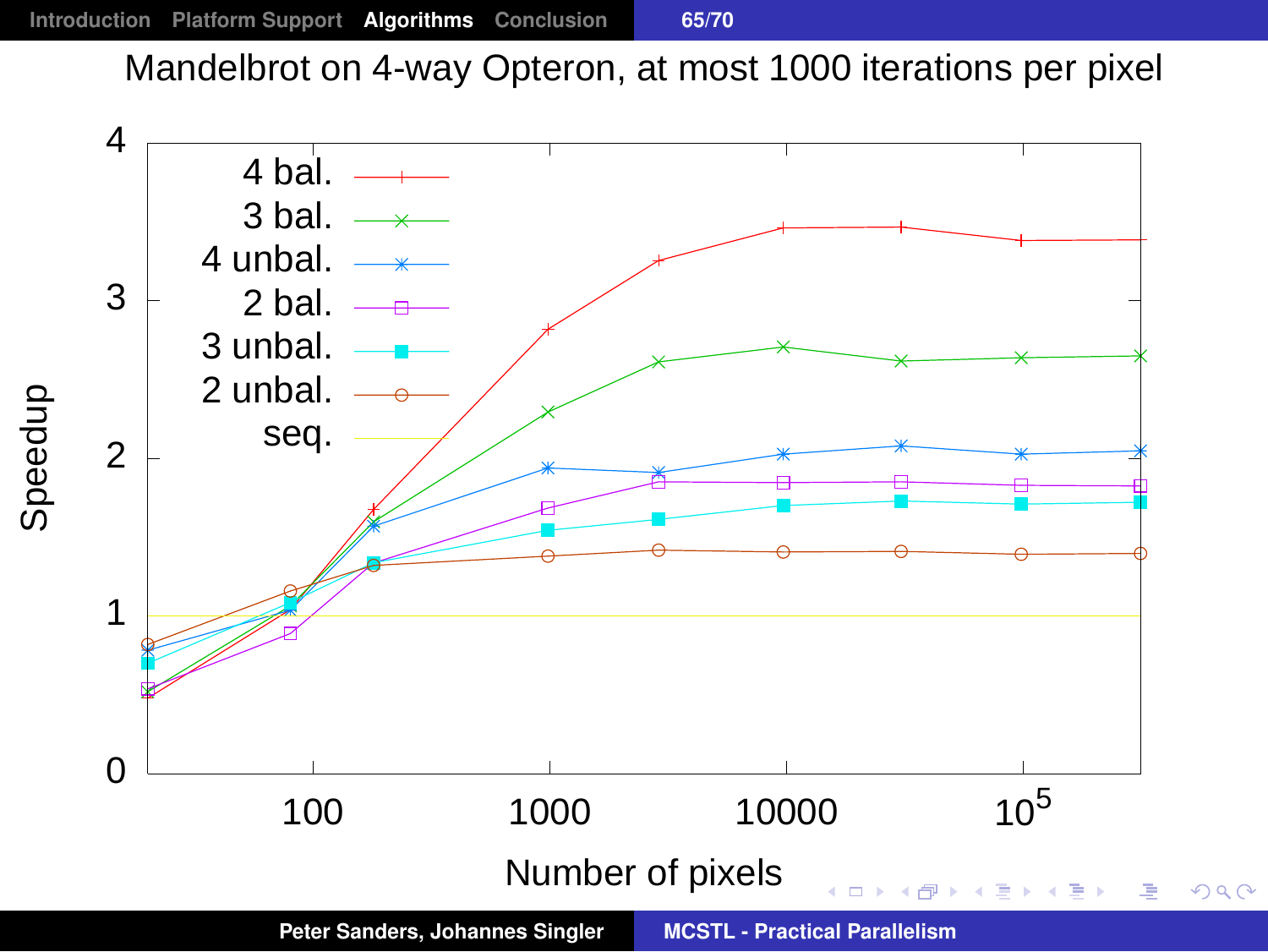# **Outline**

[Introduction](#page-2-0)

[Platform Support](#page-21-0)

[Algorithms](#page-26-0)

[Conclusion](#page-88-0)

イロメ イ部メ イヨメ イヨメー

<span id="page-88-0"></span>(B)  $2QQ$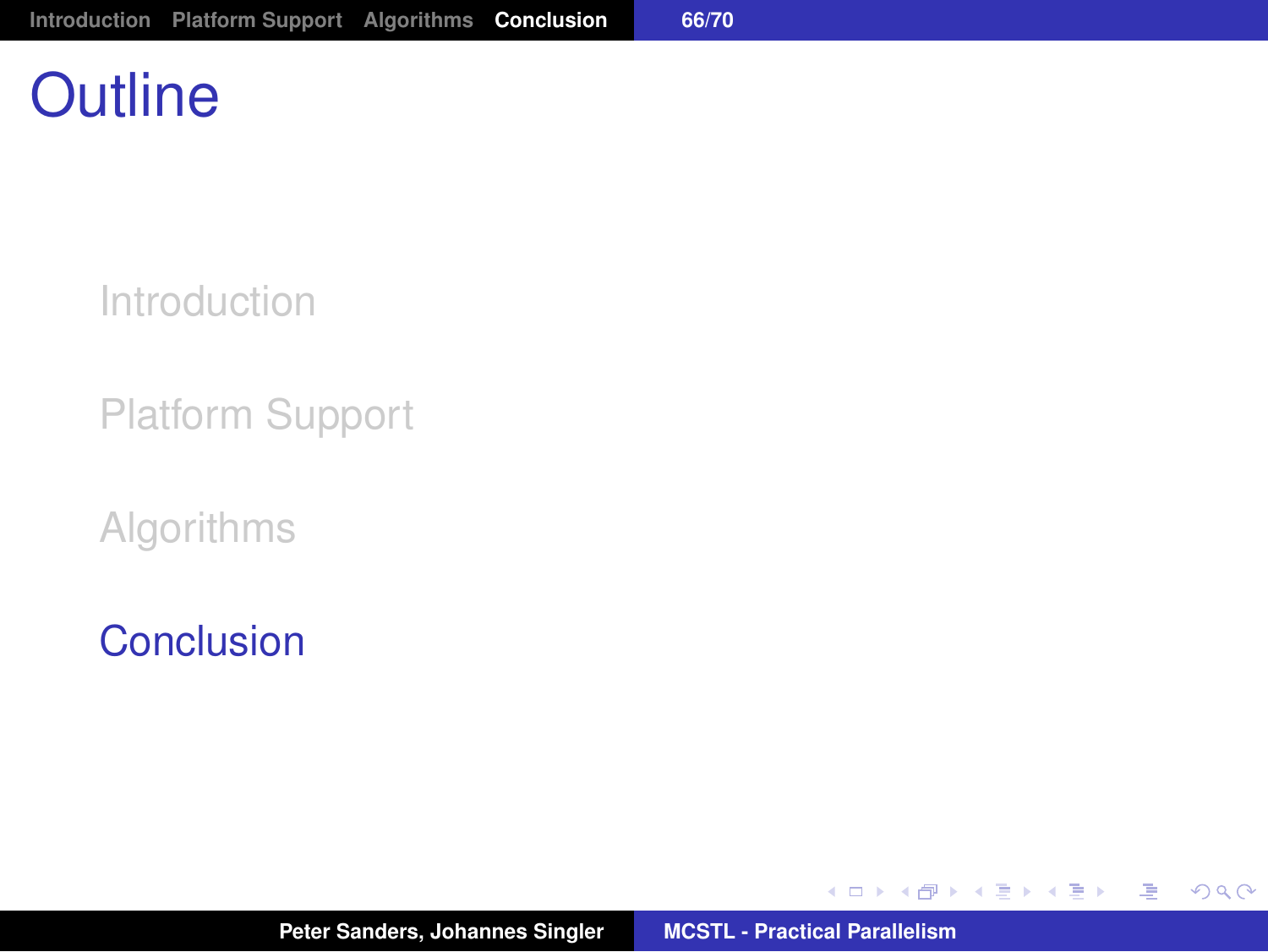# Conclusion

- $\triangleright$  MCSTL provides a very easy way to incorporate parallelism into programs on an algorithmic level
- $\triangleright$  performance is excellent for large inputs
- $\triangleright$  basic algorithms known but detailed design and performance engineering nontrivial
- $\triangleright$  successful integration into STXXL (external memory)

A + + 3 + + 3 + +

唾

 $QQ$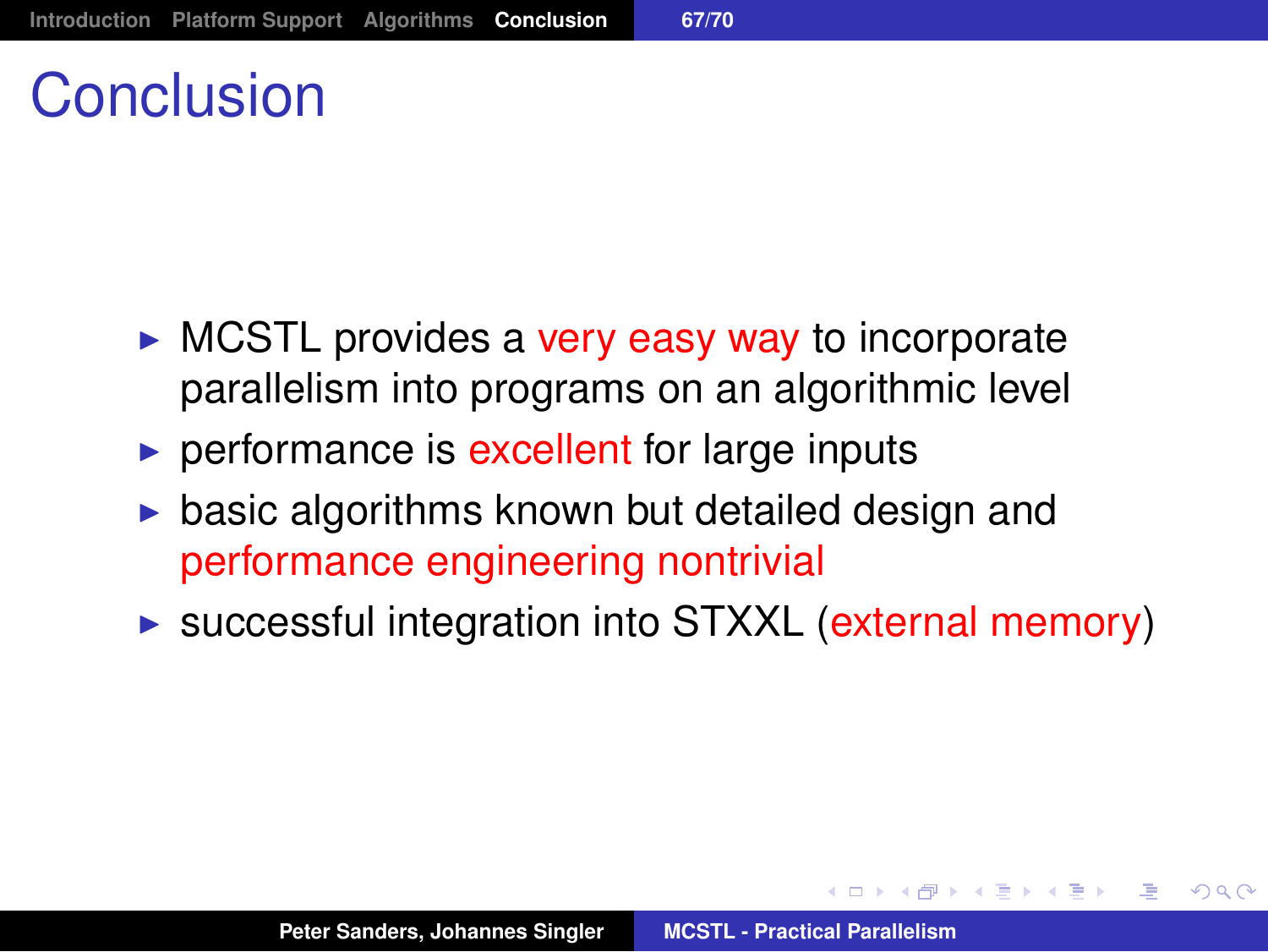# Future Work

- $\triangleright$  complete STL functionality
- $\triangleright$  better automatic algorithm and parameter selection
- $\triangleright$  machine model adequate for design and analysis of multithreaded algorithms
- $\blacktriangleright$  beyond STL

御き メミメメ ミメー

画

 $2Q$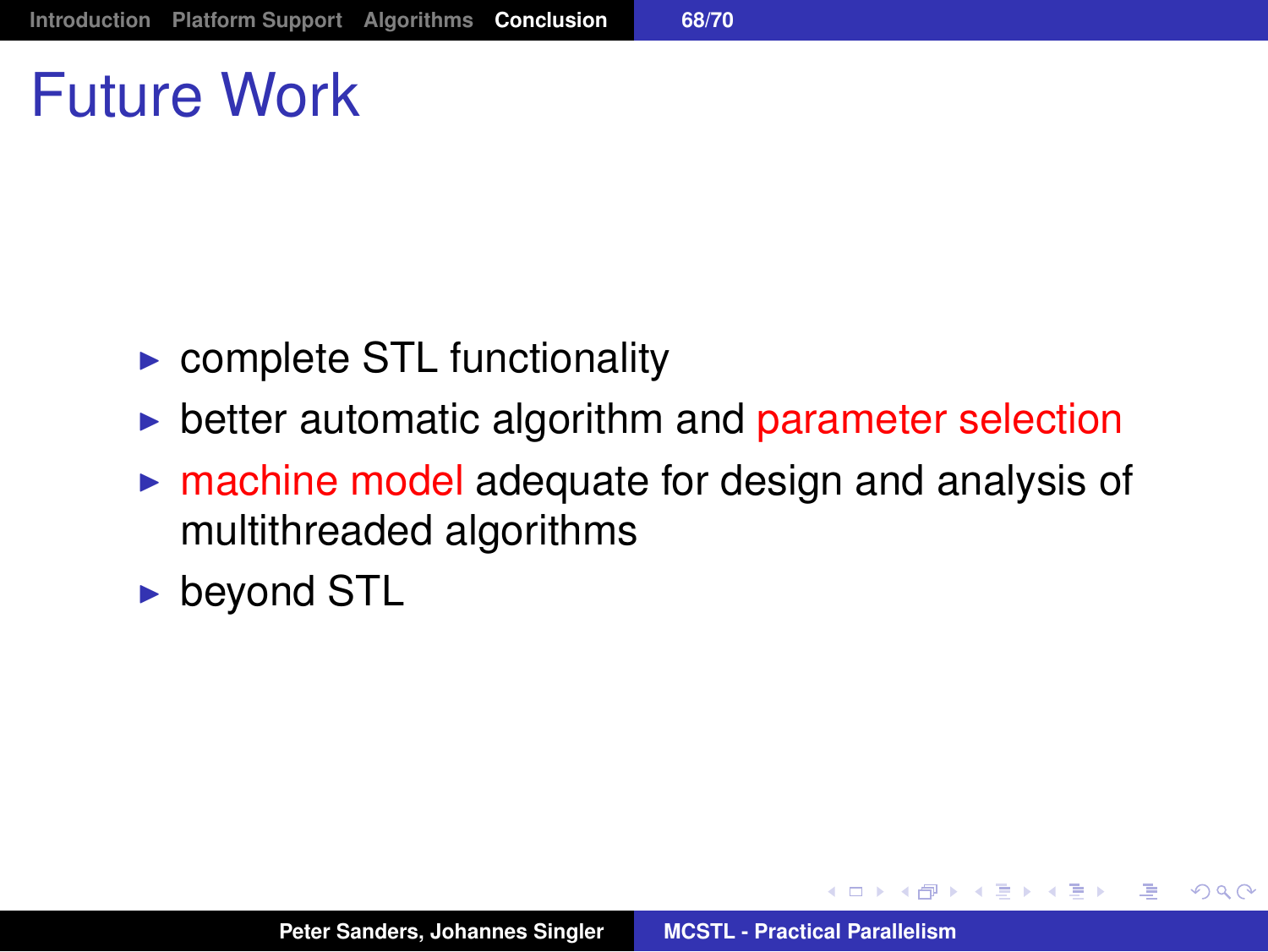# Algorithms & DS to be Implemented

- $\triangleright$  containers: initialization, bulk operations
- $\blacktriangleright$  priority queues
- $\triangleright$  some embarrassingly parallel functions (e. g. valarray)
- $\triangleright$  memory transfer operations (reverse, copy)?
- $\triangleright$  set operations (set \_union,...)

K個→ K 目→ K 目→ → 目→ K Q Q Q